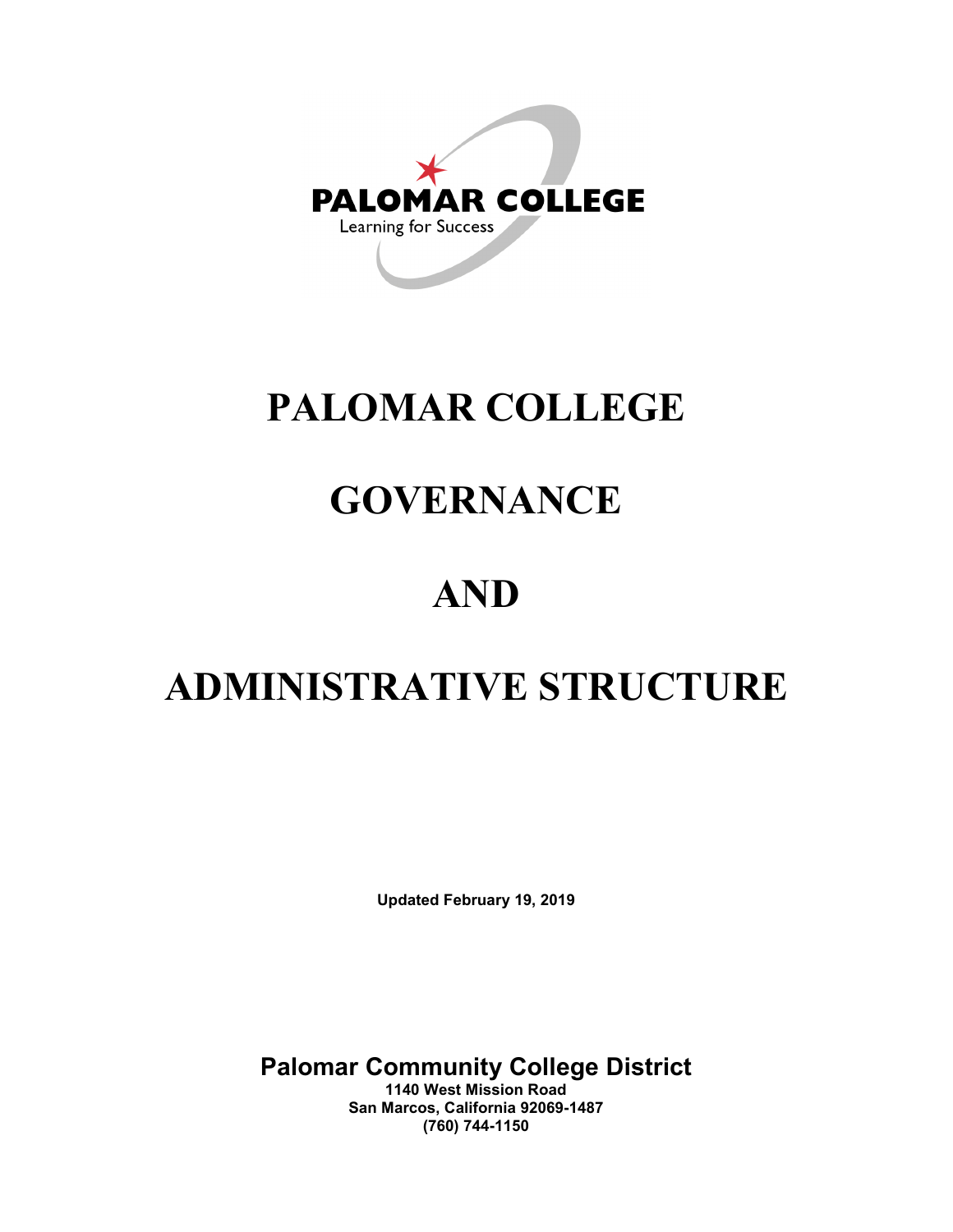## **TABLE OF CONTENTS**

### Page

| Councils   |  |
|------------|--|
|            |  |
|            |  |
|            |  |
|            |  |
|            |  |
|            |  |
| Committees |  |
|            |  |
|            |  |
|            |  |
|            |  |
|            |  |
|            |  |
|            |  |
|            |  |
|            |  |
|            |  |
|            |  |
|            |  |
|            |  |
|            |  |
|            |  |
|            |  |
|            |  |
|            |  |
|            |  |
|            |  |
|            |  |
|            |  |
|            |  |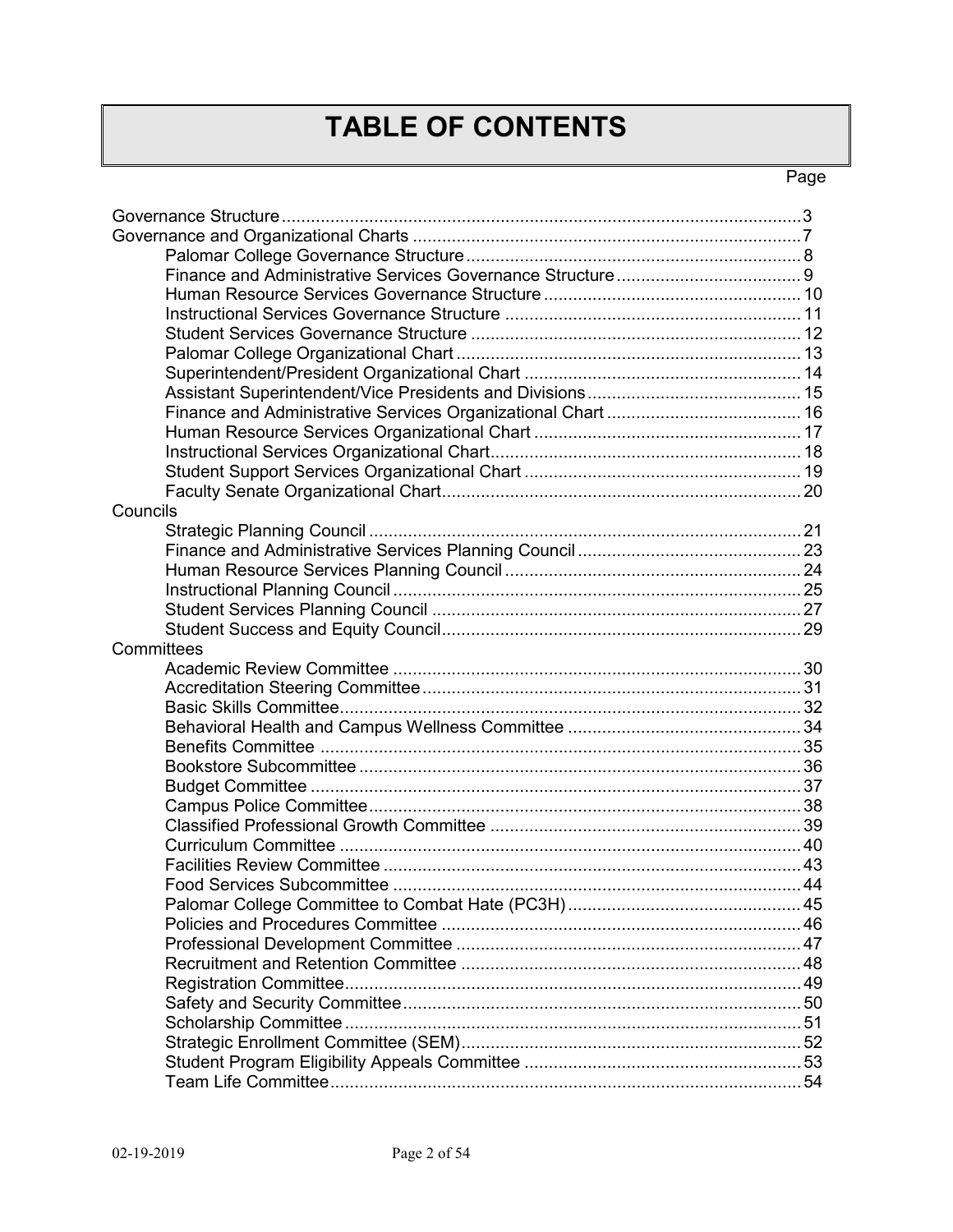#### **PALOMAR COLLEGE GOVERNANCE STRUCTURE**

#### **Introduction**

The Palomar College governance structure involves faculty, staff, administration, students, and the community in the planning and operation of the College.

The governance structure and practices embrace the Palomar College values of supporting inclusiveness of individual and community viewpoints in collaborative decision-making processes; promoting mutual respect and trust through open communication and actions; and fostering integrity as the foundation for all we do. The Governing Board is the final authority for governance at Palomar College. The Governing Board delegates authority to the Superintendent/President who in turn solicits and receives input through the shared governance decision-making process.

#### **Organization**

The Strategic Planning Council, as the principal participatory governance body of the College, creates the processes for recommending College policies and governance committee structures. The Strategic Planning Council reviews actions, recommendations, and requests of planning groups and task forces. The Strategic Planning Council amends and guides the Planning processes and recommends policies and procedures to respond to the changing needs of the student population and the internal and external environments. The Strategic Planning Council develops, implements, evaluates continuously and revises, if necessary, the District's plans and initiatives, both long-term and short-term. A three-year planning cycle is used to implement the Strategic Plan.

An Action Plan outlines the tasks and actions to be accomplished during the upcoming year. The Strategic Planning Council will review the Action Plan during an academic year to evaluate progress toward the Vision and strategic goals of the College.

The Superintendent/President serves as the chair of the Strategic Planning Council. To provide communication within the governance structure, all planning council chairs report progress on their objectives and activities at each Strategic Planning Council meeting.

#### **Representation**

The governance structure provides for representation from seven recognized constituencies at Palomar College; students, Faculty Senate, bargaining unit faculty, bargaining unit classified staff, Administrative Association members, Confidential and Supervisory employees, and senior and executive administration.

Appointments from the constituencies, when not specified by position, are made by the following:

- ASG students
- Faculty Senate faculty on academic and professional matters
- PFF/AFT faculty
- CCE/AFT– classified staff
- Confidential and Supervisory Team (CAST) supervisors and confidential employees
- Administrative Association directors and managers
- Superintendent/President senior and executive administrators

The constituent appointees serve the length of term designated by their representative group.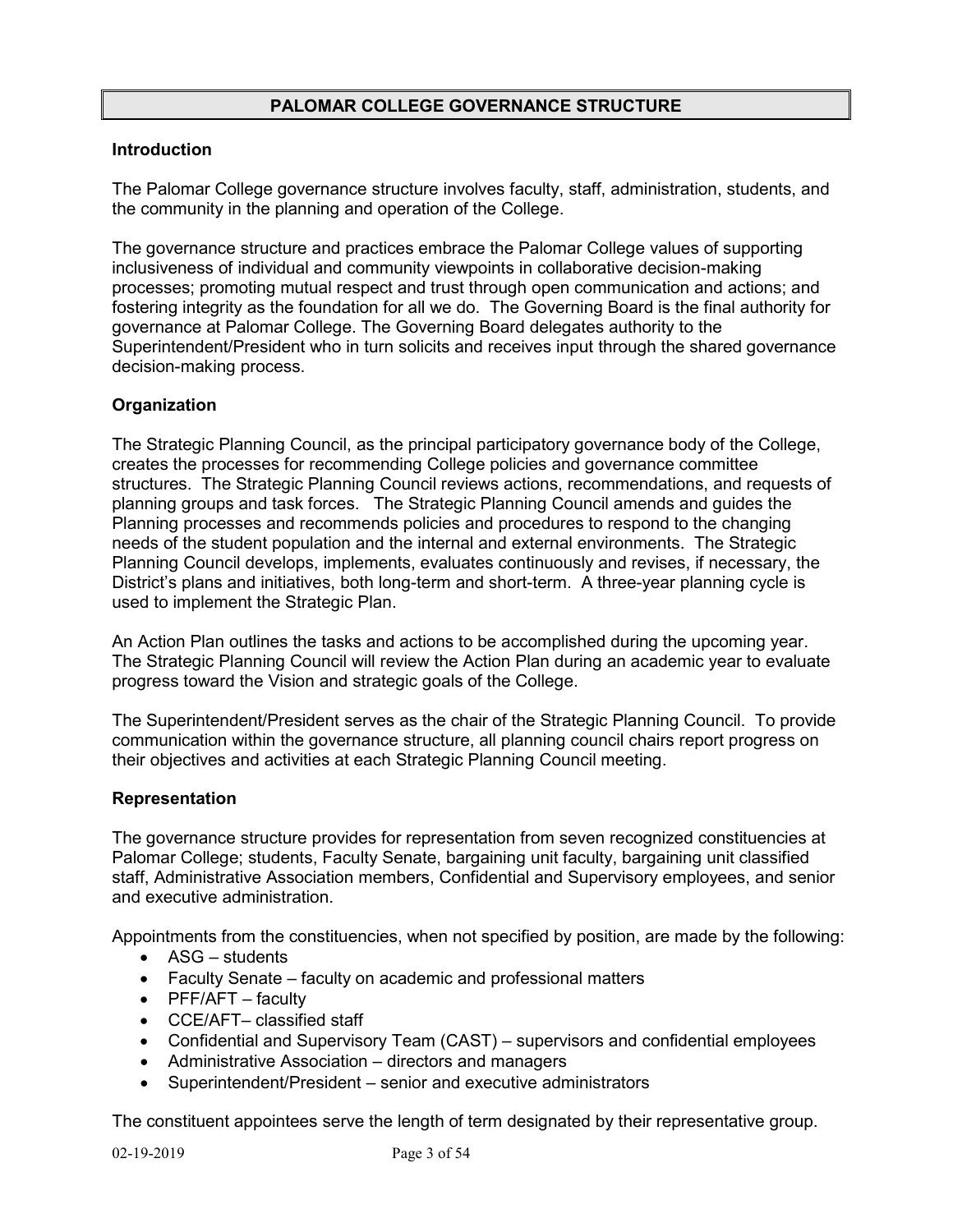#### **Responsibilities of Representatives**

The primary responsibilities of representatives are as follows:

- prepare for and attend meetings
- participate in discussions
- communicate with individual constituencies; and
- contribute to informed decision making.

#### **Recommendation Process**

Recommendations shall emerge ideally as a result of group consensus. When consensus cannot be reached, a majority of members shall determine the recommendation.

Each chair is responsible for communicating recommendations through the appropriate administrative and/or governance structure.

All representatives are responsible for keeping their respective constituencies informed of the proceedings and recommendations.

The process for presenting items first for Information, then for Action at a subsequent meeting shall be followed, thus allowing sufficient time for discussion. Allowance will be made for suspending this process when deemed appropriate by a majority.

#### **Definitions of Governance Structures**

**Council** – A group of constituency representatives designated or selected to act in an advisory capacity that meets on a regular basis. The charge of a council entails collegewide issues and reports directly to the Strategic Planning Council (SPC).

**Operational Committee** – A standing committee of constituency representatives intended to consider all matters pertaining to procedural issues as defined by its role. An operational committee is part of the governance structure.

**Subcommittee** – A permanent sub group convened by a standing committee or council designated to consider specific subjects in detail for recommendations back to the standing committee or council. The chair must be a member of the committee or council to which it reports. Other members need not be members of the committee to which it reports but may be appointed by the appropriate constituent group(s) as defined by the subcommittee membership.

**Ad Hoc Committee** – A working group or sub-group created by a council or operational committee to address and make recommendations on a particular subject. The members need not be from a council or committee.

**Task Force** – A constituency-represented group specifically convened by and reporting to SPC or to the Superintendent/President to address a special college-wide subject/issue and meets until the subject/issue is resolved.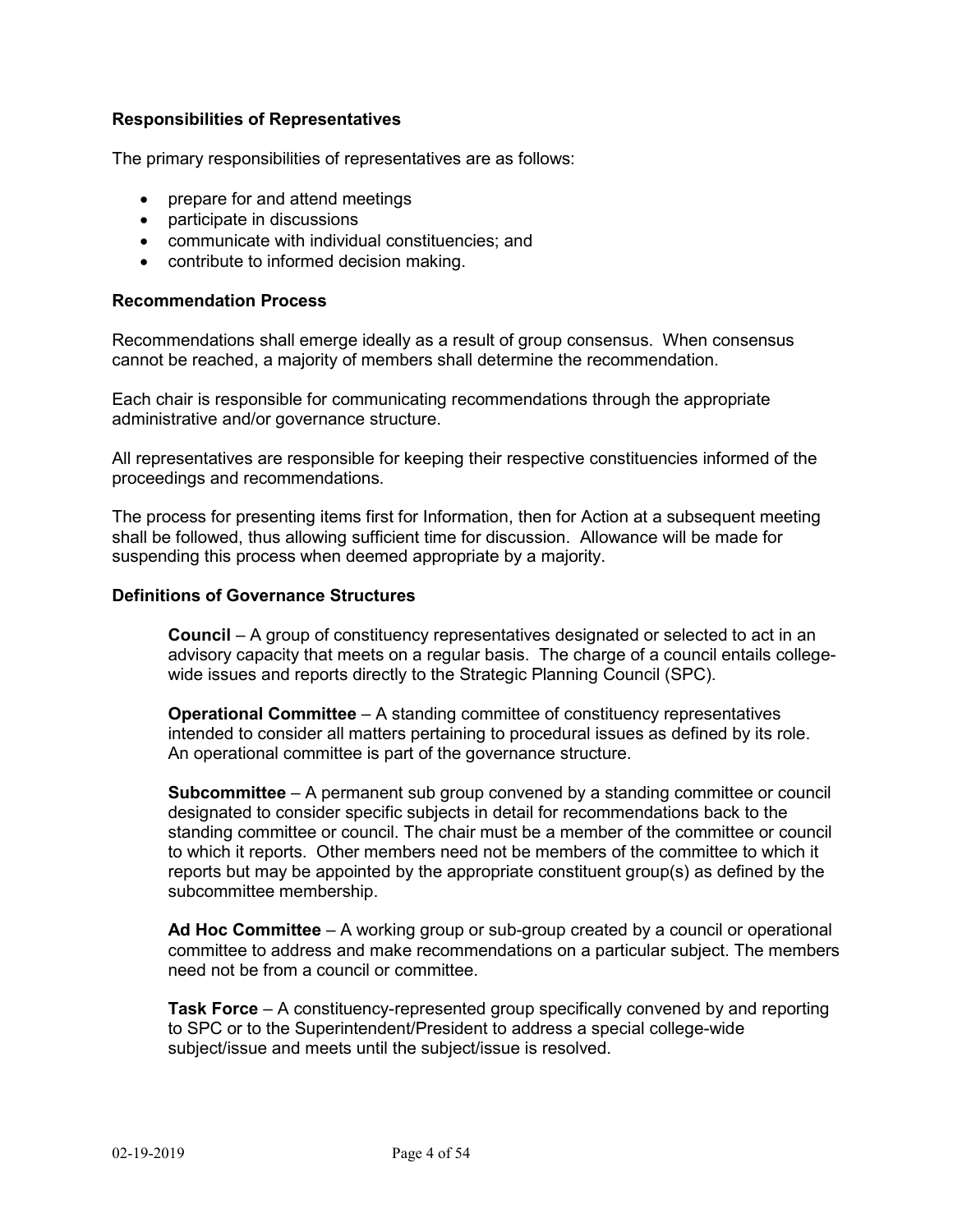#### **Not part of the Governance Structure**

**Advisory Committee** – A group created to provide direction and/or input in compliance with state and federal regulations or other external mandates. Not part of the governance structure but may bring items to SPC as information only. Membership may be defined by state and federal regulations or external mandates and may be appointed by the appropriate constituent group(s).

#### **Open Access**

Governance meetings are public. In addition to representation afforded to individuals through constituencies, other individuals and groups may be heard in any governance meeting by requesting and receiving permission from the chair to participate and/or have items added to the agenda. Written minutes will be prepared for all governance meetings. Agendas, minutes, reports, and other work products of all governance committees and other groups involved in governance should be made readily accessible to all interested parties.

Approved/Revised by SPC 04-04-06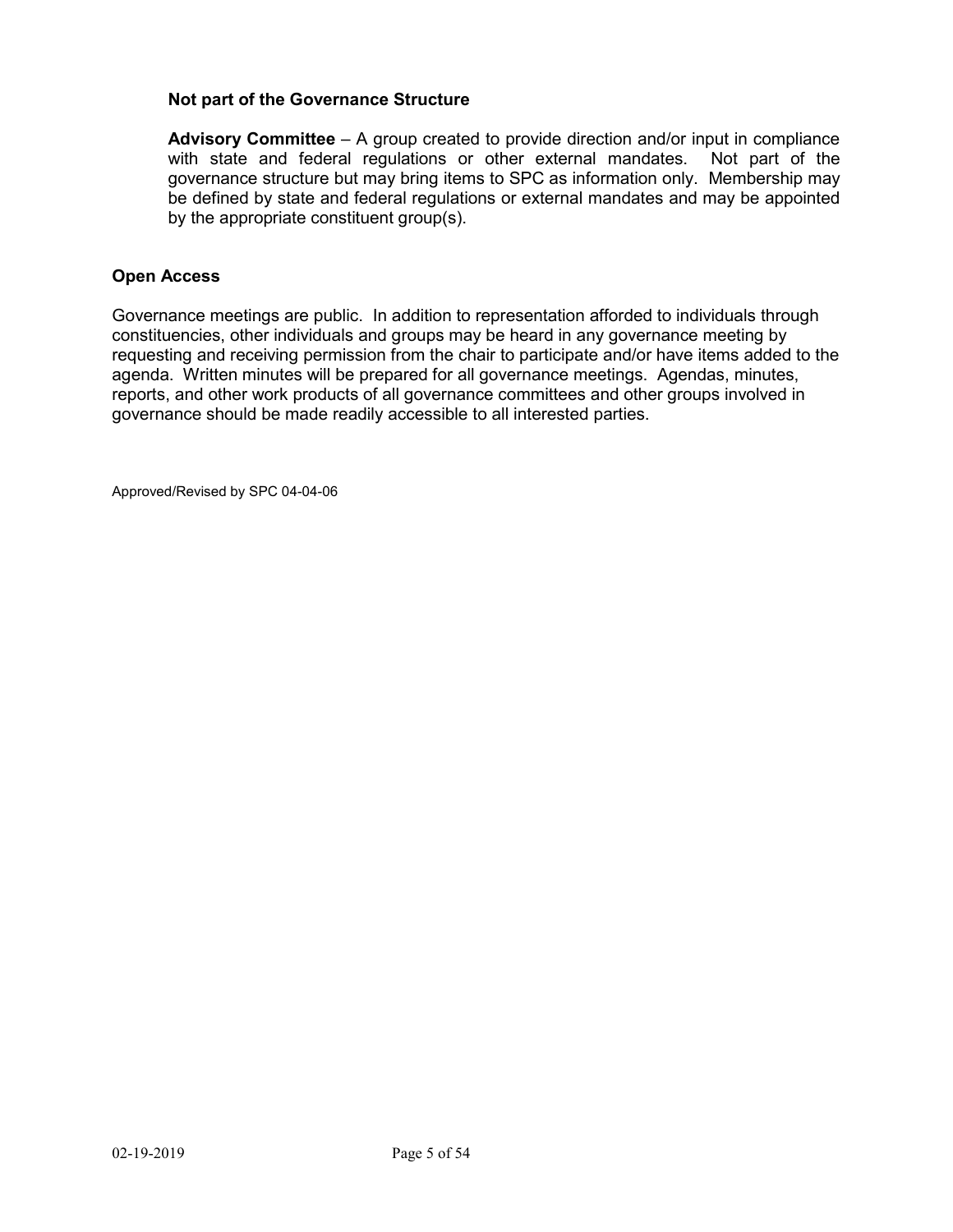#### **GOVERNANCE MODEL FLOW CHART**

Governance is most effective when all constituents using the process to seek solutions, decisions, and actions understand the distinction between operational ideas, issues, or problems and governance ones. The flow chart on the following page was developed by the constituent leaders of the Strategic Planning Council in October 2003, to differentiate the communication flow of operational decisions versus governance processes from initiation through resolution. The flow is not to be interpreted as linear in one direction, but rather reflects two-way communication which can be accessed at any point through administrative structure or through governance structures and processes depending on the idea, issue, or problem.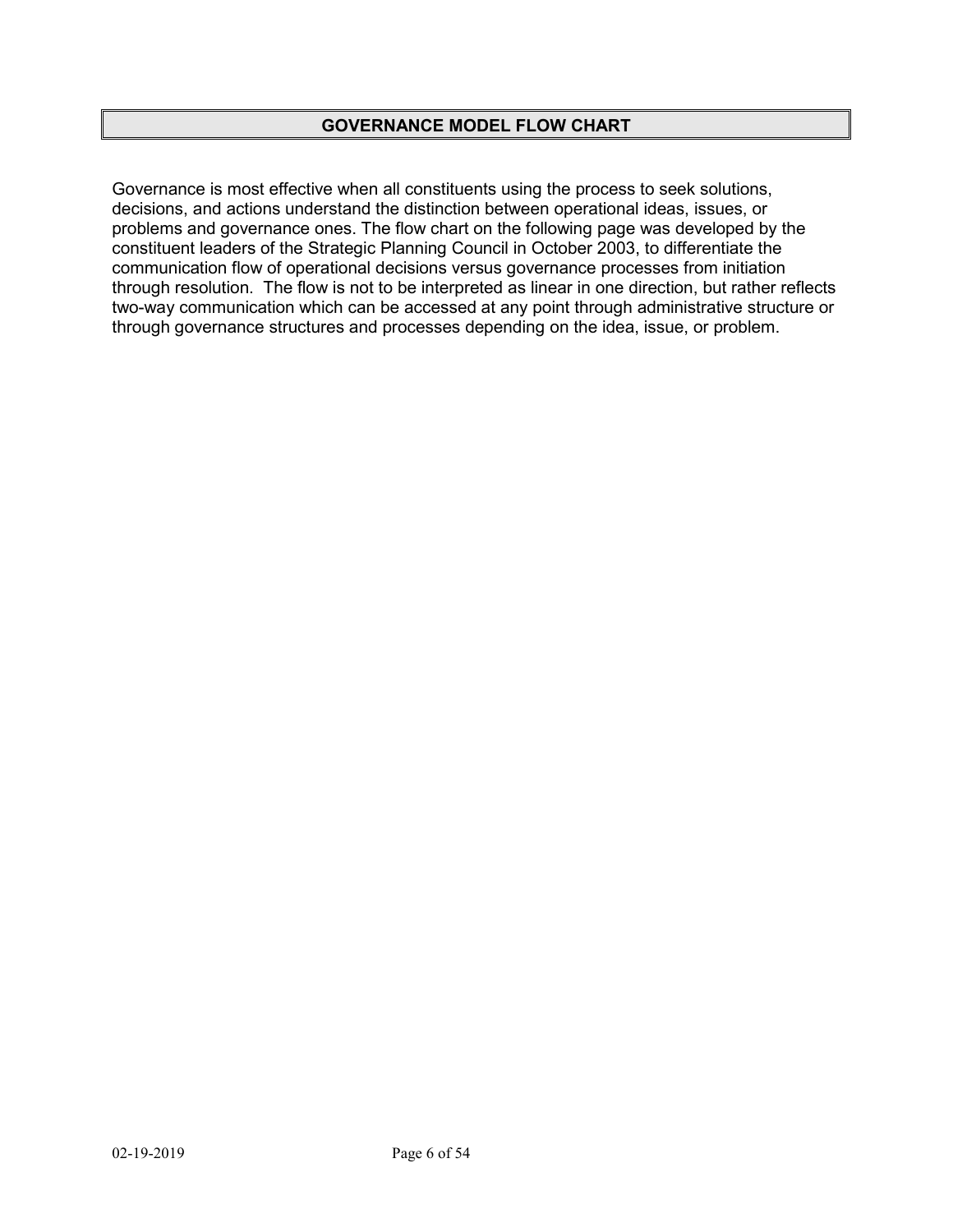## **PALOMAR COLLEGE GOVERNANCE MODEL FLOW CHART [History of an idea/problem from conception to solution/decision/action]**

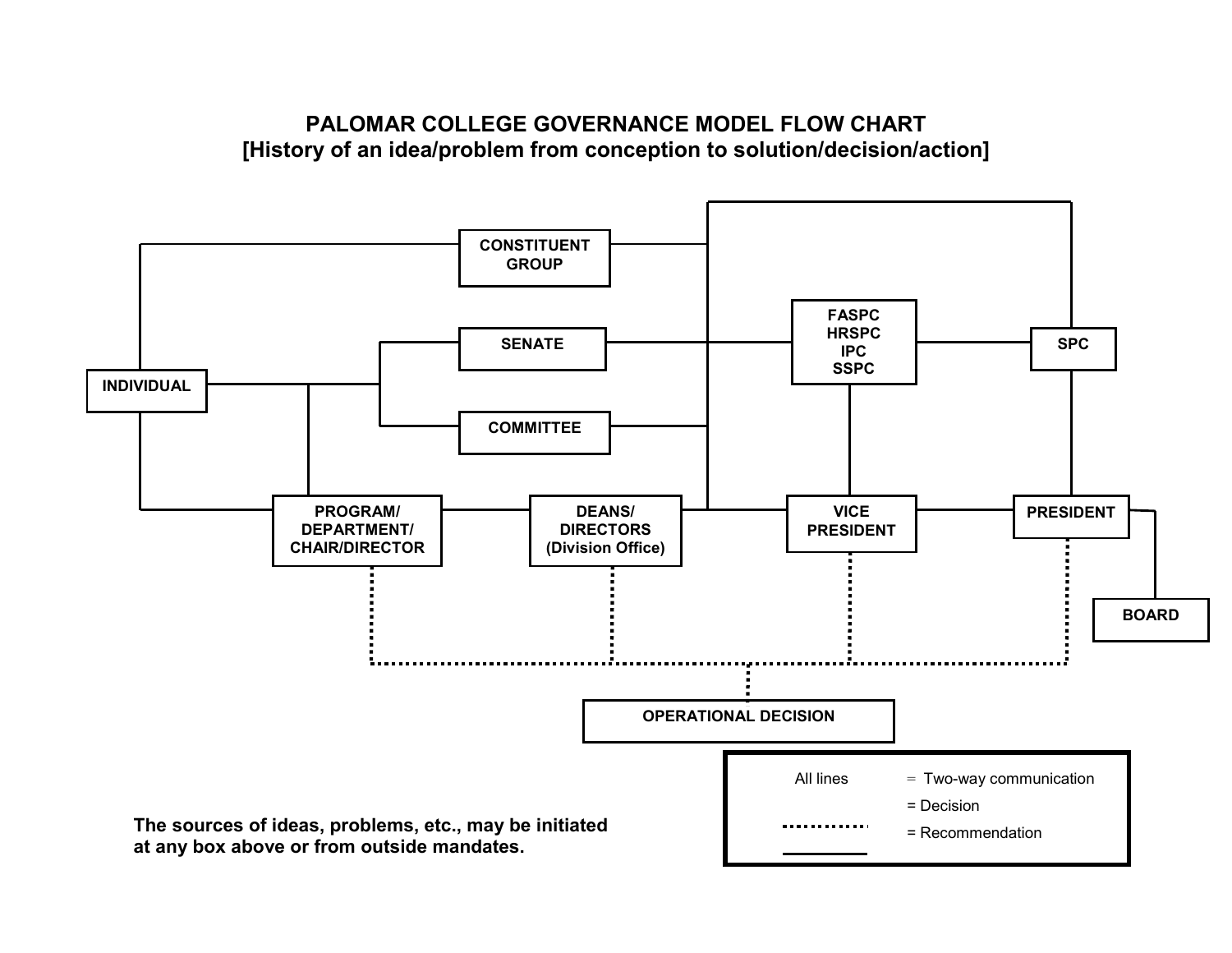### **Palomar College Governance Structures**

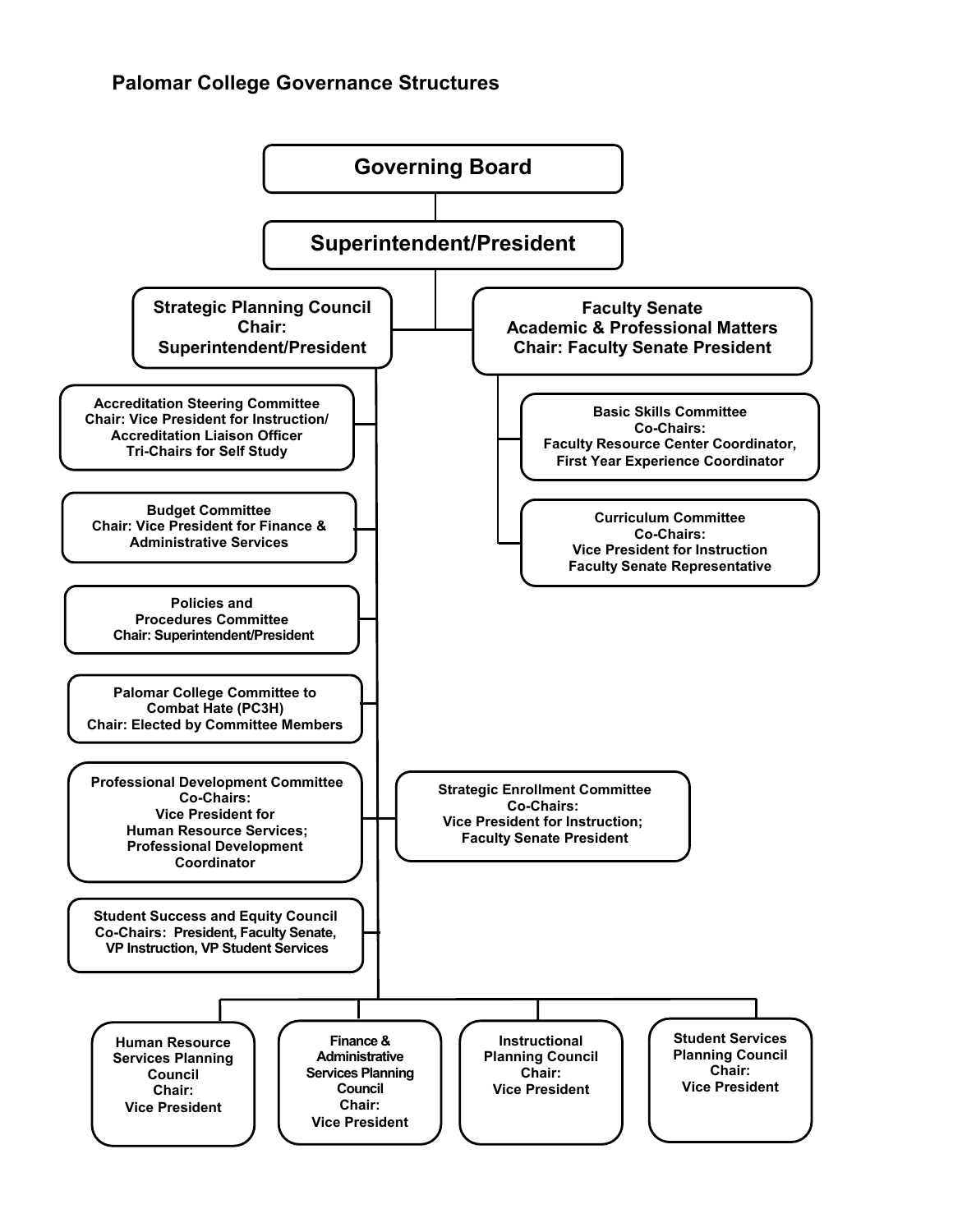## **Finance and Administrative Services Governance Structure**

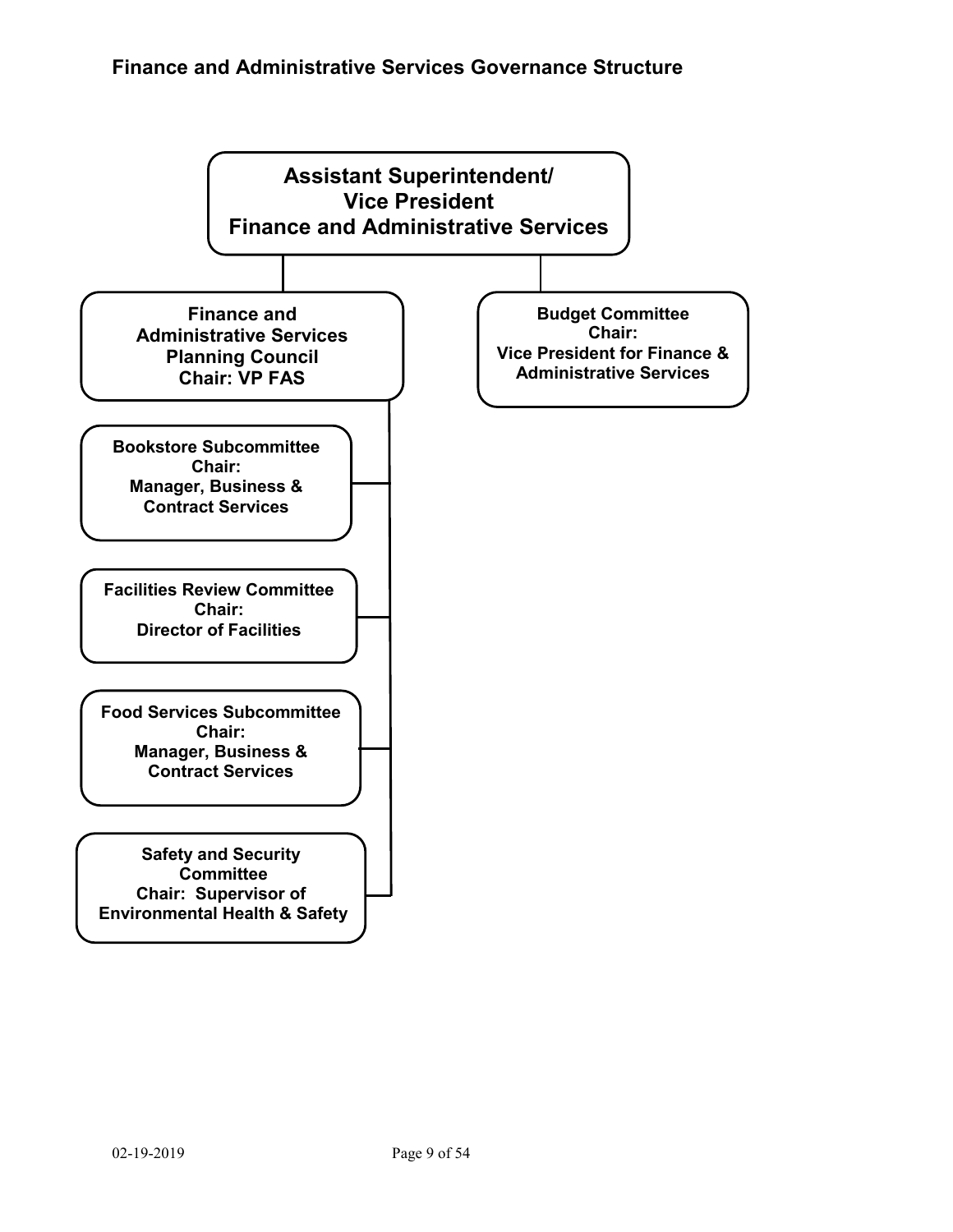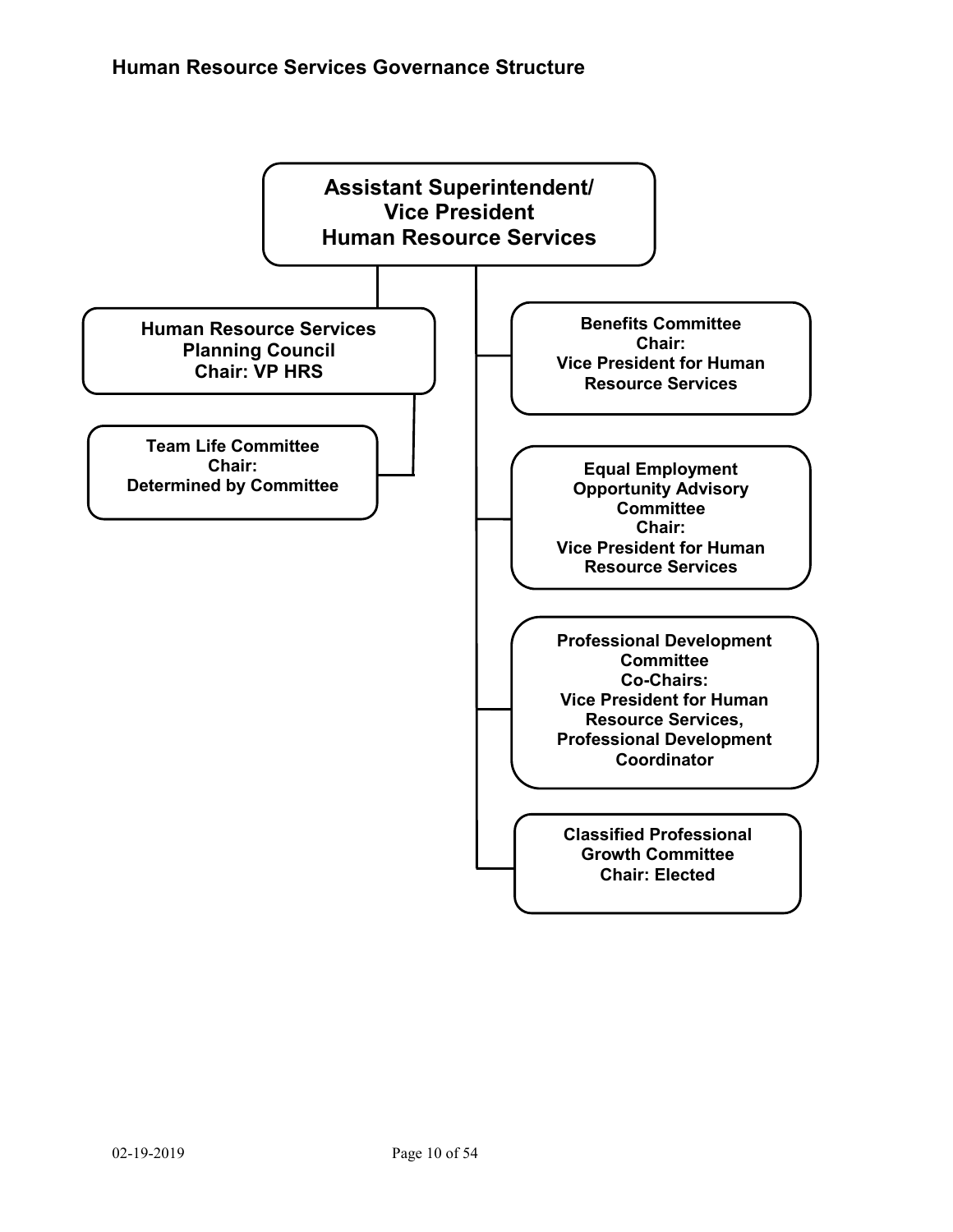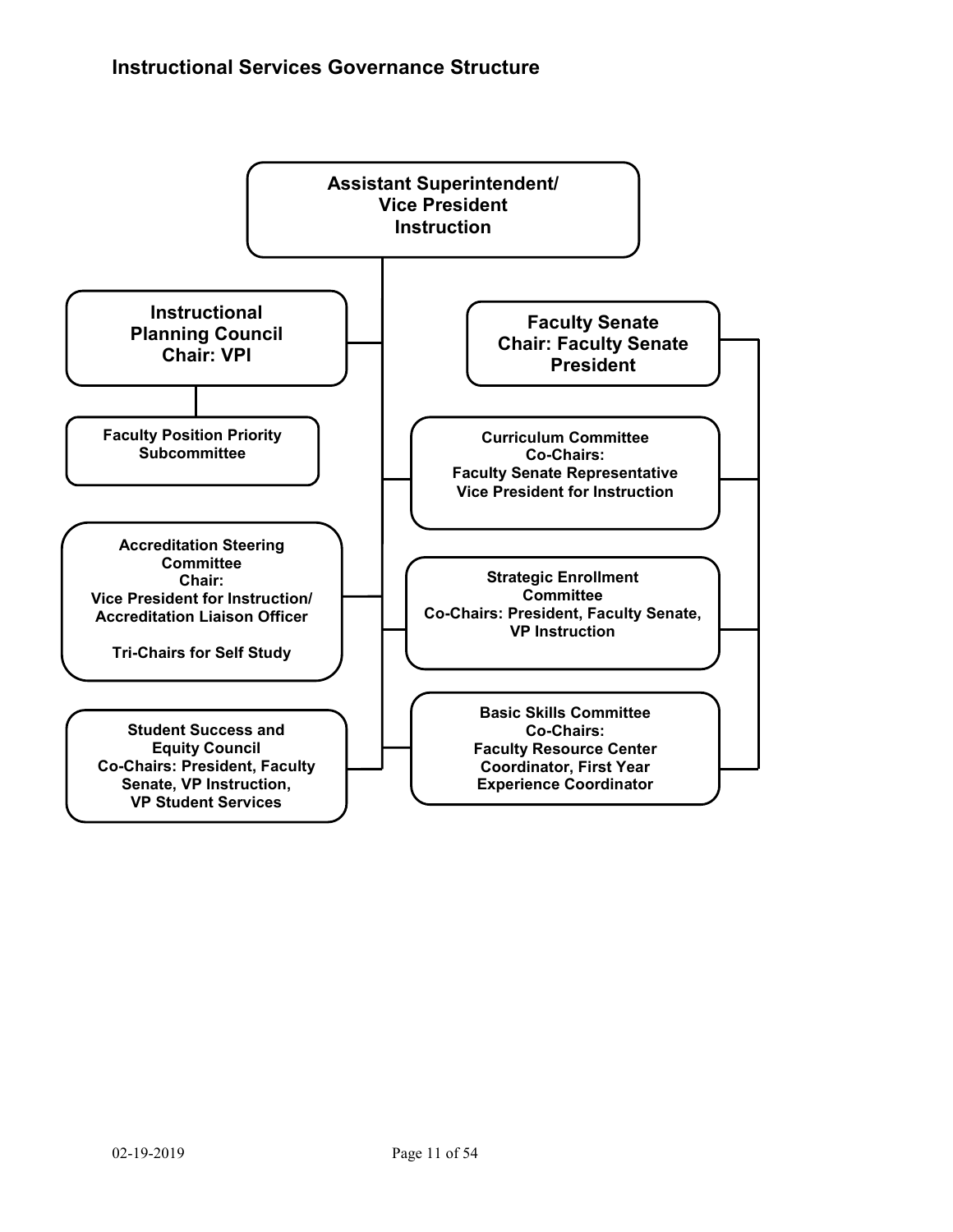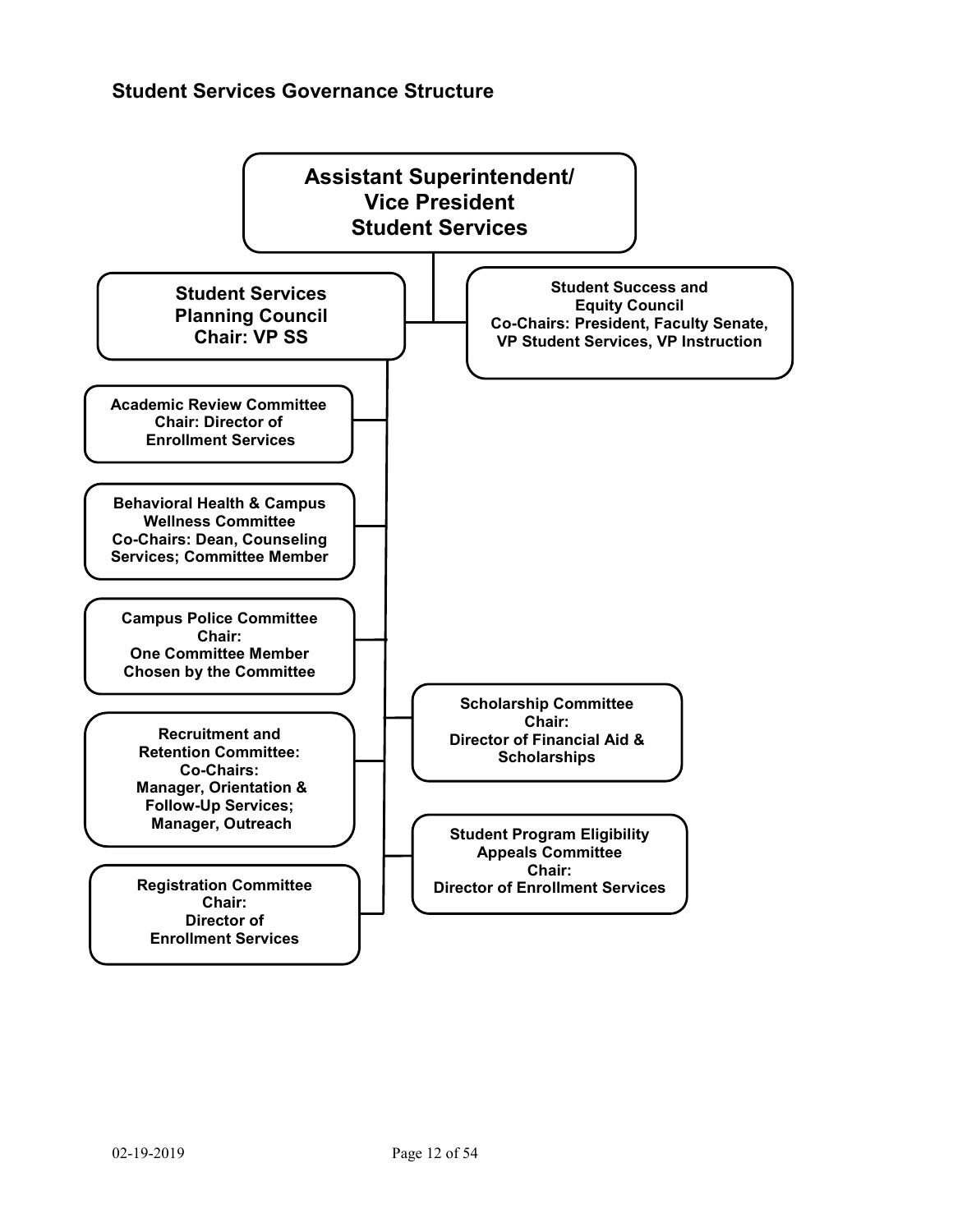## **Palomar College Organization Charts**

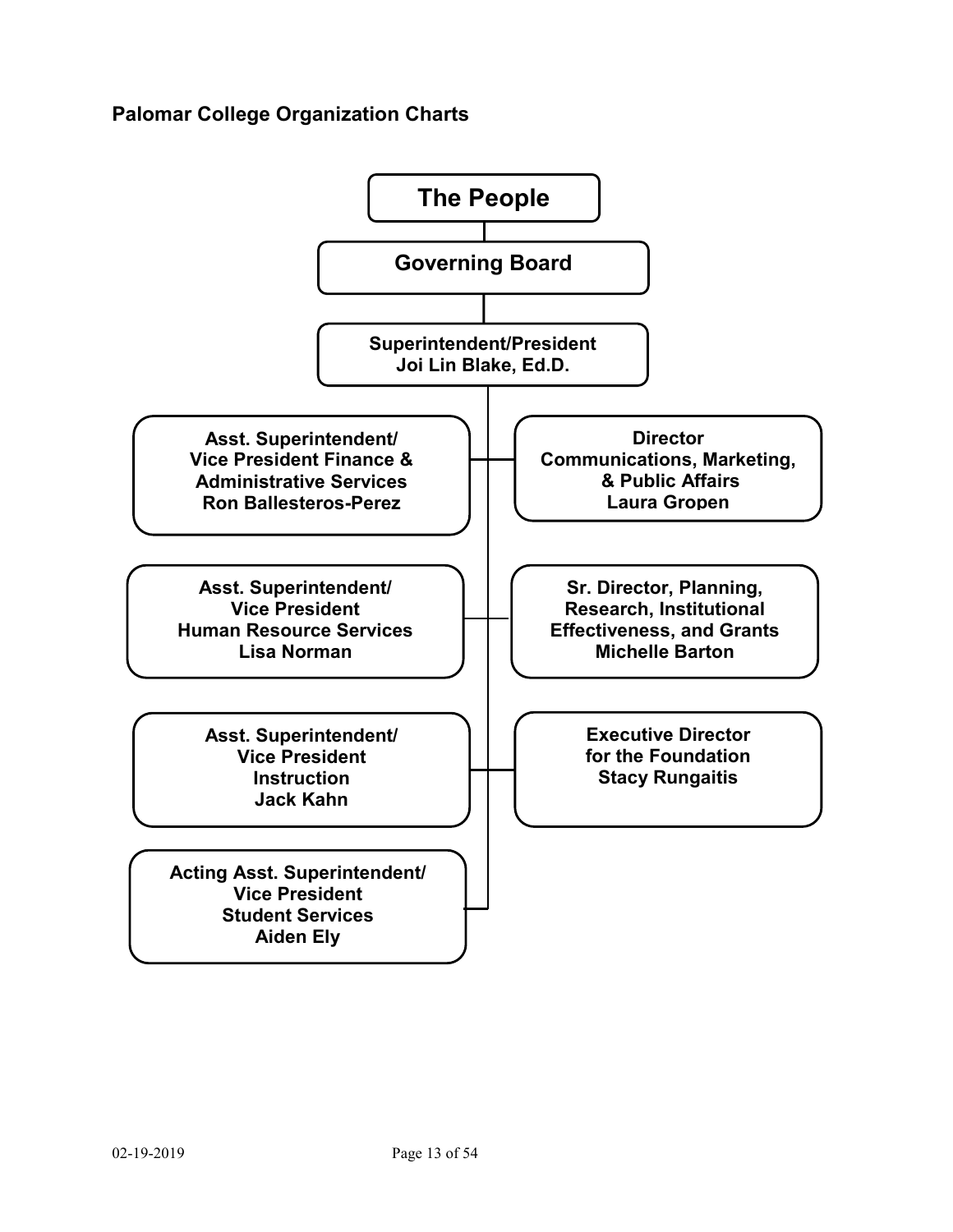## **Palomar College Organization Chart Superintendent/President**

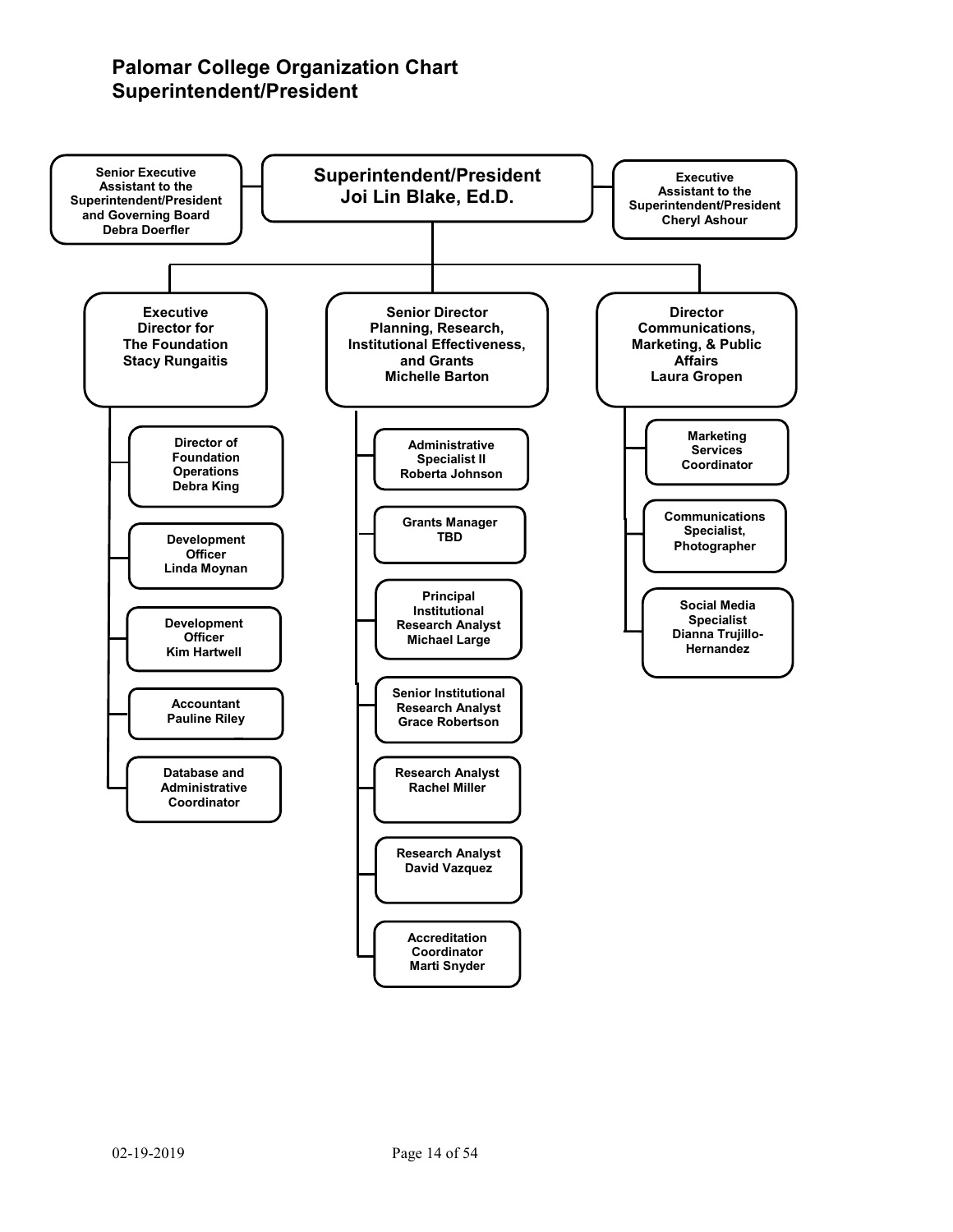### **Palomar College Organization Chart Assistant Superintendents/Vice Presidents and Divisions**

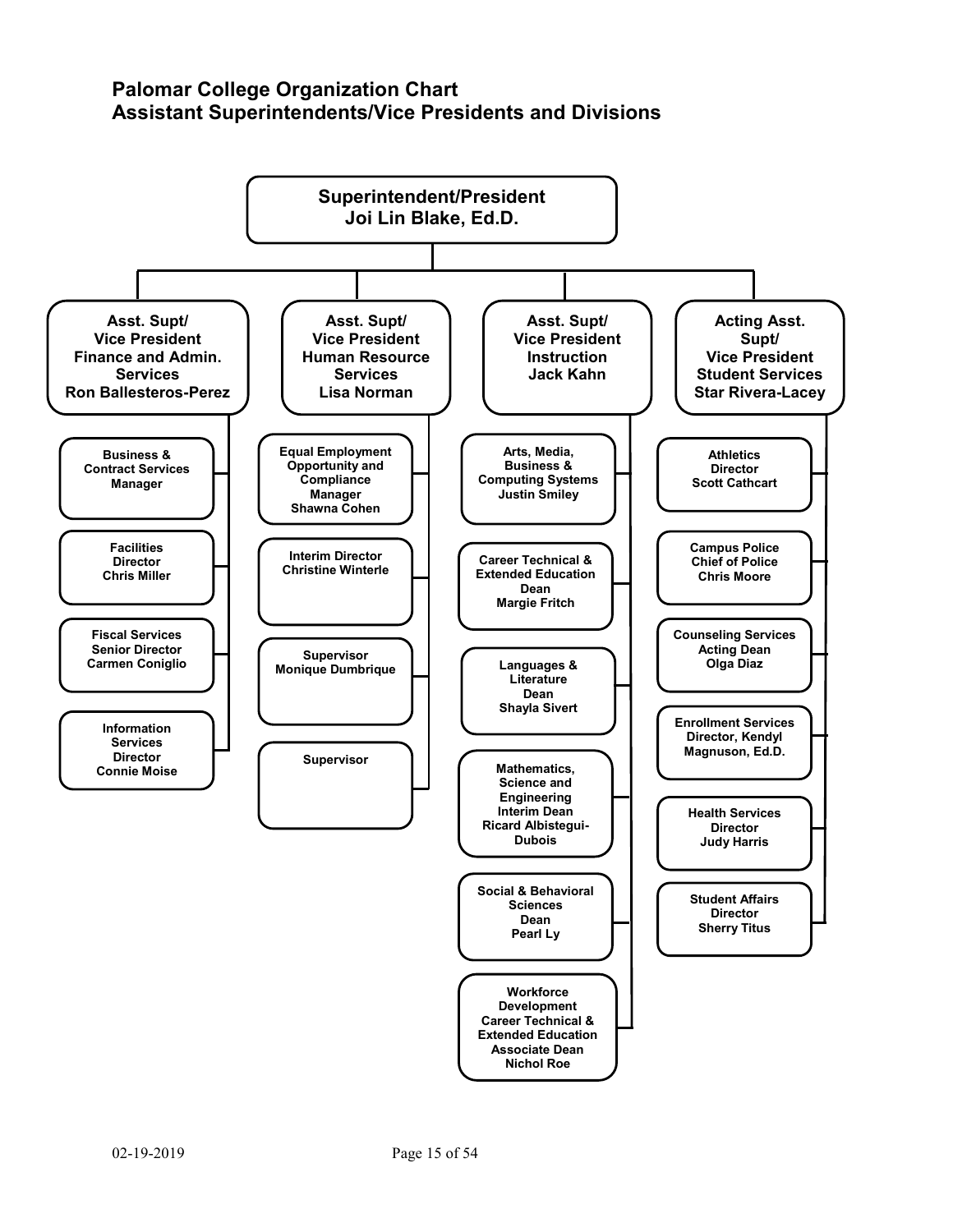## **Finance and Administrative Services Organization Chart**

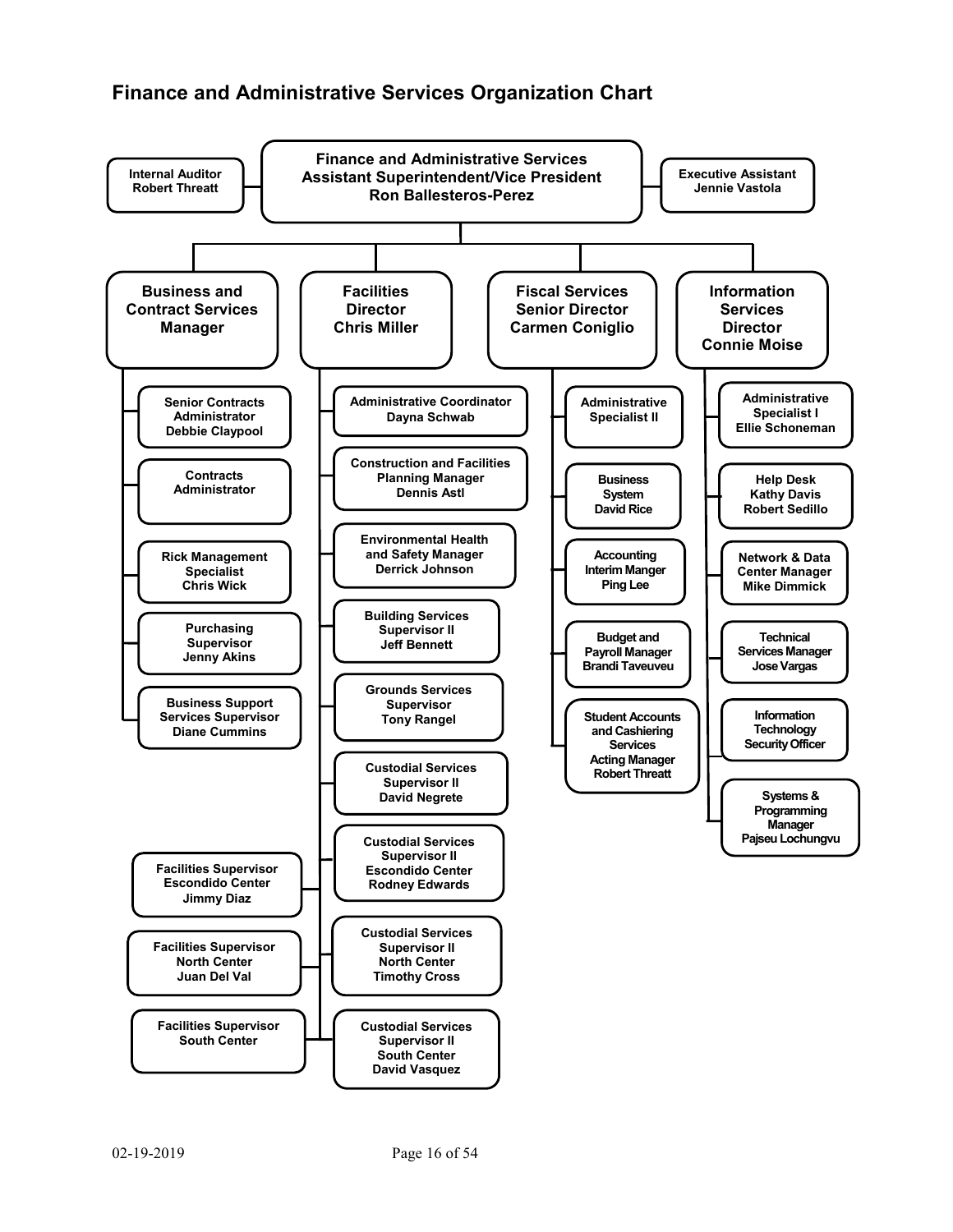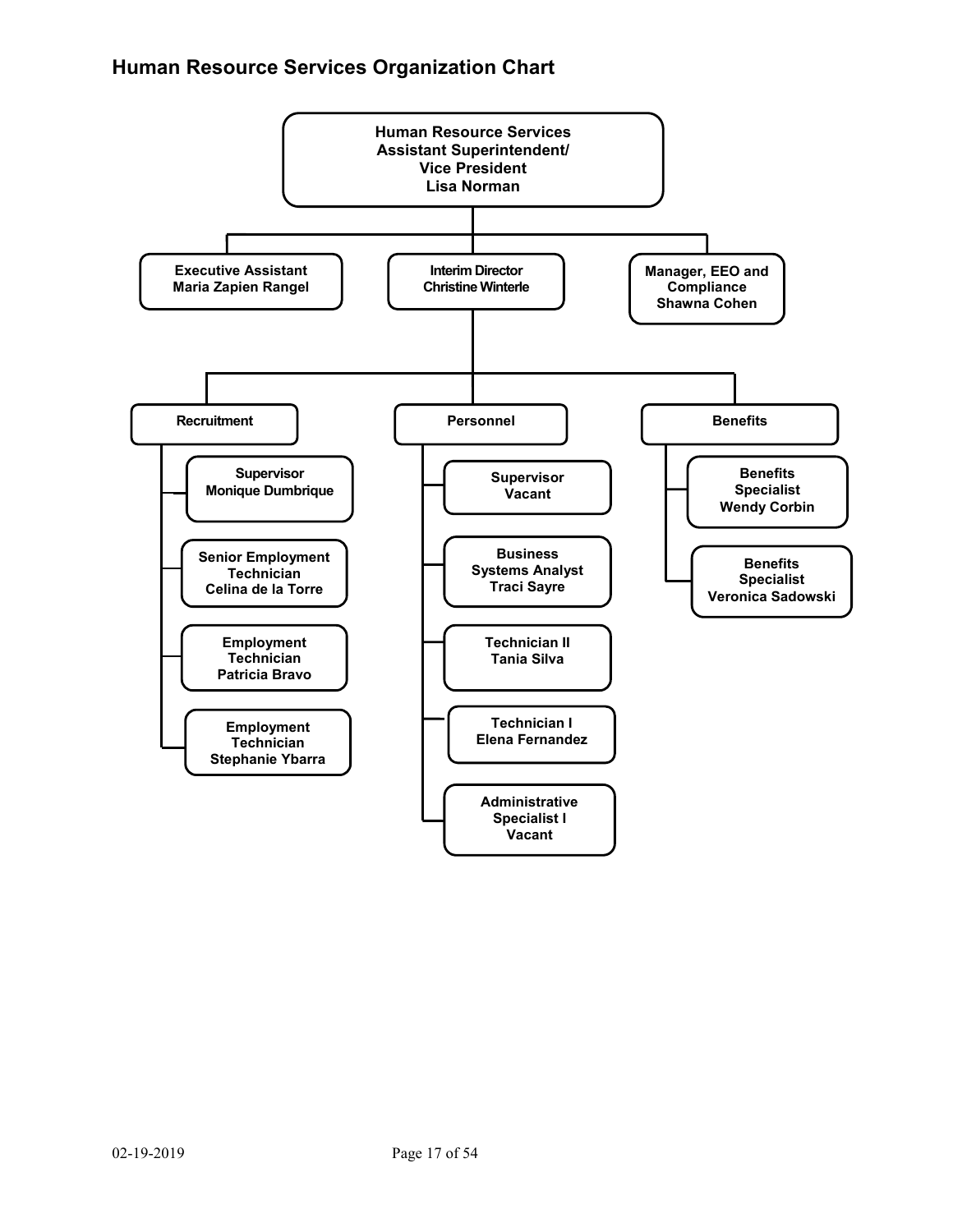## **Instructional Services Organization Chart**

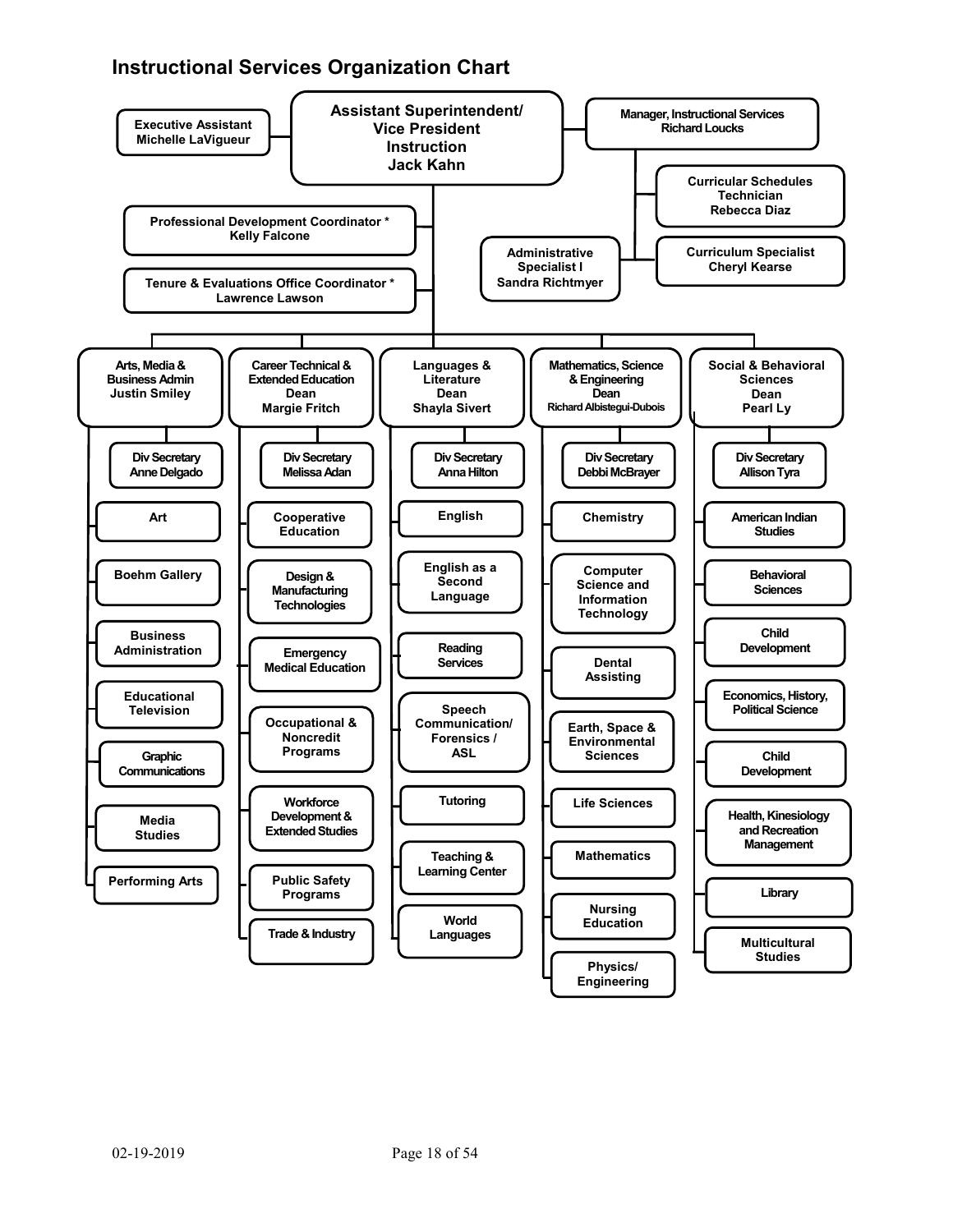## **Student Support Services Organization Chart**

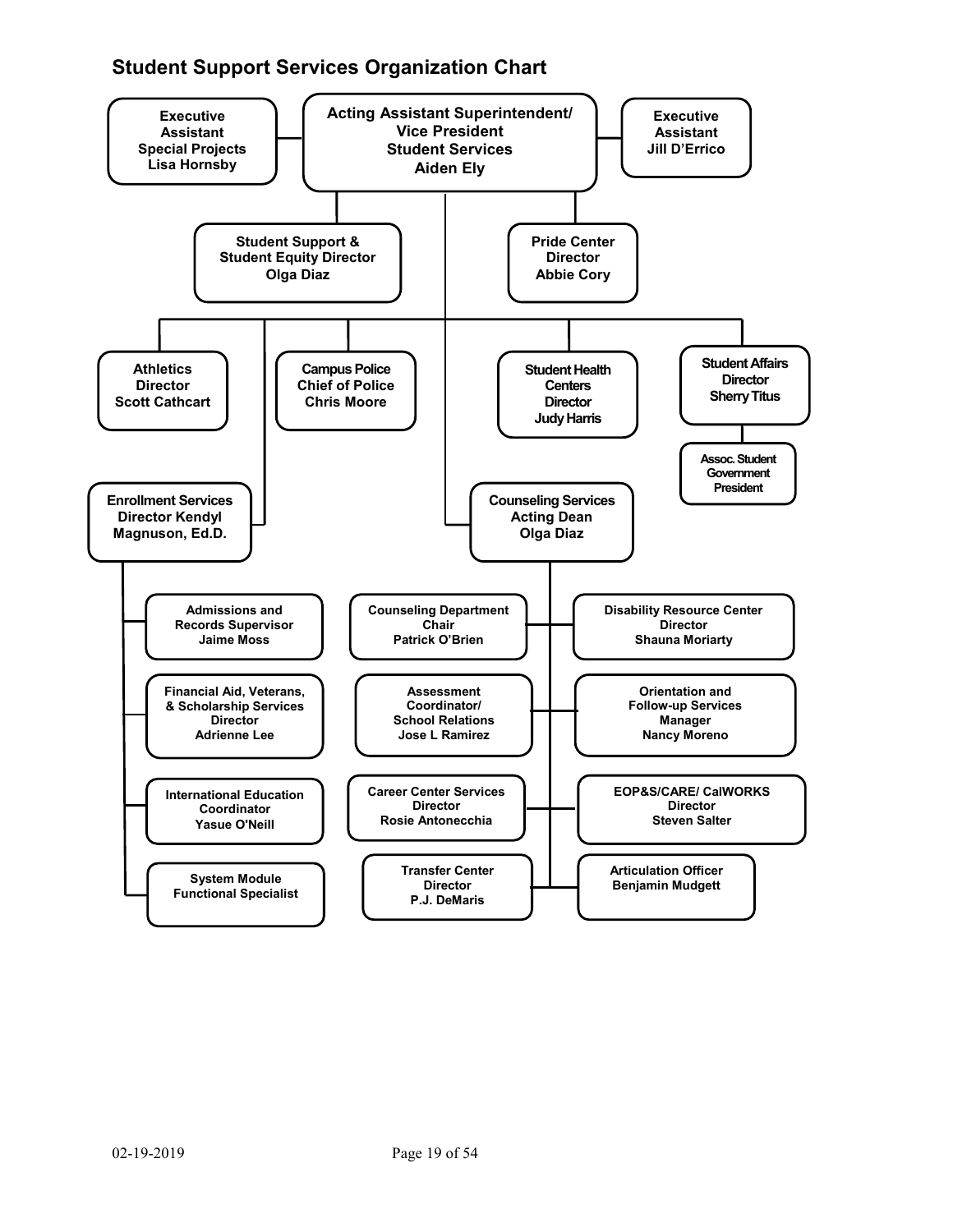## **Faculty Senate Organization Chart**

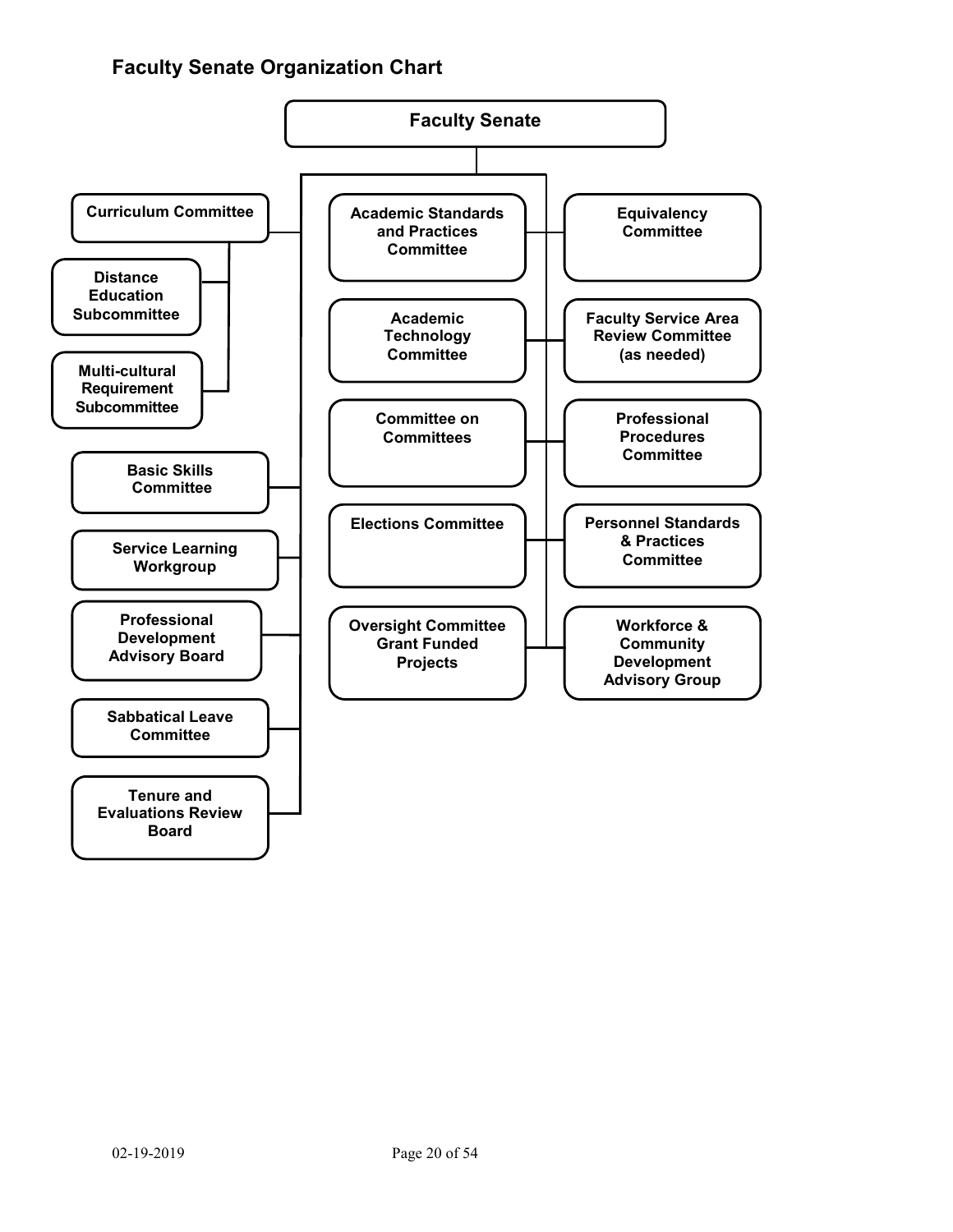The Strategic Planning Council, representing all constituent groups of Palomar College, implements the strategic plan, develops or revises governance policies, and communicates with the respective groups. The strategic planning process guides budget priorities. Recommendations made by the Strategic Planning Council will reflect the values and support the mission of the College and be in the best interest of improving student success and serving the community.

#### **Role**

The Strategic Planning Council, as the recognized participatory governance body of the College, creates the processes for recommending College policies and governance committee structures. The Strategic Planning Council reviews actions, recommendations, and requests of planning groups and task forces. The Strategic Planning Council amends and guides the planning processes and recommends policies and procedures to respond to the changing needs of the student population and the internal and external environments. The Strategic Planning Council develops, implements, evaluates continuously and revises, if necessary, the District's plans and initiatives, both long-term and short-term. A three-year planning cycle is used to implement the Strategic Plan. An Annual Implementation Plan outlines the tasks and actions to be accomplished during the upcoming year.

Communication with individual constituencies and participation in the Council meetings are the primary responsibilities of the Strategic Planning Council members.

#### **Products**

Palomar College's Strategic Plan, Annual Implementation Plans, Criteria for Annual Evaluation of the planning outcomes, Annual Progress Report, Policies and Procedures recommendations.

#### **Reporting Relationship**

Superintendent/President

#### **Meeting Schedule**

First and Third Tuesday of the month from 2:30 p.m. to 4:00 p.m.

#### **Chair**

Superintendent/President

#### **Members**

- Vice President, Instruction
- Vice President, Student Services
- Vice President, Finance and Administrative Services
- Vice President, Human Resource Services
- One Dean, Instruction
- One Dean, Student Services
- Director, Institutional Research
- Director, Student Affairs
- Faculty Coordinator, Professional Development
- Past President, Faculty Senate (or designee)
- President, CCE/AFT
- Past President, CCE/AFT (or designee)
- Vice President, CCE/AFT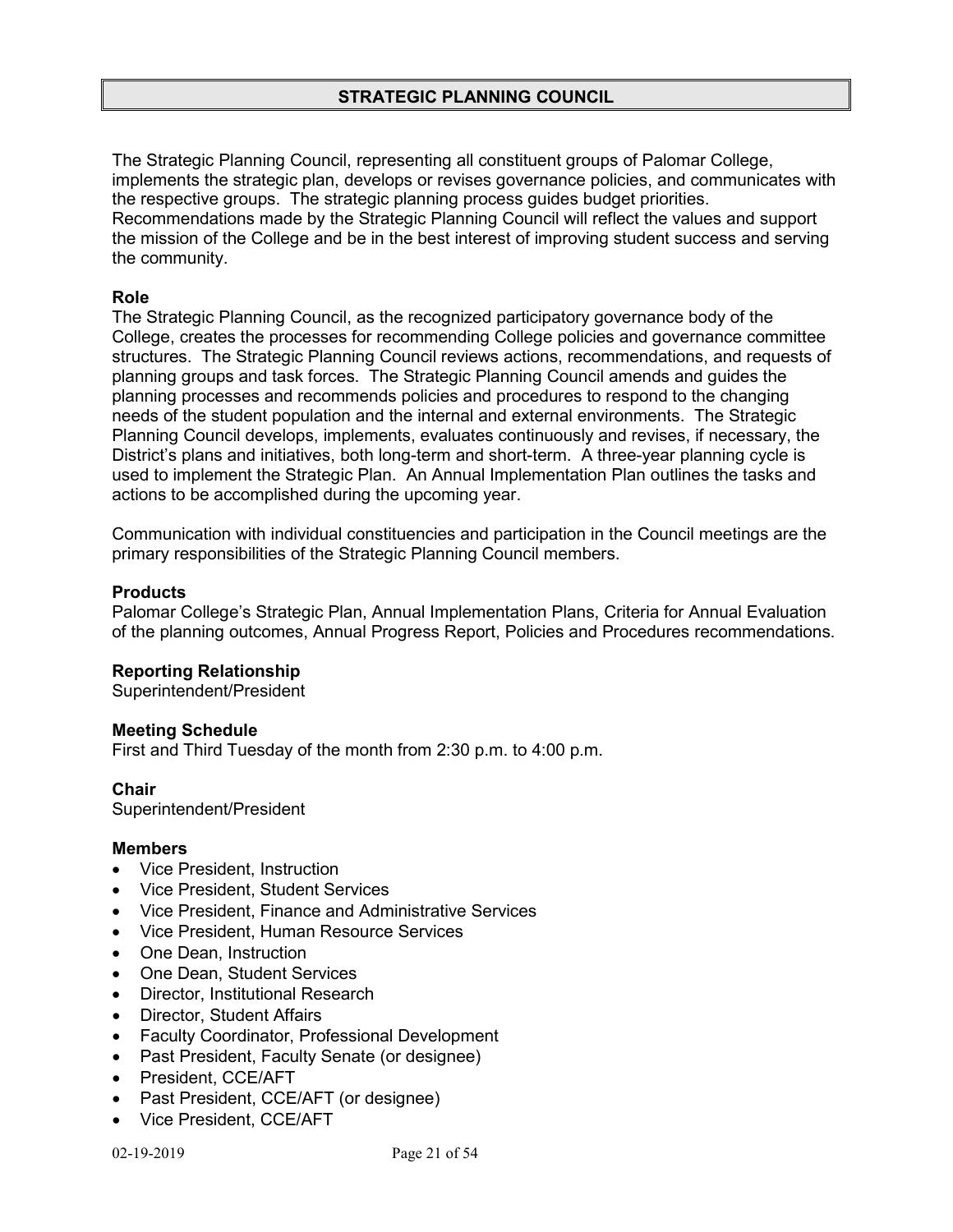- President, Faculty Senate
- Three Faculty representatives appointed by Faculty Senate
- Two Co-Presidents, Palomar Faculty Federation
- President, Administrative Association
- President, Confidential and Supervisory Team
- President, Associated Student Government
- Executive Vice President, Associated Student Government (or designee)
- Director, Development and Governmental Relations/Foundation
- Director, Information Services
- Director, Communications, Marketing and Public Affairs

Approved by PAC: 3-19-02 Latest Revision 08-17-16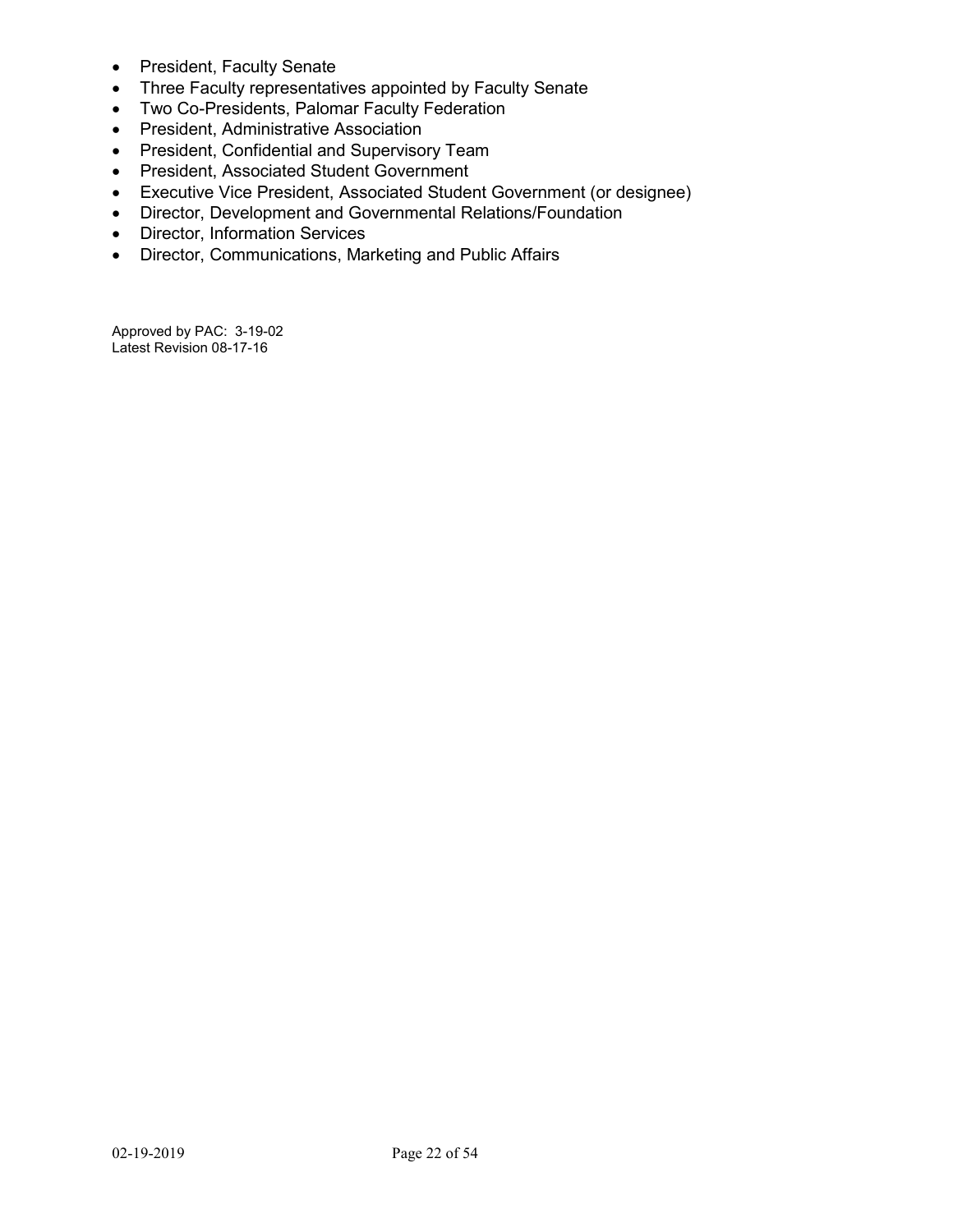#### **FINANCE & ADMINISTRATIVE SERVICES PLANNING COUNCIL**

#### **Role**

The Finance & Administrative Services Planning Council (FASPC) annually reviews proposed budgets for all Finance & Administrative Services (F&AS) departments, ensuring alignment with the mission, goals, and objectives of the District's existing Strategic and Master Plans. FASPC reviews the Division's operational processes and procedures to provide appropriate levels of service and compliance with state-mandated requirements, recommending corrective action, if necessary. FASPC is also responsible for ensuring the development, revision, and review of operational plans for all departments within F&AS for use in determining adequate staffing and resources to provide quality customer service to students, faculty and staff. In addition, FASPC annually reviews progress on the Division's Annual Implementation Plans (AIP) for submission to Strategic Planning Council (SPC). Committees reporting to the FASPC are: Bookstore Subcommittee; Food Service Subcommittee; Safety & Security Committee; and Facilities Review Committee. FASPC also oversees the preparation and review of the District's Technology Master Plan. Members of FASPC shall ensure communication of action and discussion items to their appropriate constituency groups.

#### **Products**

- Annually reviews the proposed budgets for the F&AS Division tied to planning and submits them to SPC
- Performs regular review of F&AS Division's operational processes and procedures to ensure adequate customer service and compliance with state-mandated requirements
- Review operational plans to provide for adequate staffing and resources for the F&AS Division
- Technology Master Plan prepared and reviewed in accordance with the District's Planning Model Cycle

#### **Reporting Relationship**

- **Strategic Planning Council**
- Committee members responsible for communicating FASPC information to appropriate constituency group

#### ` **Meeting Schedule**

Second and Fourth Thursday of the month from 2:00 p.m. to 3:30 p.m.

#### **Chair**

Vice President, Finance and Administrative Services

#### **Members**

- Two Faculty representatives appointed by the Faculty Senate
- One Faculty representative appointed by PFF
- Two Classified Unit Employee representatives appointed by CCE/AFT
- One Confidential and Supervisory Team representative appointed by CAST
- One Student representative appointed by ASG
- Director, Facilities (or designee)
- Director , Business Services (or designee)
- Director, Fiscal Services (or designee)
- Director, Information Services (or designee)

Approved by SPC 5-07-02 Latest Revision 11-30-10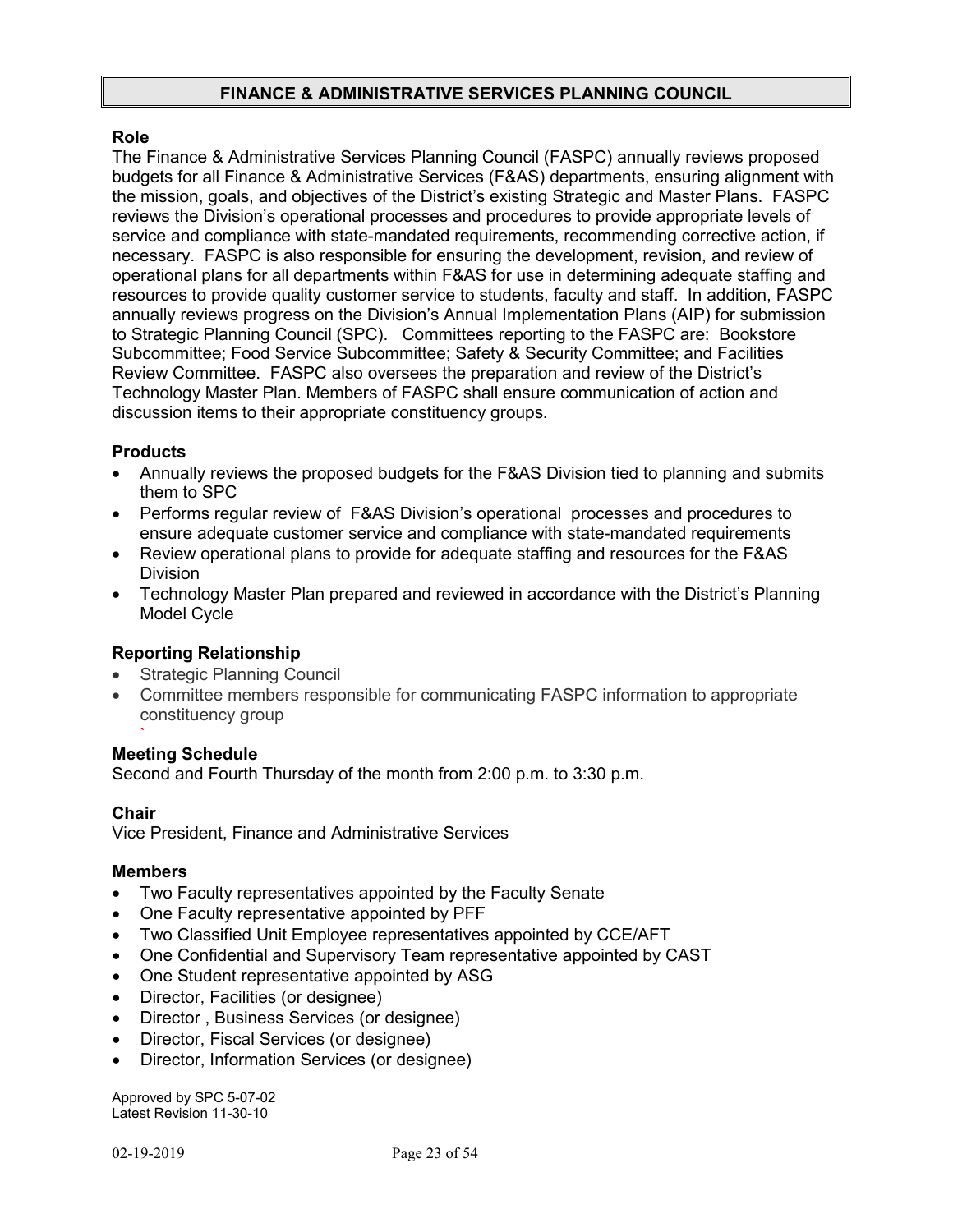#### **HUMAN RESOURCE SERVICES PLANNING COUNCIL**

#### **Role**

The HRSPC is responsible for the development of the strategic plans of Human Resource Services. These responsibilities include:

- Appropriate support services to Palomar College in the area of human resource services
- Appropriate level of support and resources for level of services required
- Effective and efficient policy and procedure development in human resource services necessary to meet the needs of the College
- Guidance, direction, and oversight provided for such activities as:
	- o Employee hiring
	- o Staff diversity efforts
	- o Development and coordination of staff training programs
	- o ADA compliance

#### **Products**

The HRSPC is responsible for submitting to the Strategic Planning Council the plans, budgets, and expenditure projections of the Human Resource Services Department. The products of the HRSPC include:

- Strategic Plans for Human Resource Services
- Human Resource Services Three-Year Plan
- Annual Budget for Human Resource Services

#### **Reporting Relationship**

Strategic Planning Council

#### **Meeting Schedule**

Fourth Wednesday from 2:00 p.m. to 3:00 p.m.

#### **Chair**

Vice President, Human Resource Services

#### **Members**

- Manager, Human Resource Services
- Supervisor, HR/Employment Services
- Two Faculty representatives appointed by Faculty Senate
- Two Classified Unit Employee representatives appointed by CCE/AFT
- One Faculty representative appointed by PFF
- One Administrative Association representative appointed by AA
- One Confidential and Supervisory Team representative appointed by CAST

Approved by SPC 5-07-02 Latest Revision 11-15-16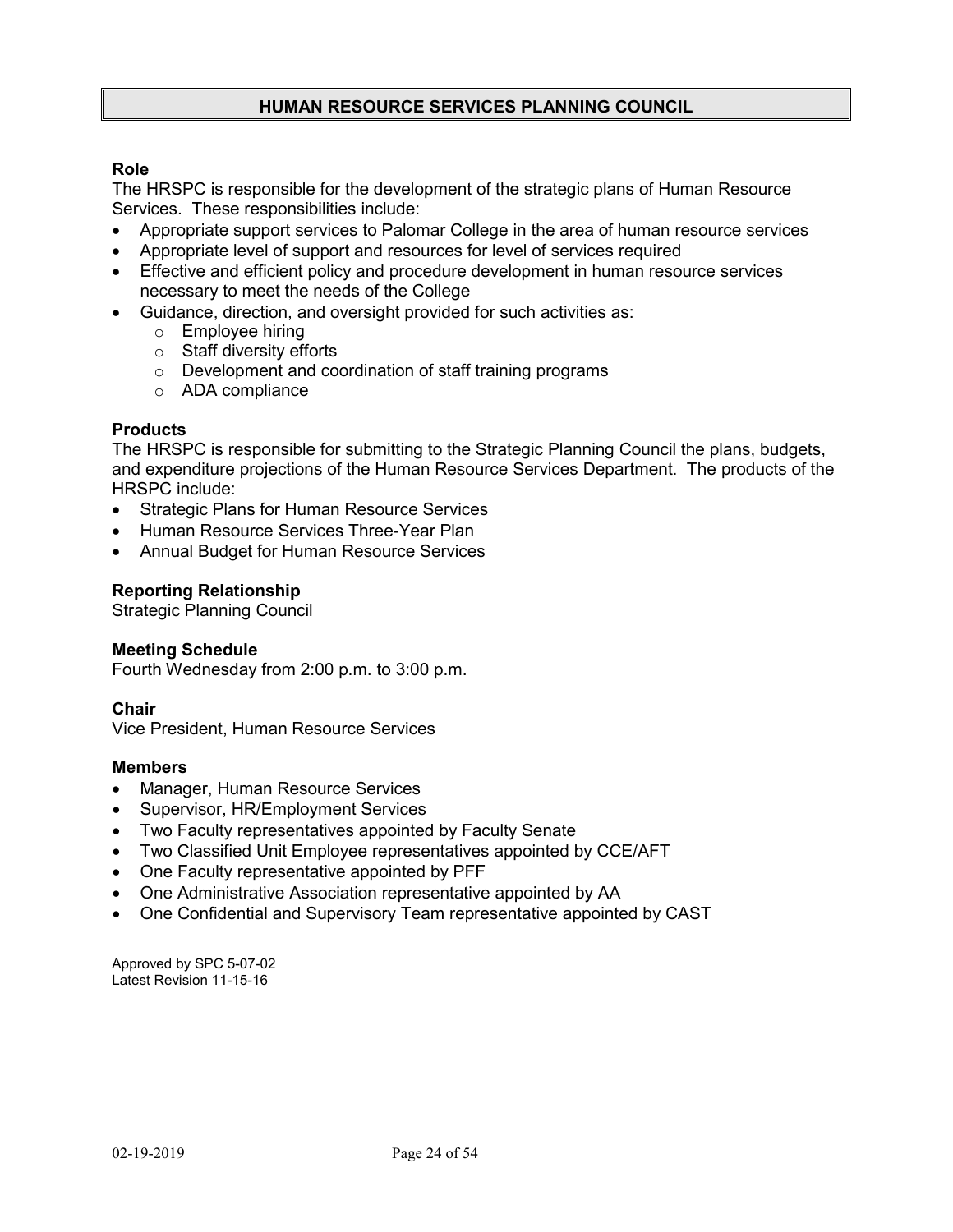#### **INSTRUCTIONAL PLANNING COUNCIL**

#### **Role**

- Develops, implements, evaluates and revises college plans and initiatives relevant to Instruction, both short- and long-term
- Develops, reviews, updates, and implements the Program Review and Planning (PRP) process for Instruction, including the form and data elements to be used
- Reviews, summarizes, and provides feedback on PRPs and makes funding recommendations
- Summarizes and recommends global priorities for Instruction as a result of PRP reviews, including budget allocations, equipment, technology, facilities, and other resources essential to support instruction and the success of students
- Develops and updates the Staffing Plan for Instruction utilizing PRP and data provided by Human Resource Services
- Makes recommendations and provides input to the District's Educational Master Plan and the Strategic Plan
- Implements goals and objectives of the Annual Action Plan as assigned by SPC
- Makes recommendations on matters relevant to Instruction or the District at the request of SPC
- Convenes IPC subcommittee to (a) review and update the process [qualitative and quantitative elements and instruments] and timeline for full-time faculty position requests and (b) annually develop and recommend a prioritized list of full-time faculty positions, forwarded to SPC for information

#### **Products**

- Program Review and Planning summaries and funding recommendations
- Recommendations for global needs for Instruction, as determined from PRP analysis
- Progress reports on assigned Annual Action Plans
- Annual goals and accomplishments
- Full-time Faculty Position Priority Recommendation**s**
- Other products as determined through College planning and operational matters

#### **Reporting Relationship**

Strategic Planning Council

#### **Meeting Schedule**

Second and Fourth Wednesday of the month from 2:30 p.m. to 4:30 p.m. (or more frequently as needed for special tasks)

#### **Chair**

Vice President, Instruction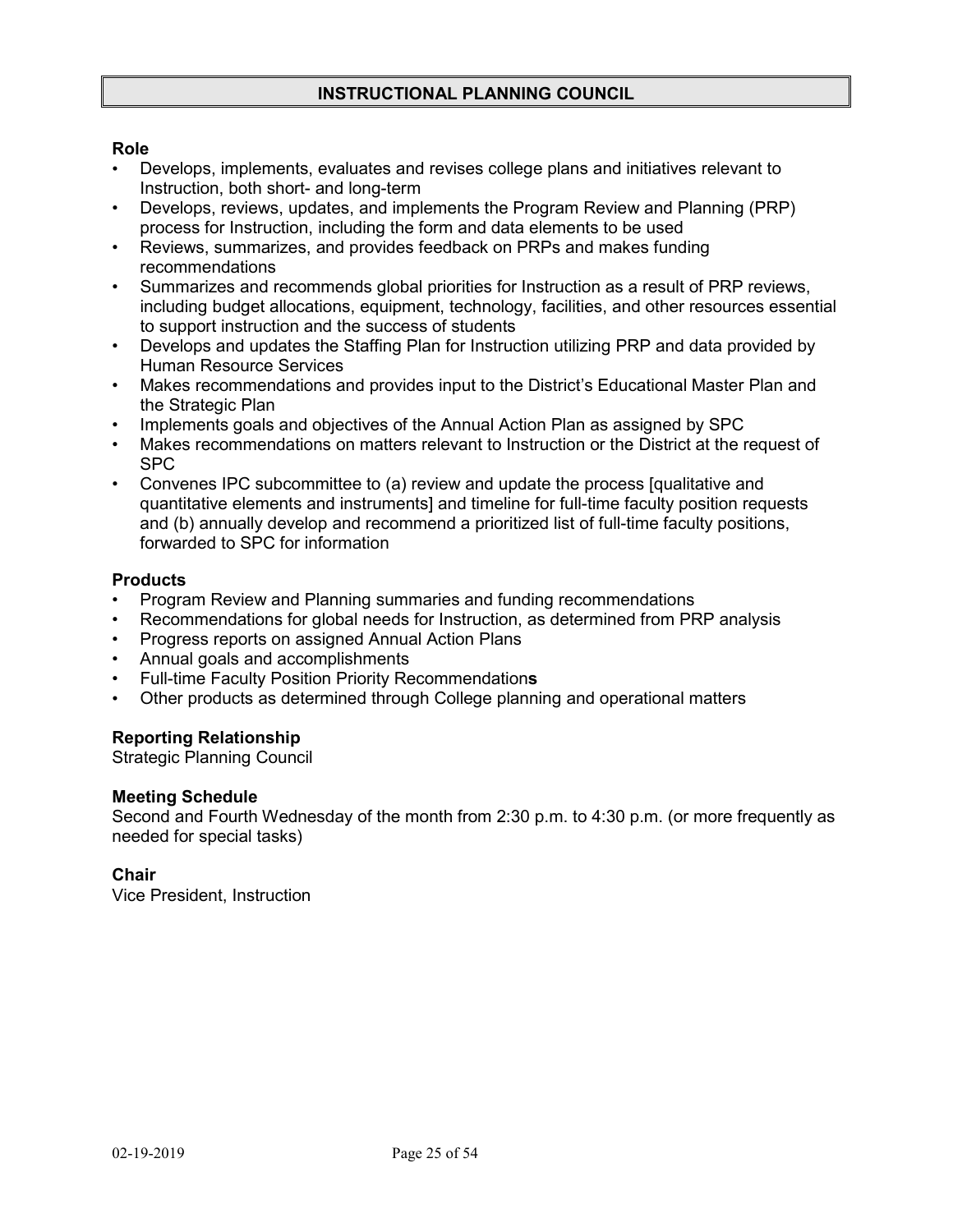#### **Members**

- \*Five (5) instructional deans
- \*Seven (7) Faculty Members (one each from the five instructional divisions, Library, and Student Services appointed by Faculty Senate)
- One Professional Development Coordinator
- \*One Faculty Member who is also on the Faculty Senate appointed by the Faculty Senate
- \*One SLOAC Coordinator
- Two Classified Unit Employees (One from Instruction and One from Student Services) appointed by CCE/AFT
- One Student appointed by ASG
- Director of Occupational and Non-Credit Programs
- Research Analyst
- One Confidential and Supervisory Team representative appointed by CAST
- One Administrator appointed by AA
- \*One Faculty Member appointed by PFF

\*The Faculty Position Priority Subcommittee membership includes asterisked members plus two (2) faculty appointed by the Faculty Senate.

Approved by SPC 10-07-03 Latest Revision 02-20-19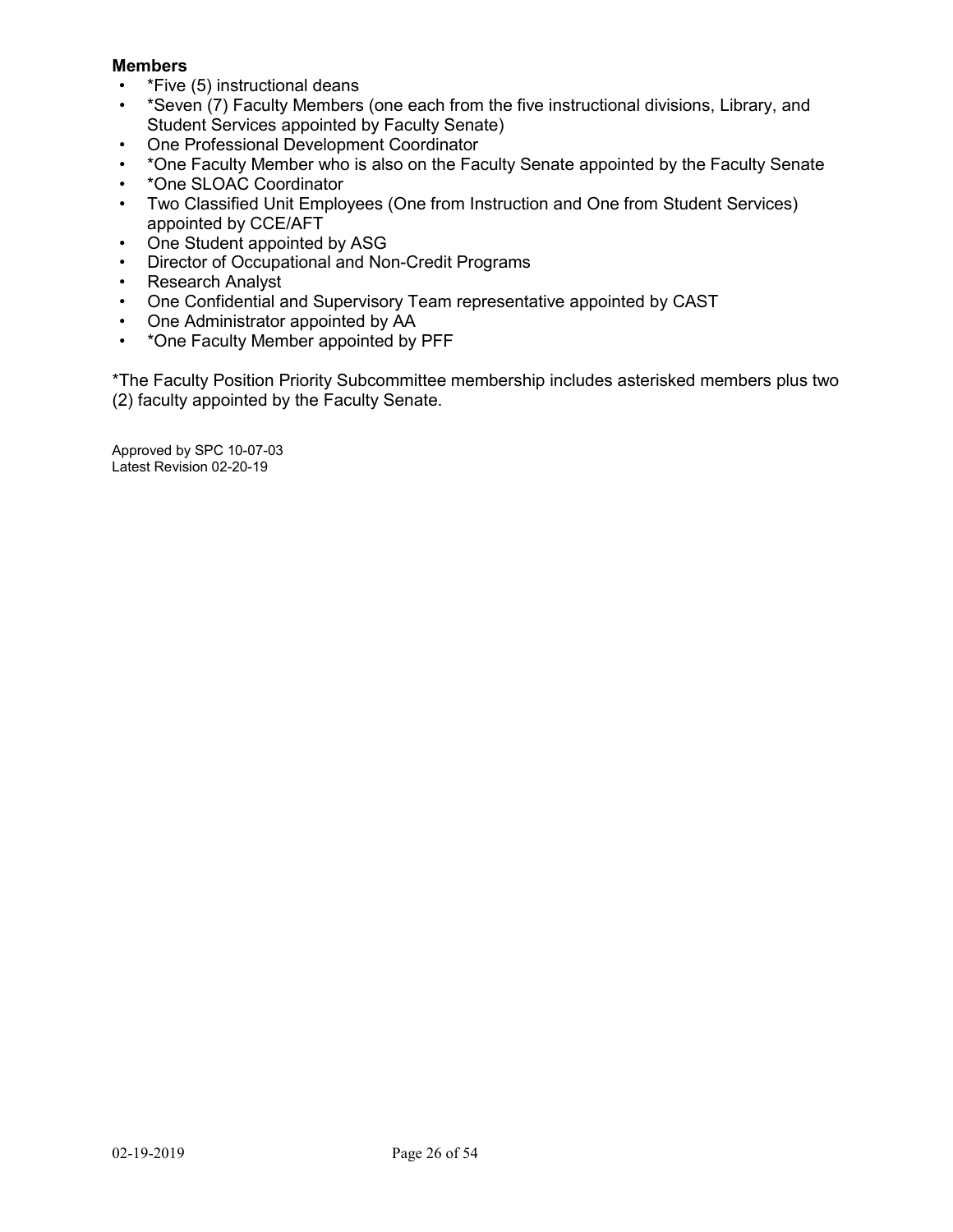#### **STUDENT SERVICES PLANNING COUNCIL**

#### **Role**

- Develops, implements, evaluates and revises Student Services' plans and initiatives, both short- and long term.
- Develops, reviews, and updates the process (qualitative and quantitative elements and instrument) and establishes the timeline for the 2-year Institutional Program Review and Planning (IPR&P) cycle for Student Services.
- Reviews and summarizes IPR&P documents and utilizes them to develop and guide recommendations for priorities for Student Services, including budget, staffing needs, equipment, technology, facilities, and other resources essential to support Student Services and the success of students.
- Utilizes the District's Strategic Plan and the Annual Implementation Plan to guide and outline its goals, tasks and actions to be accomplished in the academic year.
- Make recommendations relevant to any matters or issues that impact Student Services and/or by request from SPC.
- Provides guidance, direction, and oversight to these committees:
	- **o** Academic Review Committee
	- **o** Behavioral Health & Campus Wellness Committee
	- **o** Campus Police Committee
	- **o** Recruitment and Retention Committee
	- **o** Registration Committee
	- **o** Scholarship Committee
	- **o** Student Program Eligibility Appeals Committee
- Convenes a subcommittee to review and update the process (qualitative and quantitative elements and instrument) and timeline for requesting full-time positions and to prioritize each year's list of full-time positions for discussion and endorsement by SSPC, forwarding the recommendation to SPC as information.

#### **Products**

- Institutional Program Review and Planning documents, summaries and recommendations, including budget, staffing needs, equipment, technology, and facilities priorities
- Progress report on Strategic Plan and AIP
- Annual goals and accomplishments
- Full-time Position Priority Recommendations

#### **Reporting Relationship**

Strategic Planning Council

#### **Meeting Schedule**

Second and Fourth Wednesday of the month from 9:30 a.m. to 11:00 a.m.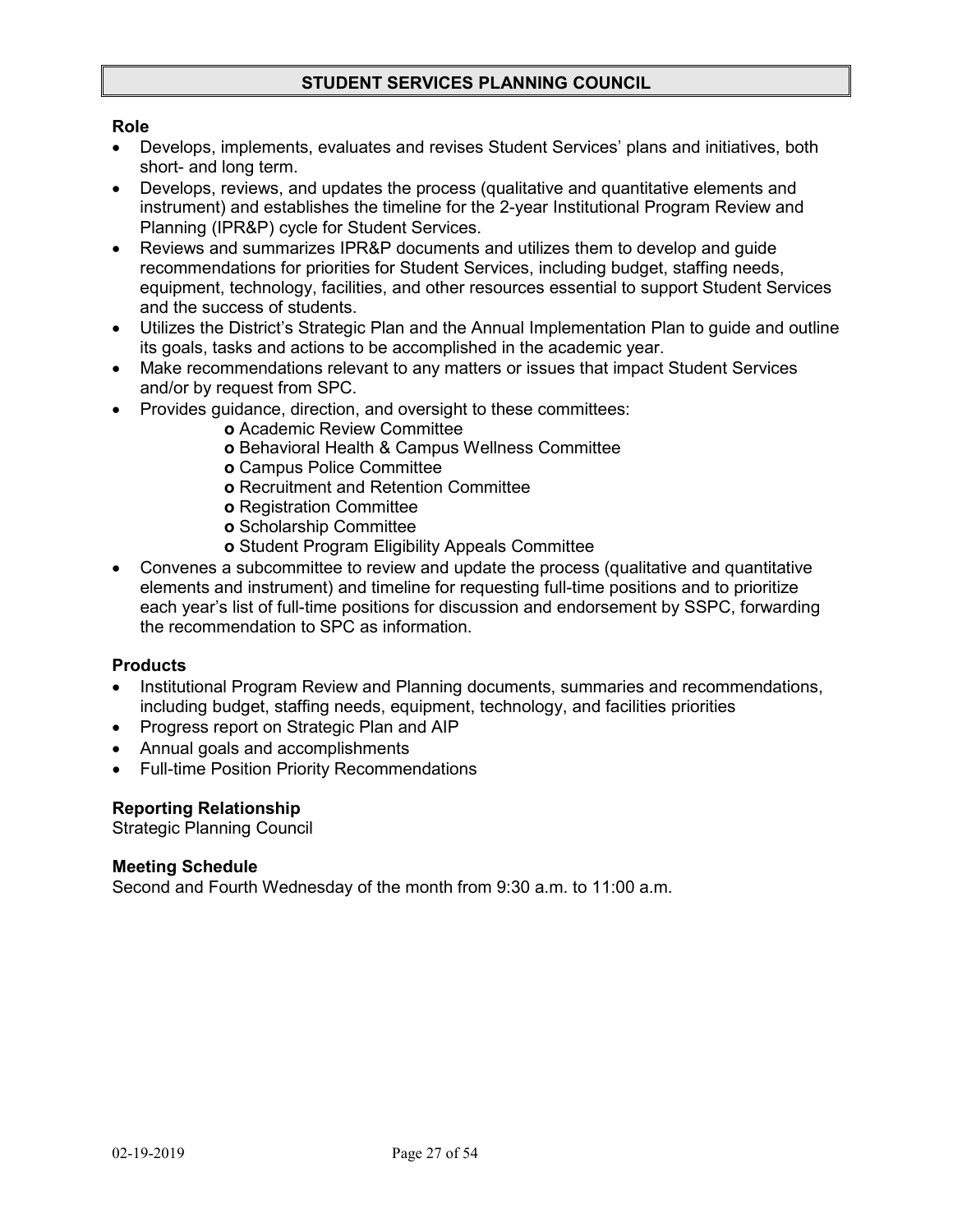#### **Chair**

Vice President, Student Services

#### **Members**

- Dean, Counseling Services
- Director, Athletics
- Director, Career Services
- Director, Enrollment Services
- Director, Health Services
- Director, Student Affairs
- Director, Transfer Center
- Chair, Counseling (or designee)
- Chief of Police
- Manager of Outreach
- Research Analyst
- One EOP&S Faculty Member
- One DRC Faculty Member
- One Faculty representative appointed by Faculty Senate from Instructional Areas
- One Faculty representative who is also on the Faculty Senate
- Research Analyst
- One Palomar Faculty Federation representative appointed by PFF
- One Faculty representative from the Pride Center, appointed by the Faculty Senate
- Two Classified Unit Employee representatives appointed by CCE/AFT (one from Student Services)
- One Student representative appointed by ASG
- One Confidential and Supervisory Team representative from Student Services appointed by CAST
- One Administrative Association representative appointed by AA

Approved by SPC 5-07-02 Latest Revision 10-04-16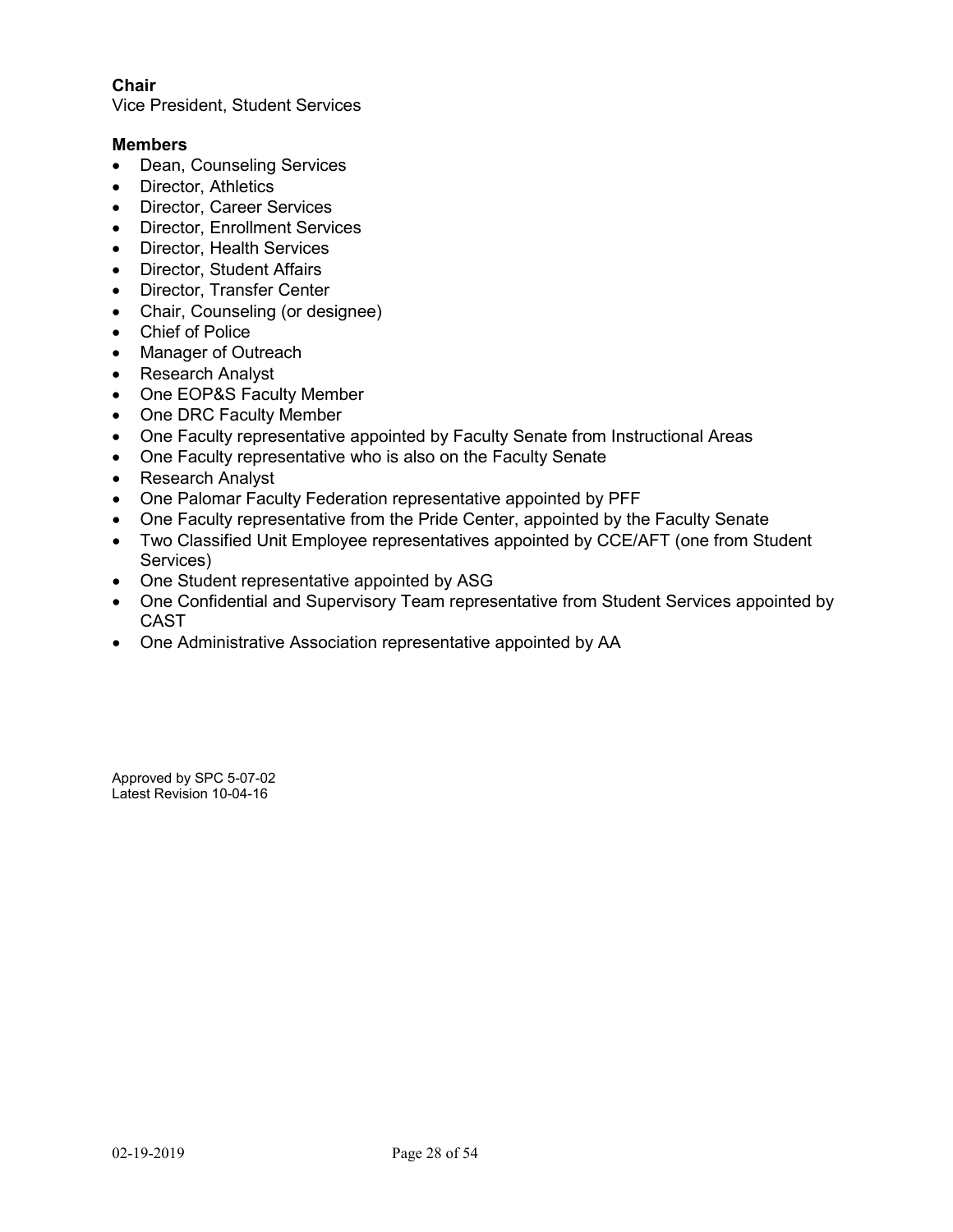#### **STUDENT SUCCESS AND EQUITY COUNCIL**

#### **Role**

The Student Success and Equity Council (SSE) will serve as a steering committee that leads the development of the Student Success and Support Program (3SP) and Student Equity Plan for the District.

The SSE Council will assist in preparing the 3SP and Student Equity Plan, monitoring the District's progress toward meeting the goals in each plan, and review and update each plan as needed. The SSE Council will coordinate its activities with those of the other Planning Councils, Curriculum Committee, Registration Committee, EEO Advisory Committee, Basic Skills Committee and other District committees as necessary.

#### **Products**

- Student Equity Plan
- Student Success and Support Plan

#### **Reporting Relationship**

Strategic Planning Council

#### **Meeting Schedule**

Second and Fourth Friday of the month from 9:00 a.m. to 11:00 a.m.

**Co-Chairs:** Faculty Senate President Vice President for Instruction Vice President for Student Services

#### **Members**

- Two Faculty representative appointed by Basic Skills Committee
- Two Faculty representatives appointed by Instructional Planning Council
- Two Faculty representatives appointed by Student Services Planning Council
- One Faculty representative from Reading department appointed by the Faculty Senate
- One Faculty representative from Math department appointed by the Faculty Senate
- One Faculty representative from English department appointed by the Faculty Senate
- One Faculty representative from ESL department appointed by the Faculty Senate
- One Faculty representative from Disability Resource Center, appointed by the Faculty Senate
- One Faculty counselor appointed by the Faculty Senate
- One Faculty representative at-large (Instruction) appointed by the Faculty Senate
- One Faculty representative at-large (Student Services) appointed by the Faculty Senate
- Two Faculty Senators appointed by the Faculty Senate
- One Student Equity Counselor
- One Administrative Association representative appointed by the AA
- One Confidential and Supervisory Team representative appointed by the CAST
- Two Classified Unit Employee representatives appointed by CCE
- One Dean Student Services
- Two Deans Instruction
- One Assessment Supervisor
- One Senior Director of Institutional Planning and Research
- One Manager of Orientation and Follow-up Services
- One 3SP Coordinator
- Two Student representatives appointed by the ASG

02-19-2019 Page 29 of 54 Approved by SPC 11-04-2014 Latest Revision 10-18-2016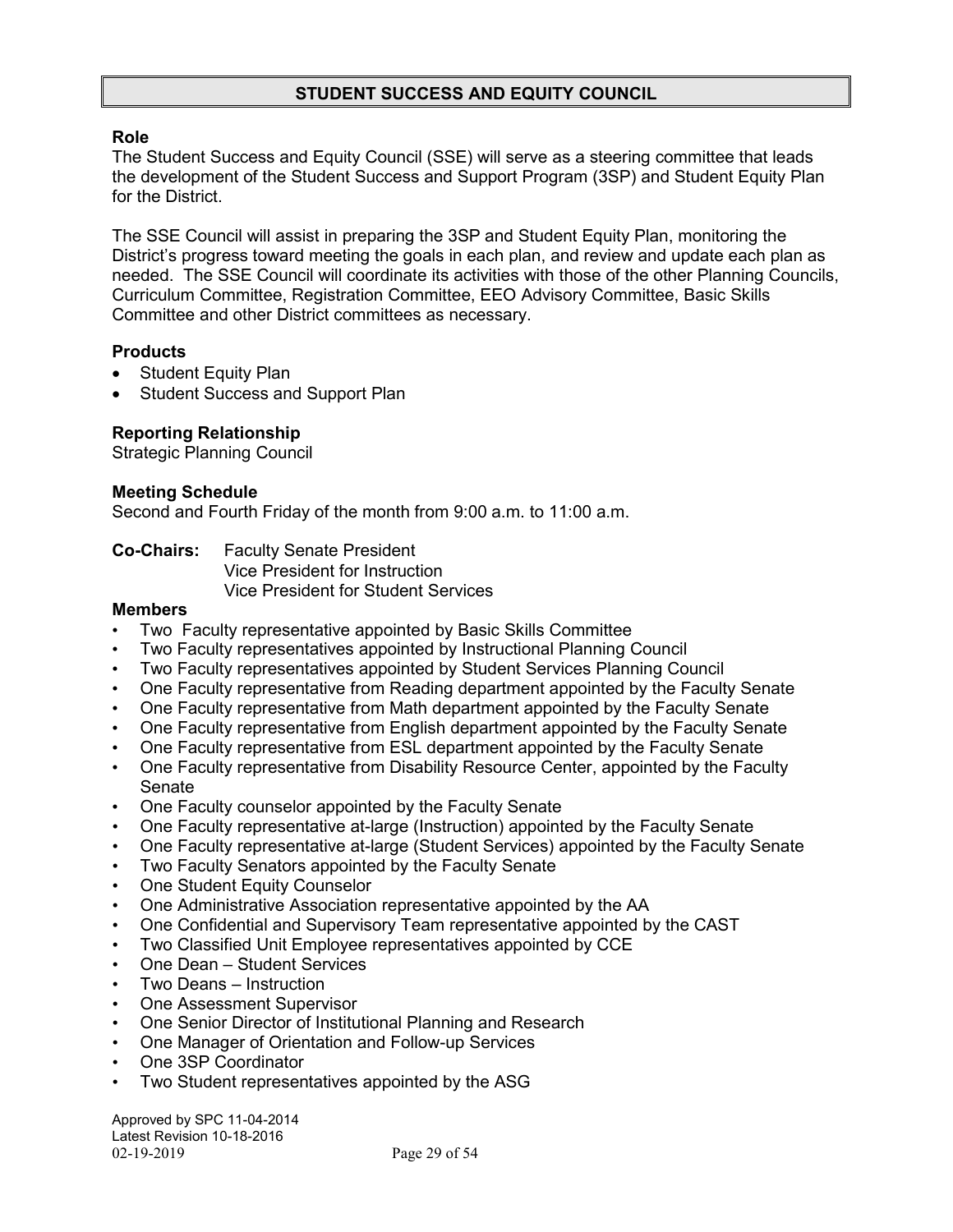#### **ACADEMIC REVIEW COMMITTEE**

#### **Role**

The role of the Academic Review Committee is to act on petitions for exceptions to academic regulations and catalog policies.

#### **Reporting Relationship**

Student Services Planning Council

#### **Meeting Schedule**

At least once per semester

#### **Chair**

Director of Enrollment Services

#### **Members**

- Dean, Counseling Services
- Four teaching faculty representatives appointed by Faculty Senate (3 instructional-library; 1 from counseling)
- Chair, Counseling
- Articulation Officer
- Supervisor, Evaluations and Records (non-voting)
- One student representative appointed by ASG
- Director, Student Affairs

Approved by SPC 11-04-03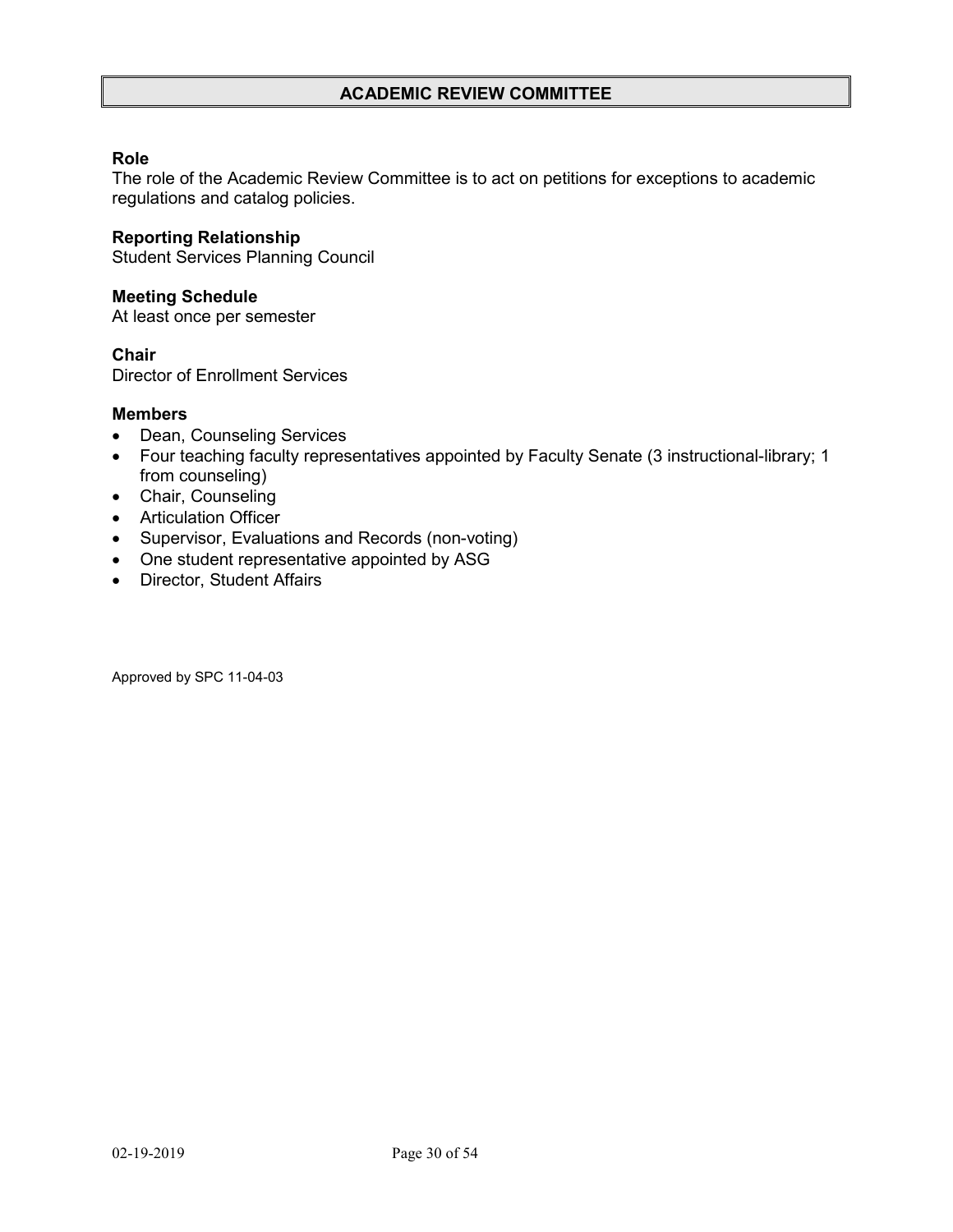### **ACCREDITATION STEERING COMMITTEE**

#### **Role and Products**

The Accreditation Steering Committee:

- provides the overall planning, guidance, and preparation for the *Institutional Self-Evaluation*, *Midterm Report*, and other report requirements from ACCJC/WASC;
- is responsible for coordinating and organizing information, data, and resources in preparation for accreditation-related reports and site visits;
- makes recommendations on any issues related to accreditation throughout the six-year cycle;
- maintains currency with accreditation standards and procedures, including attending accreditation workshops; and
- communicates and distributes information related to accreditation standards and procedures to the College community.

#### **Reporting Relationship**

Strategic Planning Council

#### **Meeting Schedule**

4<sup>th</sup> Friday from 11:00 a.m. to 12:00 p.m. as needed; more frequently during preparation of the *Institutional Self-Evaluation* and other report requirements.

#### **Chair**

Vice President for Instruction (Accreditation Liaison Officer)

#### **Tri-Chairs for Institutional Self-Evaluation:**

- Faculty member appointed by Faculty Senate
- Non-faculty member appointed by CCE/AFT
- Non-faculty member appointed by CAST or Administrative Association

(Tri-chairs are/may be in addition to the Members/Designees)

**Recorder:** Administrative Technician - Accreditation

#### **Members/Designees:**

- President, Faculty Senate
- Director, Institutional Research and Planning
- Faculty Co-chair, Curriculum Committee
- Faculty Co-chair, Learning Outcomes Council
- Instructional Planning Council representative
- Student Services Planning Council representative
- Finance & Administrative Services Planning Council representative
- Human Resource Services Planning Council representative
- One Faculty Senate representative appointed by Faculty Senate
- One Administrative Association representative appointed by AA
- One Classified Unit Employee representative appointed by CCE/AFT
- One Confidential and Supervisory Team representative appointed by CAST
- One Palomar Faculty Federation representative appointed by PFF
- One Associated Student Government representative appointed by ASG

02-19-2019 Page 31 of 54 Approved by SPC 10-17-06 Latest Revision 12-04-12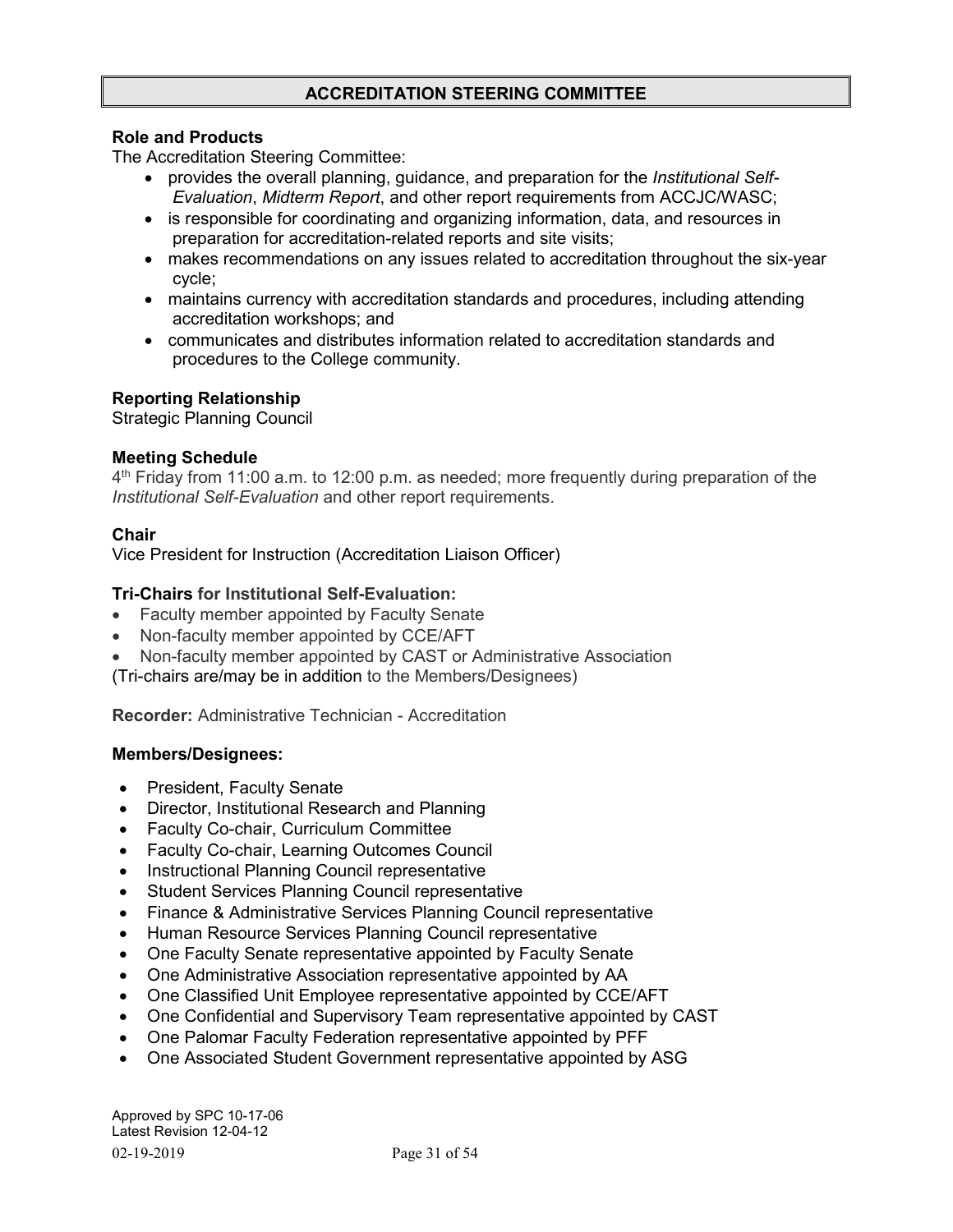#### **ROLE:**

The Basic Skills Committee will assist in identifying and implementing academic and nonacademic student support services for students enrolled in pre-collegiate courses.

#### **DUTIES:**

- Promote dialogue, understanding, and response to the Basic Skills Initiative
- Implement, evaluate, and revise the Basic Skills action plan.
- Assess how the college uses its BSI funds, and how these funds are related to the college's educational master plan, recommending improvements if necessary
- Continue to research and develop other learning structures/opportunities to meet the needs of basic skills, Hispanic, and low-income students.
- Review the operational planning of the First-Year Experience Program, Summer Bridge, Learning Communities and both TLCs, recommending improvements if necessary.
- Identify and recommend best practices that address Basic Skills deficiencies in the first year.
- Identify and recommend support activities for basic skills students.

#### **PRODUCTS**

- Increased awareness of and involvement in students' Basic Skills needs
- Annual Basic Skills Report to identify best practices and support activities for basic skills students
- Updated annual action plan

#### **Reporting Relationships**

Faculty Senate

#### **Meeting Schedule**

Third Thursday of the month from 2:00 p.m. to 3:30 p.m.

#### **Co-Chairs**

- Faculty Resource Center Coordinator
- First-Year Experience Coordinator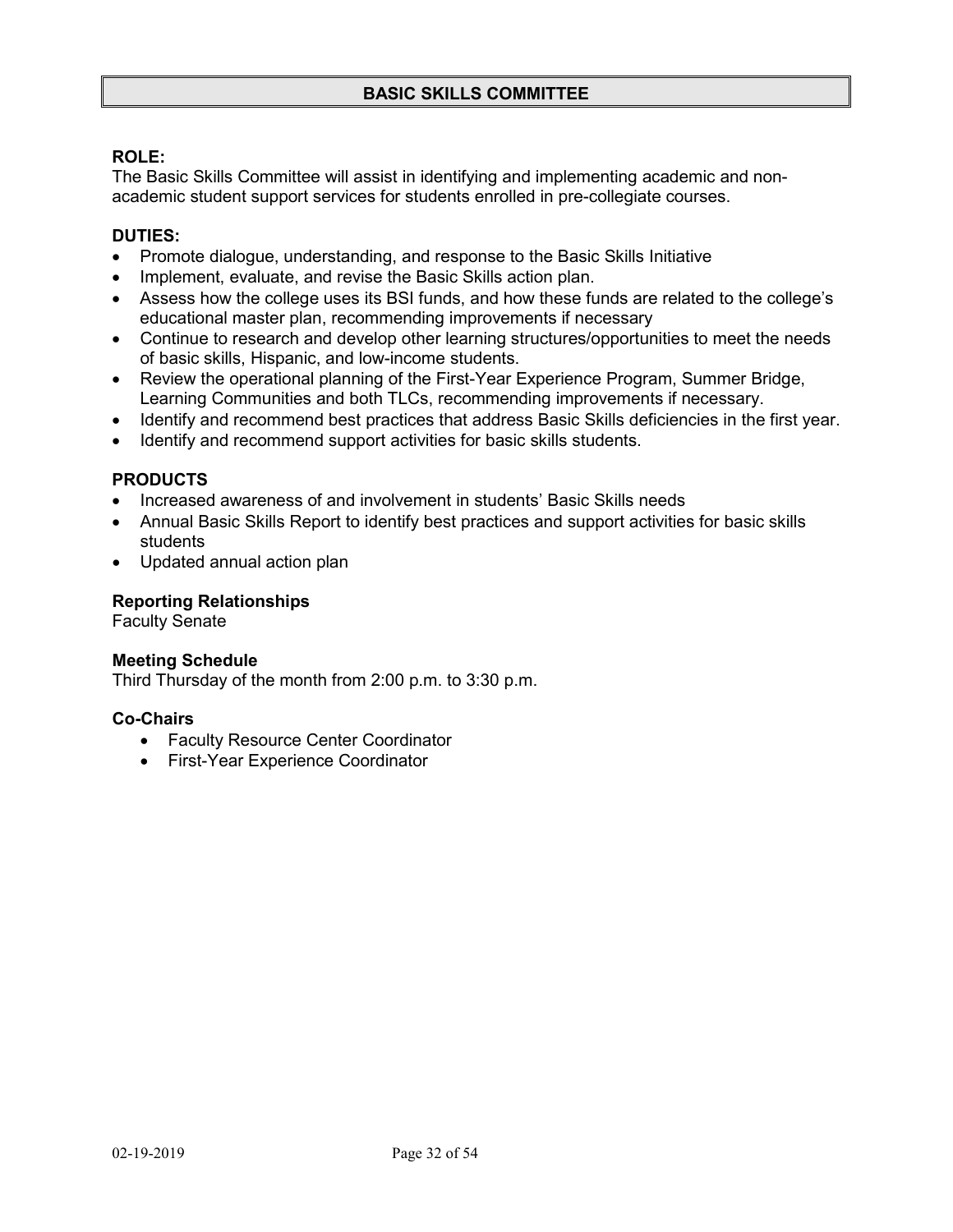#### **Members**

- Faculty Representatives from the following departments, appointed by the Faculty Senate:
	- o Library
	- o **Reading**<br>o English
	- English
	- o Math
	- o Counseling
	- o Professional Development
	- o DRC
	- o ESL
- Three Full-Time Faculty representatives, at-large appointed by the Faculty Senate
- One Part-Time Faculty representative, at-large appointed by the Faculty Senate
- Dean, Languages and Literature
- Dean, Counseling Services
- Vice President, Instruction, or designee
- Director, Occupational and Non-Credit programs
- Tutoring Center Coordinator
- Director, Institutional Research and Planning, or designee
- One Confidential and Supervisory Team representative appointed by CAST
- One Administrative Association representative appointed by AA
- One Classified Unit Employee representative appointed by CCE/AFT
- One Student representative appointed by ASG
- Supervisor, Teaching and Learning Center

Reviewed by Strategic Planning Council:

04-16-08 Approved by Learning Outcomes Council (LOC)

05-04-09 Revised by LOC

03-16-10 Revised – Moved from reporting to LOC to reporting to the Faculty Senate

- 12-06-10 Revised by Faculty Senate
- 04-28-14 Revised by Faculty Senate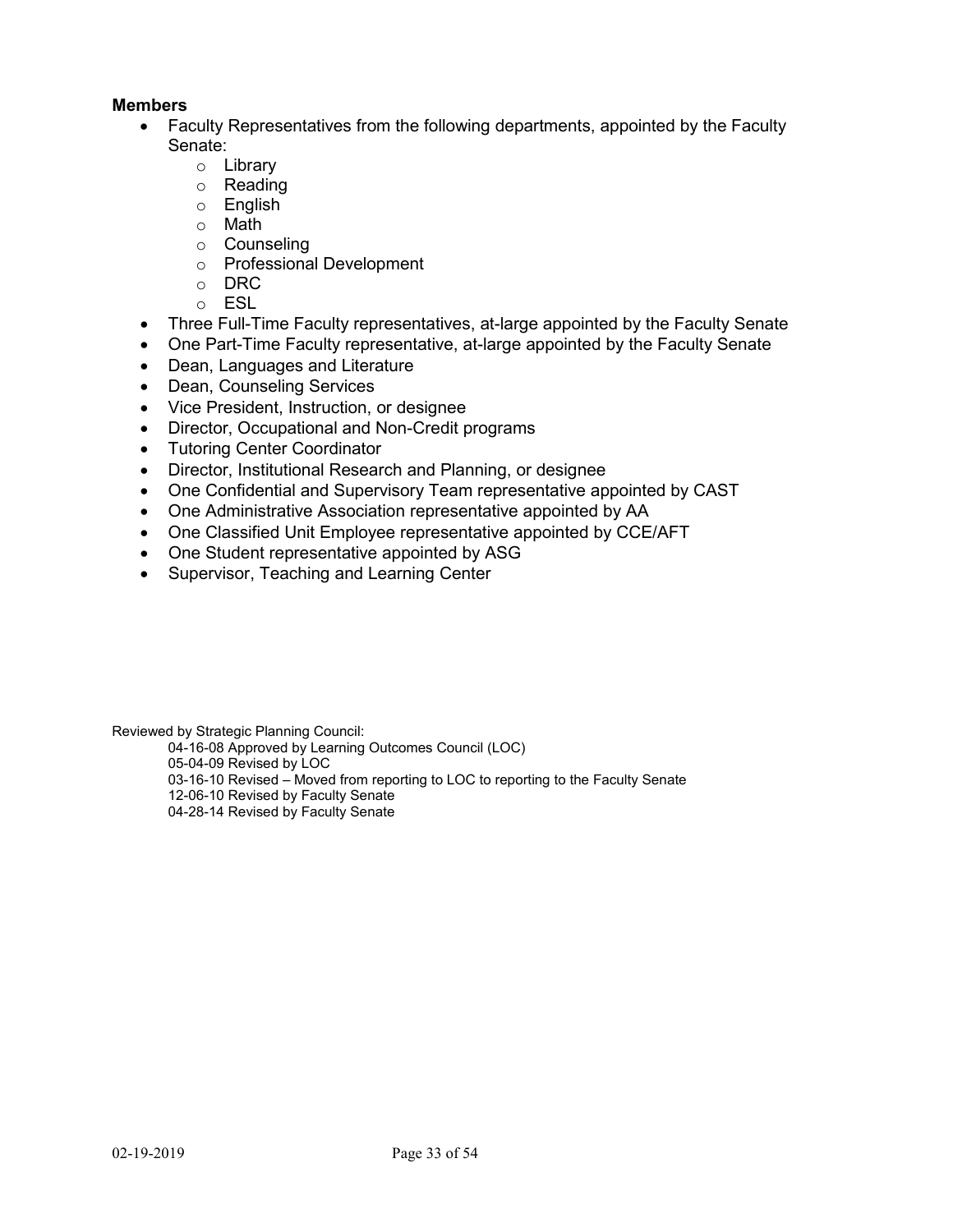#### **BEHAVIORAL HEALTH AND CAMPUS WELLNESS COMMITTEE**

#### **Role**

To promote a safe and healthy learning environment for all Palomar College students and employees through collaborative, preventive and supportive resources and activities that facilitate behavioral health and campus wellness.

#### **Products**

To promote and provide educational awareness; develop and recommend prevention strategies, encourage communication and collaboration among departments; serve as both a campus resource and developer of resources; recommend policies, procedures and training opportunities; and facilitate periodic needs assessments.

#### **Reporting Relationship**

Student Services Planning Council

#### . **Meeting Schedule**

Second Thursday of the month from 1:30 p.m. to 3:00 p.m.

#### **Chair(s)**

Dean, Counseling Services Elected Committee Member

#### **Members**

- One Instructional Dean
- Director, Health Services
- Director, Student Affairs
- Behavioral Health Counselor
- One Faculty, DRC
- One Faculty, Non-Instructional appointed by the Faculty Senate
- Two Faculty, Instructional appointed by the Faculty Senate
- Supervisor, Counseling Services
- One representative from Palomar Police Department
- One representative from Escondido Center
- One Classified Unit Employee representative appointed by CCE/AFT
- One Student representative appointed by ASG

Approved by SPC 01-21-14 Latest Revision by SSPC 01-14-15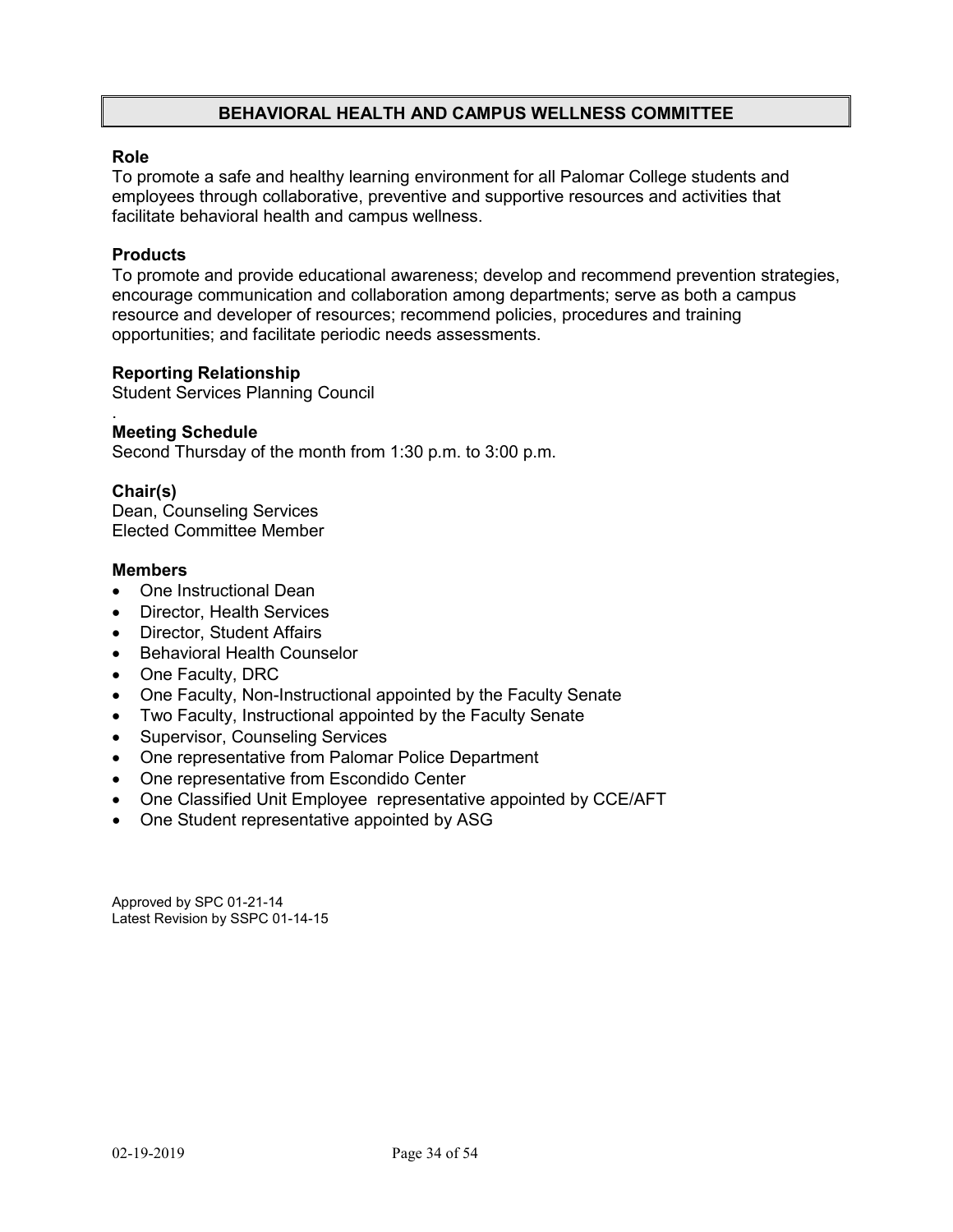#### **Role**

The Benefits Committee reviews current benefits and makes recommendations for additions and changes to employee and retiree health and welfare benefits. It reviews benefits changes in light of federal and state laws, as well as District planning and policy decisions. The Committee seeks input from employees and retirees for benefits needs, considers costs of benefits, and advises employee and retiree groups and the administration as necessary.

#### **Products**

• The Committee makes recommendations to the appropriate representative group.

#### **Reporting Relationships**

- Palomar Faculty Federation
- Administrative Association
- Confidential and Supervisory Team
- CCE/AFT
- President's Cabinet

#### . **Meeting Schedule**

First Wednesday of the month from 3:00 p.m. to 4:00 p.m.

#### **Chair**

Vice President, Human Resource Services

#### **Members**

- Manager, Human Resource Services
- Four Faculty representatives appointed by PFF
- Four Classified Unit Employee representatives appointed by CCE/AFT
- Two Administrative Association representatives appointed by AA
- Two Confidential and Supervisory Team representatives appointed by CAST
- Four Retiree representatives appointed by PCRA
- Vice President, Finance & Administrative Services, or designee
- Benefits Specialist (Ex Officio)

Approved by SPC 9-20-05 Latest Revision 10-20-15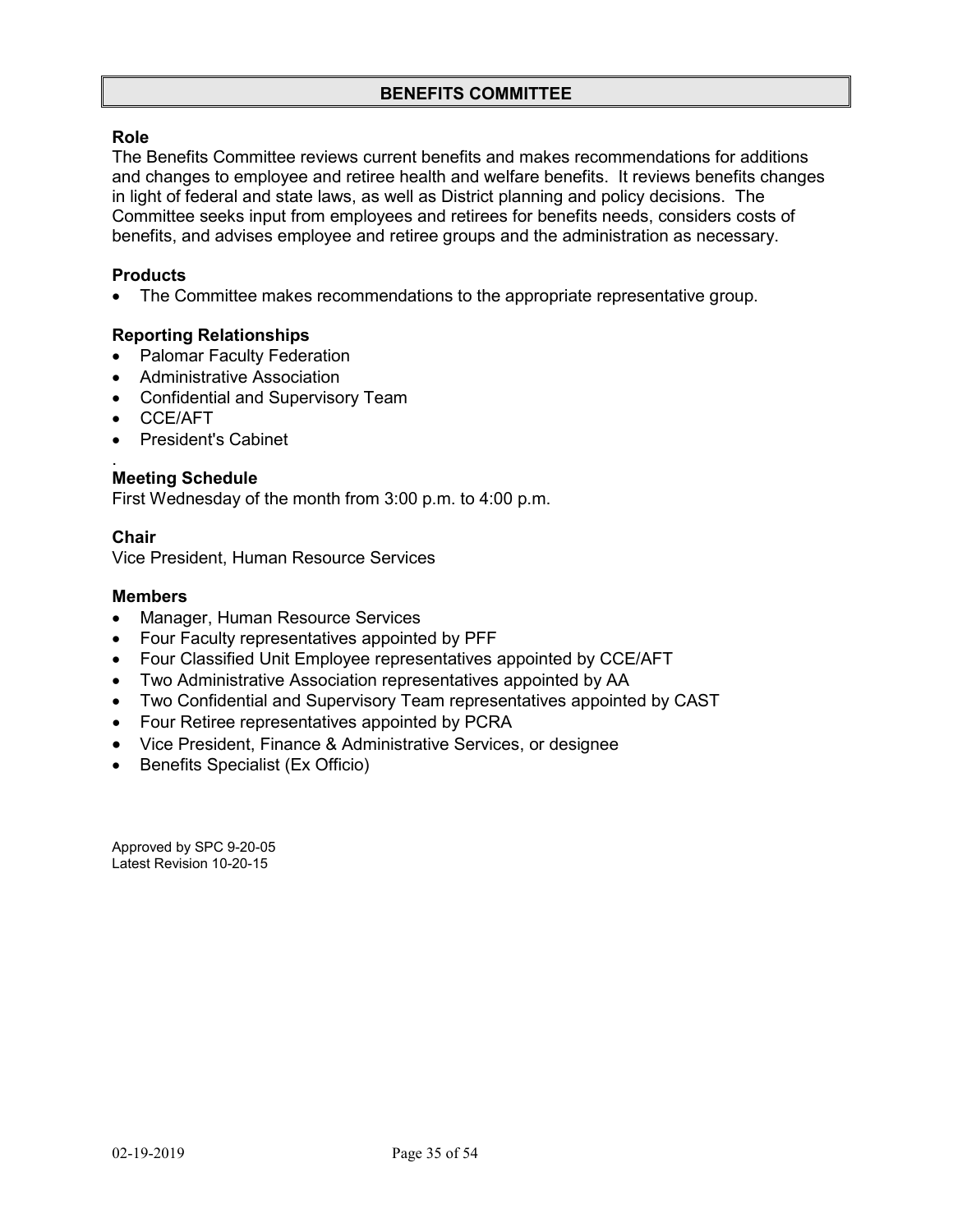#### **BOOKSTORE SUBCOMMITTEE**

#### **Role**

Works as a liaison between students, faculty, staff, Business Services, and the bookstore vendor to assist in providing quality services from the vendor, and to make recommendations to the vendor for improvement/changes in services to students, faculty, and the college.

#### **Product**

Written quarterly report on services and quality of operations

#### **Reporting Relationship**

Finance and Administrative Services Planning Council

#### **Meeting Schedule**

Third Monday of the month from 2:00 p.m. to 3:00 p.m.

#### **Chair**

Manager of Business and Contract Services

#### **Members**

- Two Faculty Members appointed by the Faculty Senate
- Two Students appointed by ASG
- One Administrative Association representative appointed by AA
- One Classified Unit Employee representative appointed by CCE/AFT
- One Confidential/Supervisory representative appointed by CAST
- Bookstore vendor representative

Approved by SPC 10-07-03 Latest Revision 12-02-08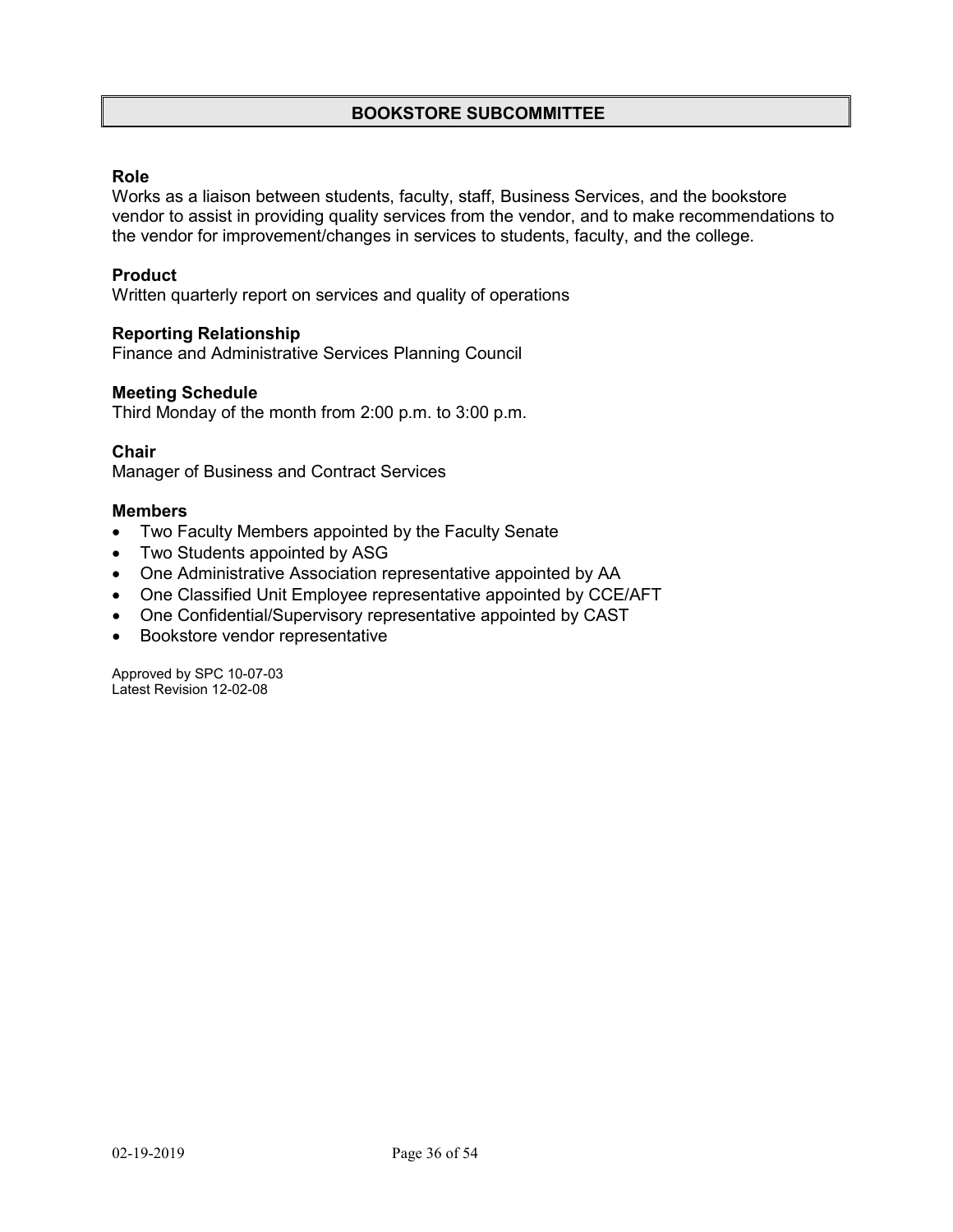#### **Role**

The Budget Committee (BC) recommends the process for development of the guidelines for the preparation of the unrestricted and designated budgets. Through the development of annual fiscal plans, The BC recommends budgeting parameters that aligns the college's priorities to budgets and institutional planning. The committee reviews revenue projections for the upcoming fiscal year based upon estimated and reported FTES. In times of fiscal instability, the BC reviews and recommends to SPC reallocation and reductions of expenditures. Annually the BC, along with SPC, reviews budgets developed at the unit level and submitted through the appropriate planning council and makes recommendations as necessary. The BC members are responsible for communicating information related to budgeting to their appropriate constituency groups; however, Tentative and Adopted Budgets are approved by the Governing Board.

#### **Products**

- Recommends process for development of Guidelines for Budget Development
- Reviews annually the budget development timeline as proposed by Fiscal Services
- Recommends budgeting parameters to align college priorities to annual budgets
- Recommends an annual fiscal plan to SPC for its approval and implementation

#### **Process**

- Reviews revenue estimates based upon reported FTES
- Reviews budgets as developed at the unit level and submitted through appropriate planning council

#### **Reporting Relationship**

- Strategic Planning Council
- Committee members responsible for communicating information to appropriate constituency group

#### **Meeting Schedule**

Second and Fourth Tuesday of the month from 2:00 p.m. to 3:30 p.m.

#### **Chair**

Vice President, Finance and Administrative Services

#### **Members**

- President, Vice President and Secretary of the Faculty Senate (or designee)
- Past President, Faculty Senate
- Co-Presidents, PFF (or designees)
- One Palomar Faculty Federation representative appointed by PFF
- Vice President, Instruction
- Vice President, Student Services
- Vice President, Human Resource Services
- Director, Enrollment Services
- One Administrative Association representative appointed by AA
- One Confidential and Supervisory Team representative appointed by CAST
- Five Classified Unit Employee representatives appointed by CCE/AFT
- One Student representative appointed by ASG

Approved by SPC 2-18-03 Latest Revision 02-02-16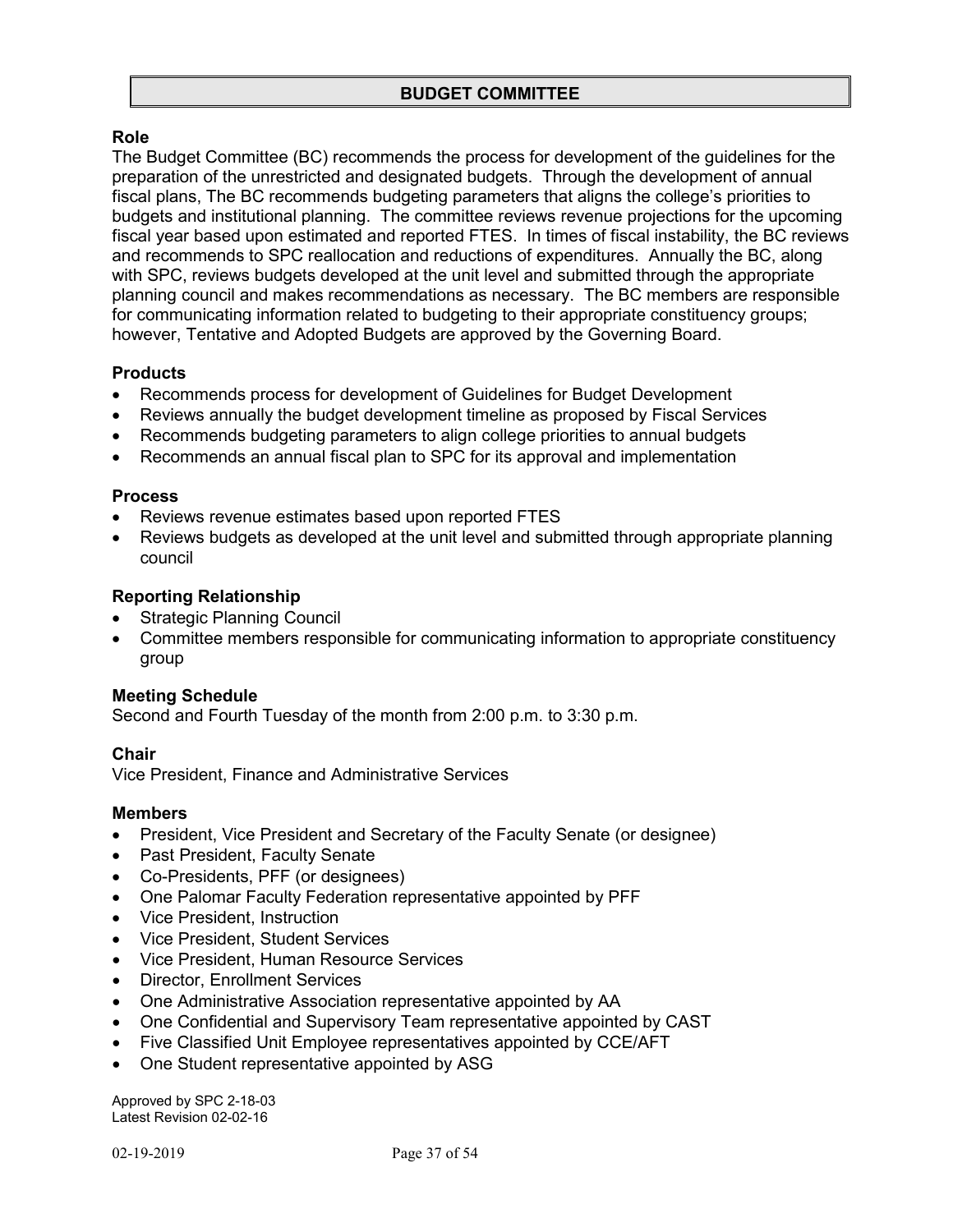#### **CAMPUS POLICE COMMITTEE**

#### **Role**

To provide input and recommendations on Campus Police Department services.

#### **Products**

Written quarterly report on the efficiency and effectiveness of the department on parking, traffic control, safety and security.

#### **Reporting Relationship**

Student Services Planning Council

#### **Meeting Schedule**

Third Thursday of the month from 3:30 p.m. to 5:00 p.m.

#### **Chair**

One committee member (contract employee) chosen by the committee annually

#### **Members**

- Chief of Police (Advisor)
- Police Sargeant or Designee appointed by Chief of Police (Advisor)
- Three Faculty representatives appointed by Faculty Senate (request for a counselor)
- One Administrative Association representative appointed by AA
- One Confidential and Supervisory Team representative appointed by CAST
- Two Classified Unit Employee representatives appointed by CCE/AFT (request for a representative from special populations: EOPS, DSPS, Child Care Center, etc.)
- Director, Student Affairs
- Director, Education Centers/Extended Education
- Two student representatives appointed by ASG

Approved by SPC 5-21-02 Latest Revision 11-17-09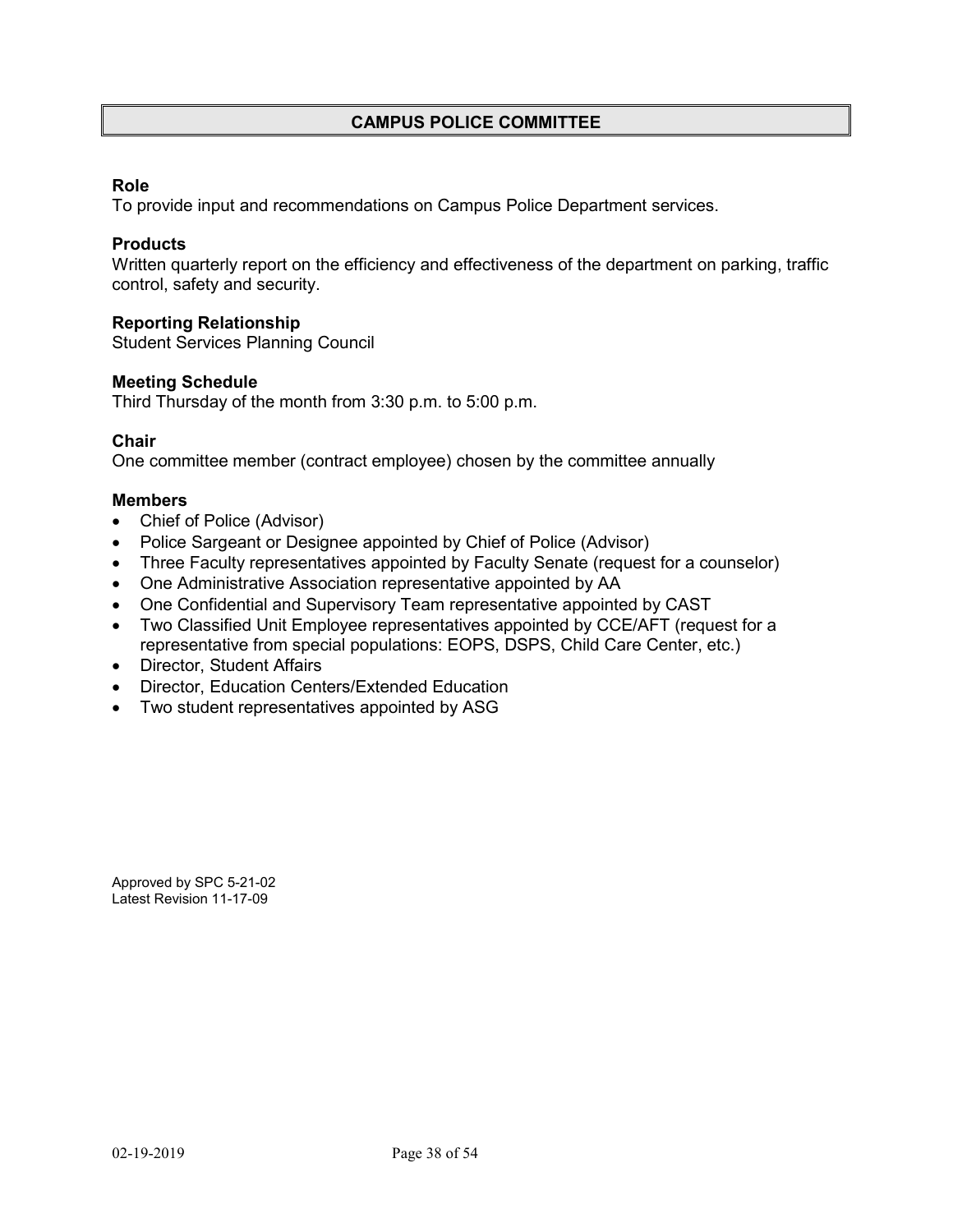#### **CLASSIFIED PROFESSIONAL GROWTH COMMITTEE**

#### **Role**

The Classified Professional Growth Committee reviews and approves the professional growth programs for classified employees and monitors the progress of classified employees enrolled in professional growth programs. The Committee recommends changes and additions to the requirements and structure of the program.

#### **Product**

Professional Growth Program for Classified Employees

#### **Reporting Relationship**

Vice President, Human Resource Services

#### **Meeting Schedule**

Three times yearly or as needed

**Chair** Chosen by the Committee

#### **Members**

- Five Classified Unit Employee representatives appointed by CCE/AFT
- Three Confidential and Supervisory Team representatives appointed by CAST
- One Administrative Association representative appointed by AA
- Vice President, Human Resource Services or designee

Approved by SPC 10-07-03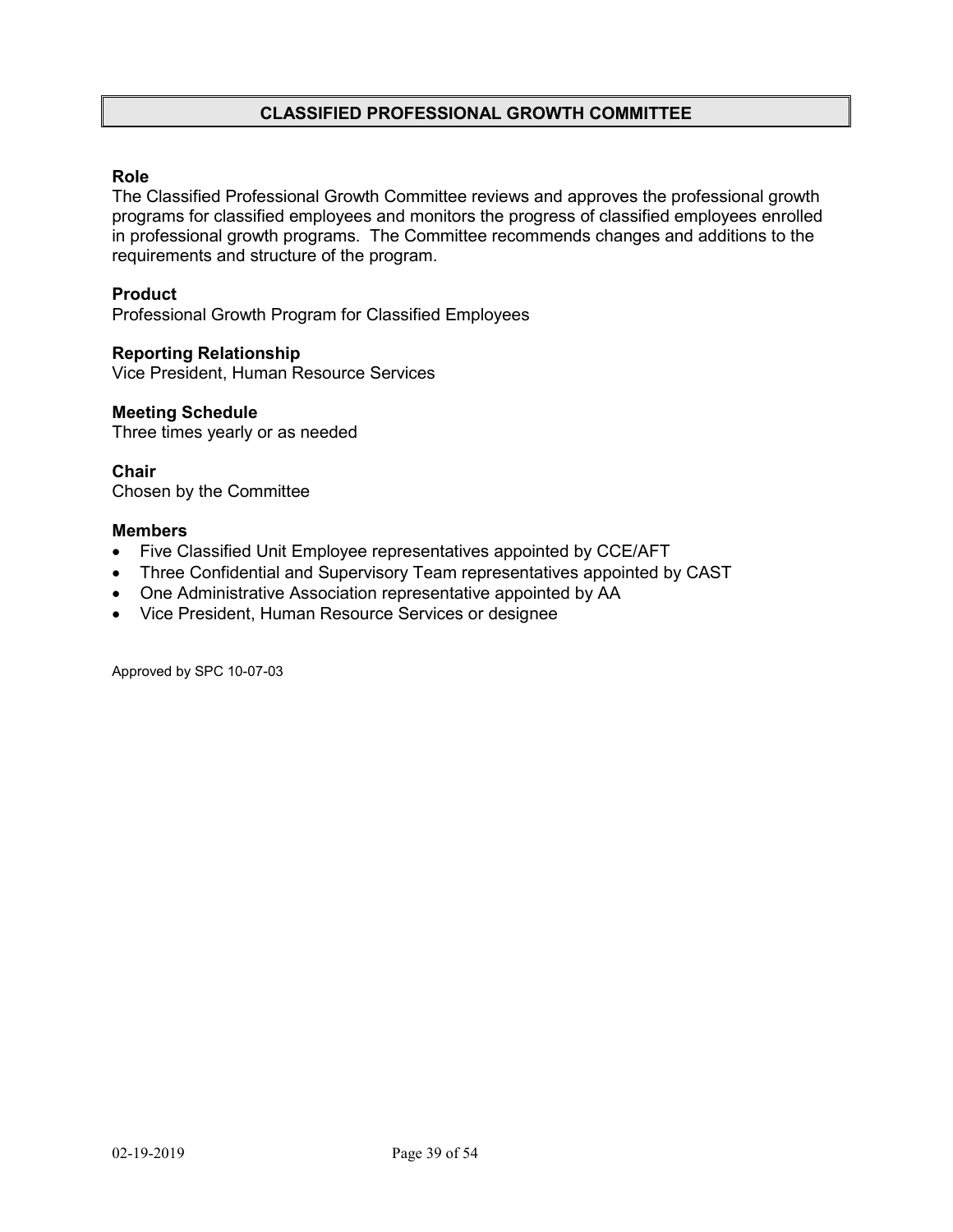#### **Role**

The Curriculum Committee shall be the preeminent body for the development and recommendation of curricular policy to include philosophy, goals, strategic and long-range planning. The Curriculum Committee shall coordinate, evaluate and review the college curricula to encourage innovation and excellence in instruction.

#### **Reporting Relationship**

Faculty Senate for ratification of its action and then via the Vice President for Instruction and the Superintendent/President to the Governing Board.

#### **Meeting Schedule**

First and Third Wednesday of the month from 3:00 p.m. to 5:00 p.m., or as needed.

#### **Chairs**

- Vice President, Instruction, Co-chair
- Faculty Senate Representative, Co-chair

#### **Members**

- Four faculty representatives from each of the following divisions: Languages and Literature; Social and Behavioral Sciences; Mathematics and the Natural and Health Sciences; Arts, Media, Business and Computing Systems; and Career, Technical, and Extended Education
- Vice President, Instruction (Co-Chair)
- All Instructional Deans
- Faculty Senate Representative (Co-Chair)
- Faculty Representative from Library
- Faculty Representative from Student Services
- Articulation Officer
- Representatives from appropriate areas will be solicited and appointed by the Senate.
- Student appointed by ASG
- Members will serve a three-year term with 1/3 of the membership confirmed each year.
- Learning Outcomes Liaison (ex-officio)

#### I. **Tasks**

- A. It shall be the responsibility of the co-chairs to keep matters of strategic and long-range planning before the Curriculum Committee. Each fall semester, the co-chairs shall identify the strategic planning goals for the year and shall produce a report for Committee review no later than the last meeting of the year on goals met. In addition, the philosophy and goals of the college shall be reviewed annually from the perspective of the College Curriculum Committee.
	- 1. Approval of new instructional, AA Degree, Certificate and Noncredit programs.
		- a. Reviews proposed programs to determine consistency with educational master plan
		- b. Prevents unnecessary duplication and overlap among programs and courses.
		- c. Validates transfer and vocational programs in terms of educational and employment opportunities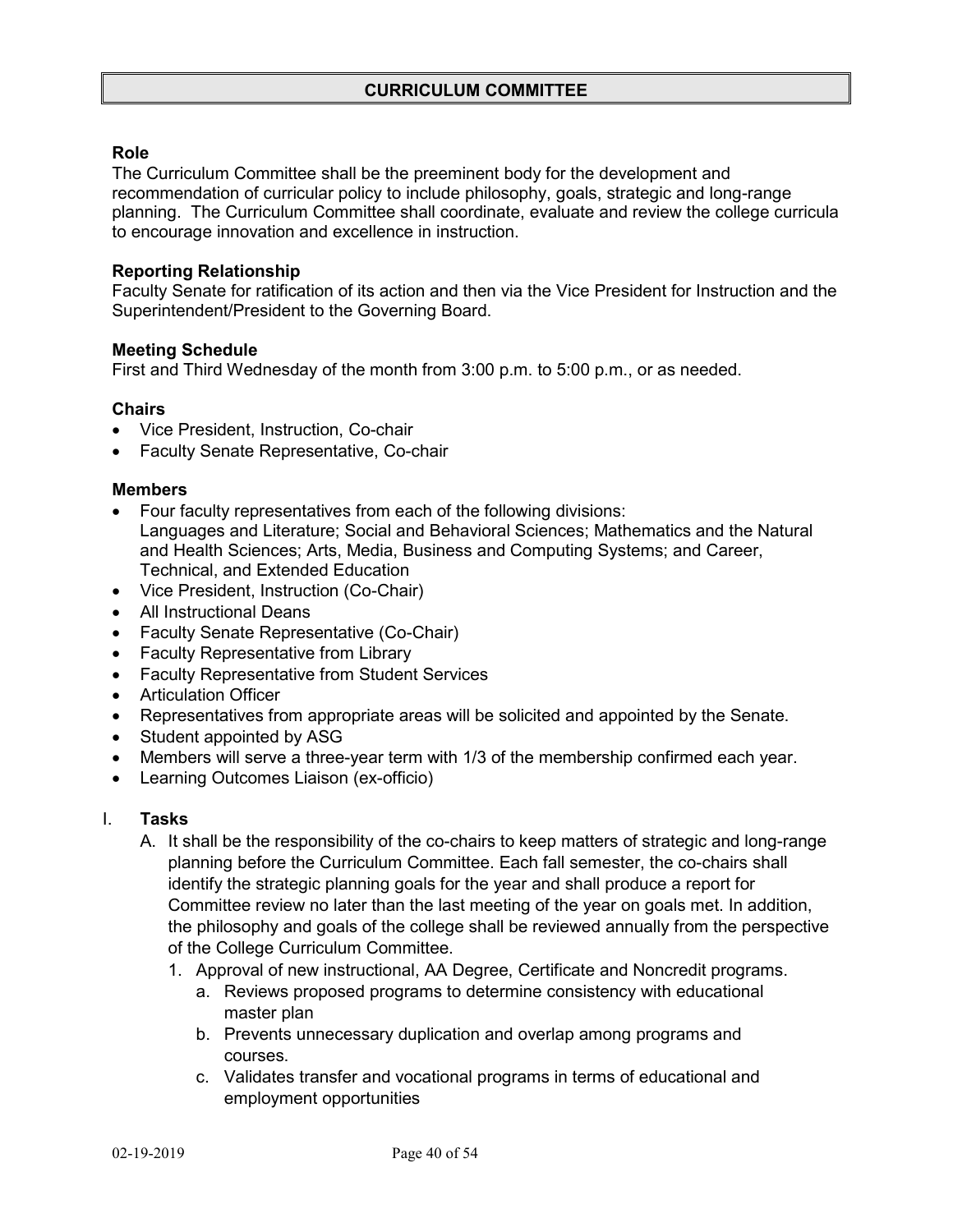- 2. Approval of new courses for inclusion in the College Catalog.
	- a. Edits language of catalog description
	- b. Validates appropriate unit value
	- c. Assigns placement within Associate Degree and CSU GE requirements
	- d. Approves placement within AA and Certificate Programs
	- e. Approves course prerequisites and co-requisites
	- f. Approves basic skills entrance requirements
	- g. Approves cross-listings
	- h. Validates appropriateness of transfer and vocational courses
	- i. Monitors consistency of course numbers
- 3. Approval of changes to existing programs and courses in keeping with 1 and 2 above.
- 4. Approval of deactivations of courses and programs from the College Catalog.
- 5. Establishes procedures for, and conducts a periodic review of, programs and courses.
	- a. Annually reviews courses inactive for four years
	- b. Receives the annual report of the Articulation Officer
- 6. Recommends college-wide academic performance standards including, but not limited to:
	- a. Graduation requirements
	- b. Minimum academic qualifications and standards for:
		- i. Math and English
		- ii. AA Degree applicable courses
		- iii. Non-AA Degree applicable courses
		- iv. Noncredit courses
	- c. Writing Across the Curriculum
	- d. Reading Across the Curriculum
	- e. Critical Thinking Across the Curriculum
- 7. Monitors Course Outline of Record routine reviews.
- 8. Establishes standing and/or ad hoc committees as needed.

#### II. **Division of Labor**

- A. Membership to the subcommittees shall be appointed by the Co-Chairs maintaining the balance and continuity reflected in the membership of the Curriculum Committee as a whole. The tasks identified above shall be accomplished through the following subcommittees/or task force:
	- 1. Committee of the whole: Duties apply to all new courses, programs, and changes in existing courses and programs:
		- a. Prevents unnecessary duplication and overlap among programs
		- b. Approves placement within AA and Certificate Programs
		- c. Approves cross-listings
		- d. Develops criteria for a timely and systematic review of Course Outline of Record
		- e. Edits language of catalog description and Course Outline of Record
		- f. Recommends college-wide academic performance standards including, but not limited to:
			- i. Writing Across the Curriculum
			- ii. Reading Across the Curriculum
			- iii. Critical Thinking Across the Curriculum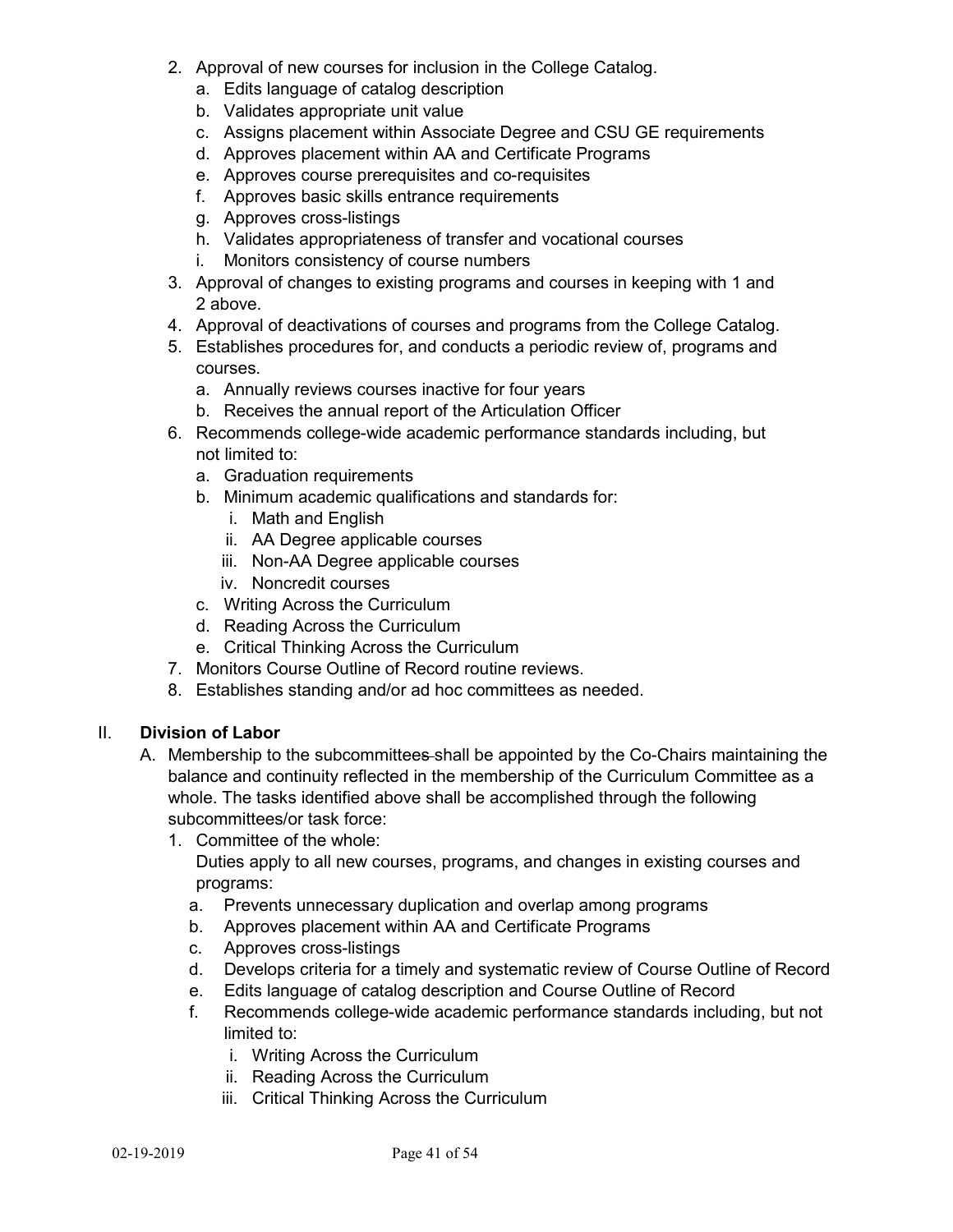- g. Monitors consistency of course numbers
- h. Validates appropriate unit value
- i. Approves course prerequisites and co-requisites
- j. Approves distance learning offerings.
- 2. Articulation Officer– General Education and Standards

#### Duties:

- a. Assigns placement of new courses within Associate Degree, CSU GE and IGETC.
- b. Approves changes to existing courses with respect to assigning placement within Associate Degree, CSU GE and IGETC.
- c. Creates the annual report. Recommends college-wide academic performance standards including, but not limited to:
	- i. Graduation requirements
	- ii. Minimum academic qualifications and standards for:
		- 1) Math and English (basic skills)
		- 2) Associate Degree applicable courses
		- 3) Non-degree applicable courses
- 3. Multicultural Requirement Subcommittee

#### Duties: To review:

- a. Multicultural courses.
- b. Equivalency of multicultural courses.
- c. Review of multicultural status every five years.
- d. Other issues as assigned
- 4. Distance Learning Subcommittee
	- Duties: To review:
		- a. Distance Learning components of all courses

#### III. **Procedure**

A. Any proposal will proceed through the following channels:

Faculty originator, Program/Department, Division Dean, the Articulation Officer, the Multicultural Requirement, Distance Learning and Requisite Subcommittee if appropriate, Curriculum Co-Chairs, Main Curriculum Committee, Faculty Senate, Vice President for Instruction, Superintendent/President, Governing Board. The Curriculum Committee as a whole shall have responsibility for recommending approval to the Governing Board via the Faculty Senate. It shall be the responsibility of the faculty cochair to facilitate this procedure.

Approved SPC 12/03/03 Latest revision approved by Faculty Senate 04/28/14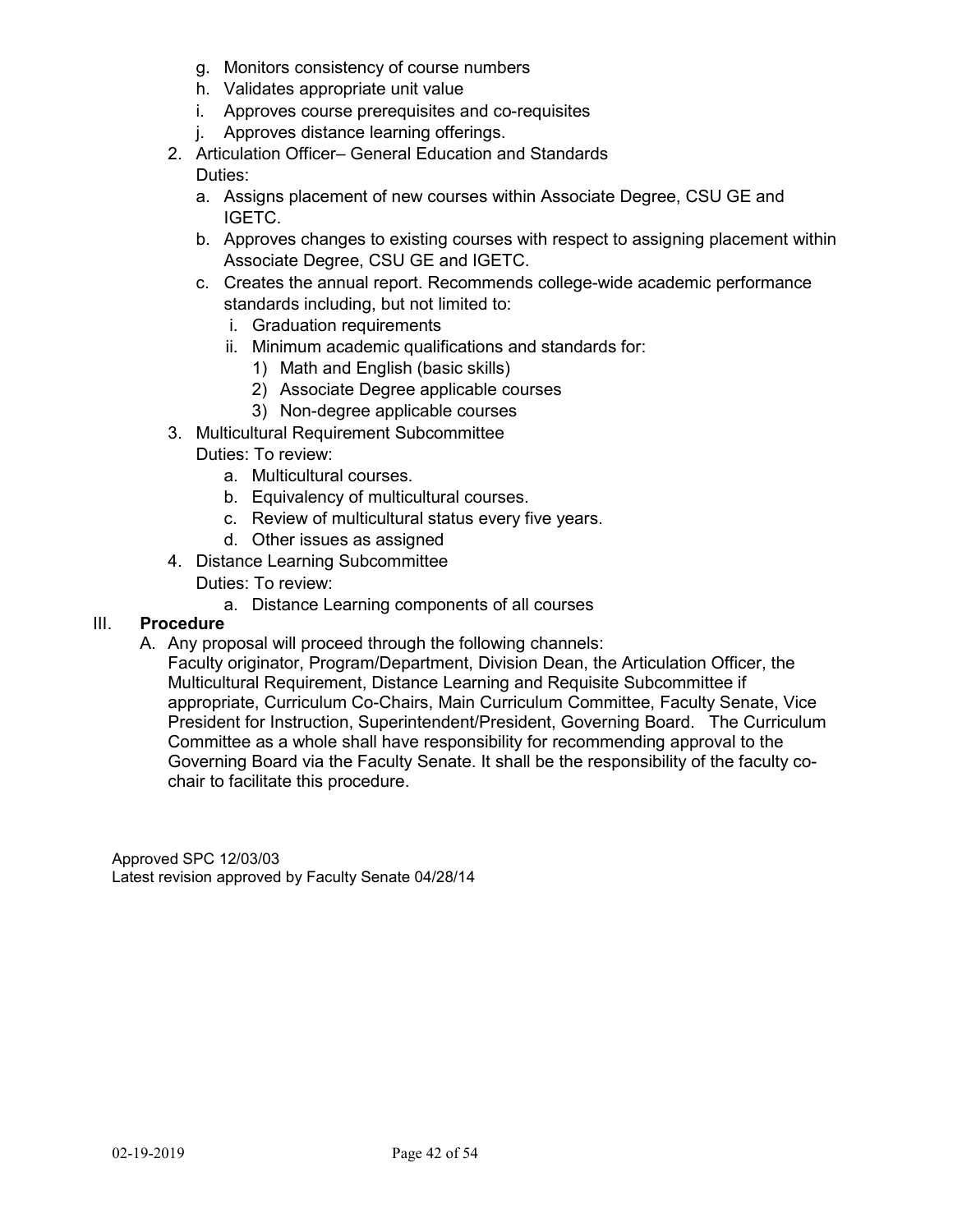#### **Role**

The Facilities Review Committee generates the 20-Year Facilities Master Plan and keeps the plan current. It develops policy and plans to increase the quality and effective use of College facilities. It recommends the Scheduled Maintenance Plan and the Five-Year Capital Outlay Plan. It reviews requests for changes to the physical plant and the impact on various operations of Palomar College. It reviews (and recommends environmental impact studies by qualified consultants if significant environmental resources are potentially endangered by proposed earth movements or alterations of the natural habitat) the impact of the environment of all proposed earth movements or alterations of the natural habitat prior to the beginning of any project, work, or activity. It recommends measures for mitigating the impact within the mandated guidelines of the California Environmental Quality Act of 1970. Decisions will be made by majority vote. The committee will utilize an agenda which identifies and separates information and action items and requires that items be identified before being moved to action.

#### **Products**

- Five-year Capital Outlay Plan
- Scheduled Maintenance Plan
- Resource impact analysis of recommended policies and plan

#### **Reporting Relationship**

Finance and Administrative Services Planning Council

#### **Meeting Schedule**

First and Third Thursday of the month from 3:00 p.m. to 4:00 p.m.

**Chair** Facilities Director

#### **Members**

- One Senior/Executive Administrator (Instruction) or designee
- One Senior/Executive Administrator (Student Services) or designee
- Construction & Facilities Planning Manager
- One Classified Unit Employee Representative appointed by CCE/AFT
- Four Faculty representatives from different divisions appointed by Faculty Senate
- One Administrative Association representative appointed by AA
- One Student appointed by ASG
- One Confidential and Supervisory Team representative appointed by CAST

Approved by SPC 2-18-03 Latest Revision by FASPC: 02-13-14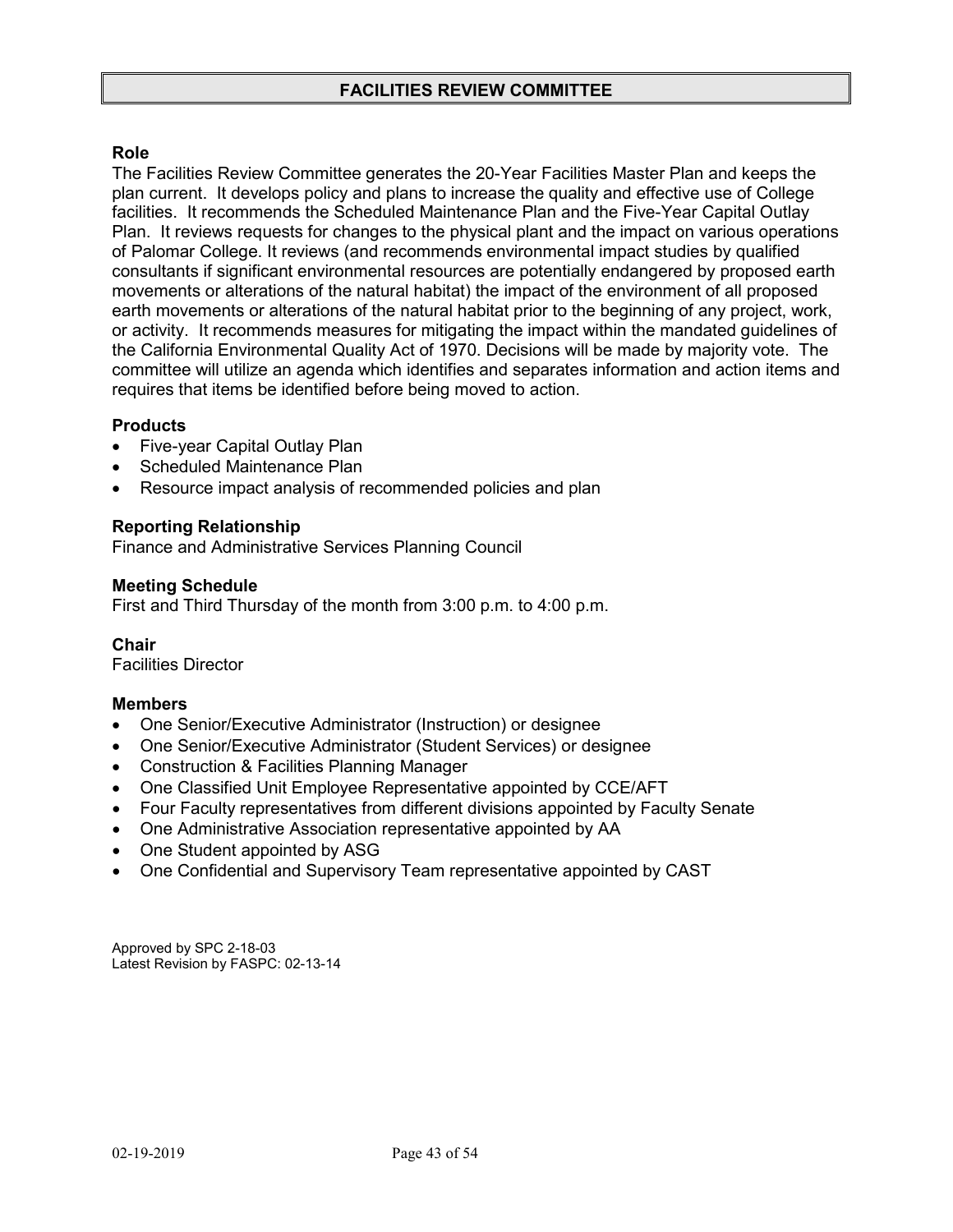#### **FOOD SERVICES SUBCOMMITTEE**

#### **Role**

Works as a liaison between students, faculty, staff, Business Services, and the food services vendor to assist in providing quality services from the vendor, and to make recommendations to the vendor for improvement/changes in services to students, faculty, and the college.

#### **Products**

Written quarterly report on services and quality of operations

#### **Reporting Relationship**

Finance and Administrative Services Planning Council

#### **Meeting Schedule**

Third Wednesday of the month from 3:00 p.m. to 4:00 p.m.

#### **Chair**

Manager of Business and Contract Services

#### **Members**

- Two Faculty Members appointed by the Faculty Senate
- Two Students appointed by ASG
- One Administrative Association representative appointed by AA
- One Classified Employee representative appointed by CCE/AFT
- One Confidential/Supervisory representative appointed by CAST
- Food Services vendor representative

Approved by SPC 5-21-02 Latest Revision 12-02-08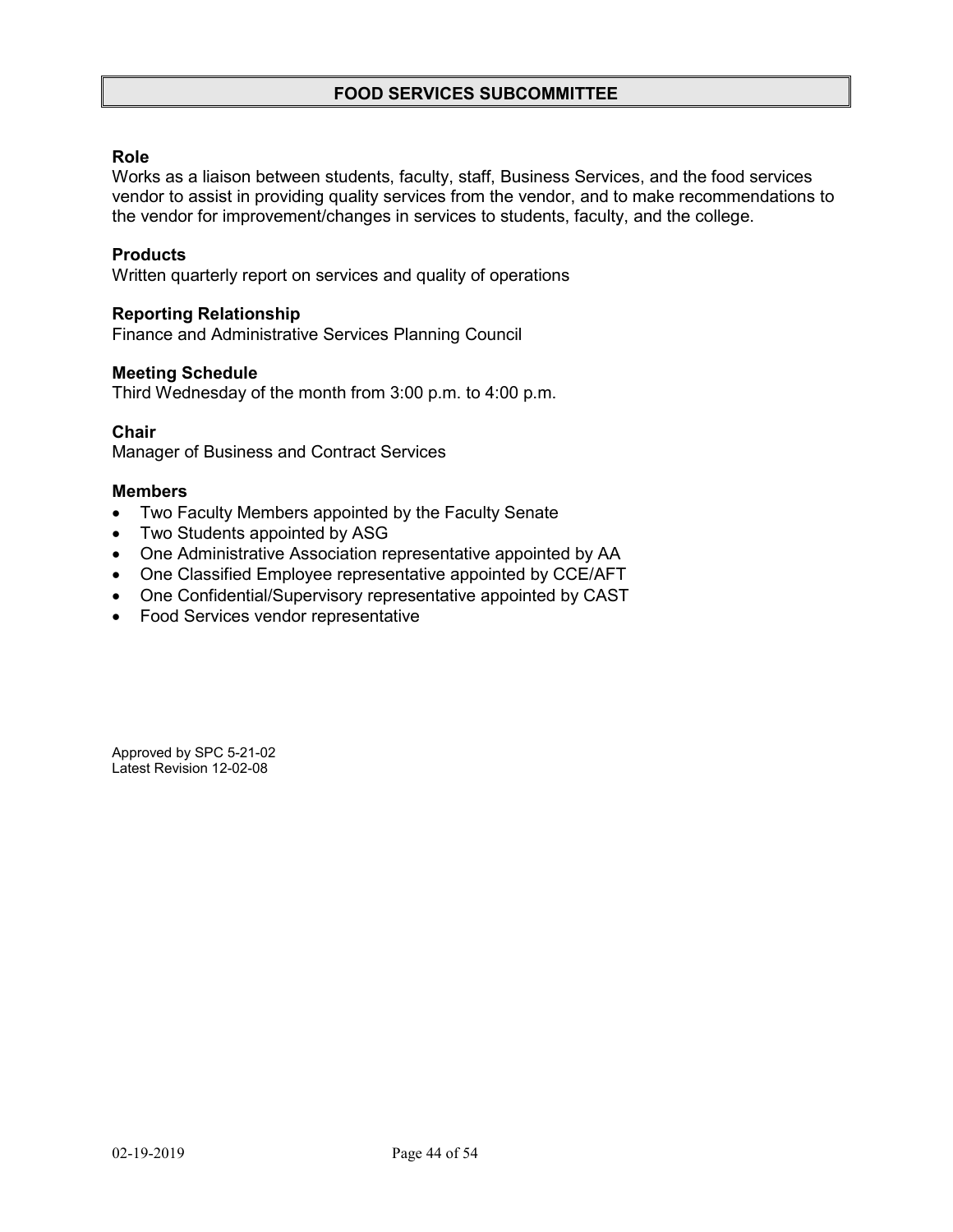#### **PALOMAR COLLEGE COMMITTEE TO COMBAT HATE (PC3H)**

#### **Role**

- To celebrate differences and advocate the civil rights and safety of all people, with specific focus on the LGBTQ community.
- To combat hate on campus.
- To condemn in the strongest possible terms the abuse of those who are lesbian, gay, bisexual, or transgender.
- To demonstrate commitment, in compliance with the guidelines of AB 537, the Matthew Shepard and James Byrd, Jr. Hate Crimes Prevention Act and all other applicable state and federal laws.

#### **Products**

- Raise awareness of hate issues at Palomar College through workshops, forums, and other types of communication.
- Make recommendations regarding concerns of the LBGTQ community at Palomar College.
- **Provide information and educational resources for the LBGTQ community.**
- Annual report to the college on the state of the LGBTQ community at Palomar College.

#### **Reporting Relationship**

Strategic Planning Council

#### **Meeting Schedule:**

To Be Arranged

#### **Co-Chairs**

Elected by the committee from its members

#### **Members**

- \*Two Faculty representatives appointed by Faculty Senate
- \*Two Palomar Faculty Federation representatives appointed by PFF
- \*Two Student representatives appointed by ASG
- \*Two Administrative Association representatives appointed by AA
- \*Two Confidential and Supervisory Team representatives appointed by CAST
- \*Two Classified Unit Employee representatives appointed by CCE/AFT
- \*Two Senior Administrator representatives appointed by the Superintendent/President

\*Defined members of the committee for voting purposes. Additional members from the college community and the community as a whole are welcome

Approved by SPC 03-17-09 Latest Revision 09-28-10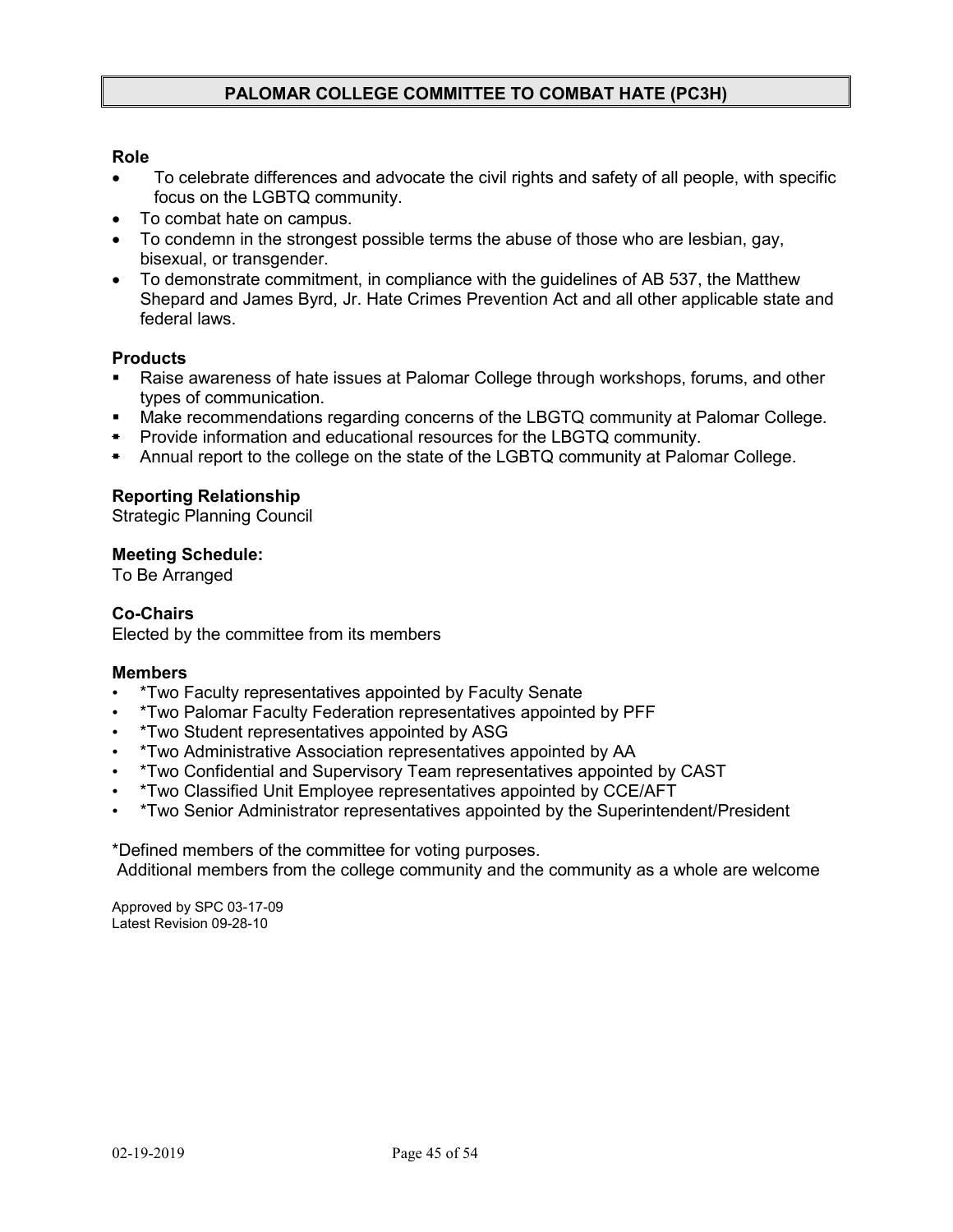#### **POLICIES AND PROCEDURES COMMITTEE**

#### **Role**

The Committee reviews and recommends approval of proposed changes and updates to Governing Board Policies and Administrative Procedures. These proposed changes and updates are submitted to the Committee through periodic legal updates received from the Community College League of California ("CCLC") and proposed changes recommended by appropriate planning councils and/or committees. After review, the proposed policy updates and related administrative procedures are submitted to Strategic Planning Council ("SPC"). The Committee oversees a 3-year review cycle of all Board Policies and Administrative Procedures and assigns chapter review to the appropriate Office of Primary Responsibility.

#### **Products**

Updated District Board Policies and Administrative Procedures

#### **Reporting Relationship**

Strategic Planning Council

#### **Meeting Schedule**

First Fridays from 9:00 a.m. to 11:00 a.m.

#### **Chair**

Superintendent/President

#### **Members (16)**

- One Governing Board member
- Two Faculty, appointed by the Faculty Senate
- One Faculty, appointed by PFF
- One Classified Unit Employee representative appointed by CCE/AFT
- One Administrative Association representative appointed by AA
- One Confidential and Supervisory Team representative appointed by CAST
- One Student representative appointed by ASG
- One Dean appointed by VP of Instruction
- One Representative from Student Services appointed by the VP SS
- Vice President for Instruction
- Vice President for Student Services
- Vice President of Finance and Administrative Services
- Vice President of Human Resource Services
- Director of Institutional Research and Planning
- Executive Assistant to the President/Governing Board

Task Force Approved by SPC 4-18-06 Task Force Revised by SPC 5-2-06 Task Force changed to a Committee by SPC 9-18-12 Committee Revised by SPC 2-04-14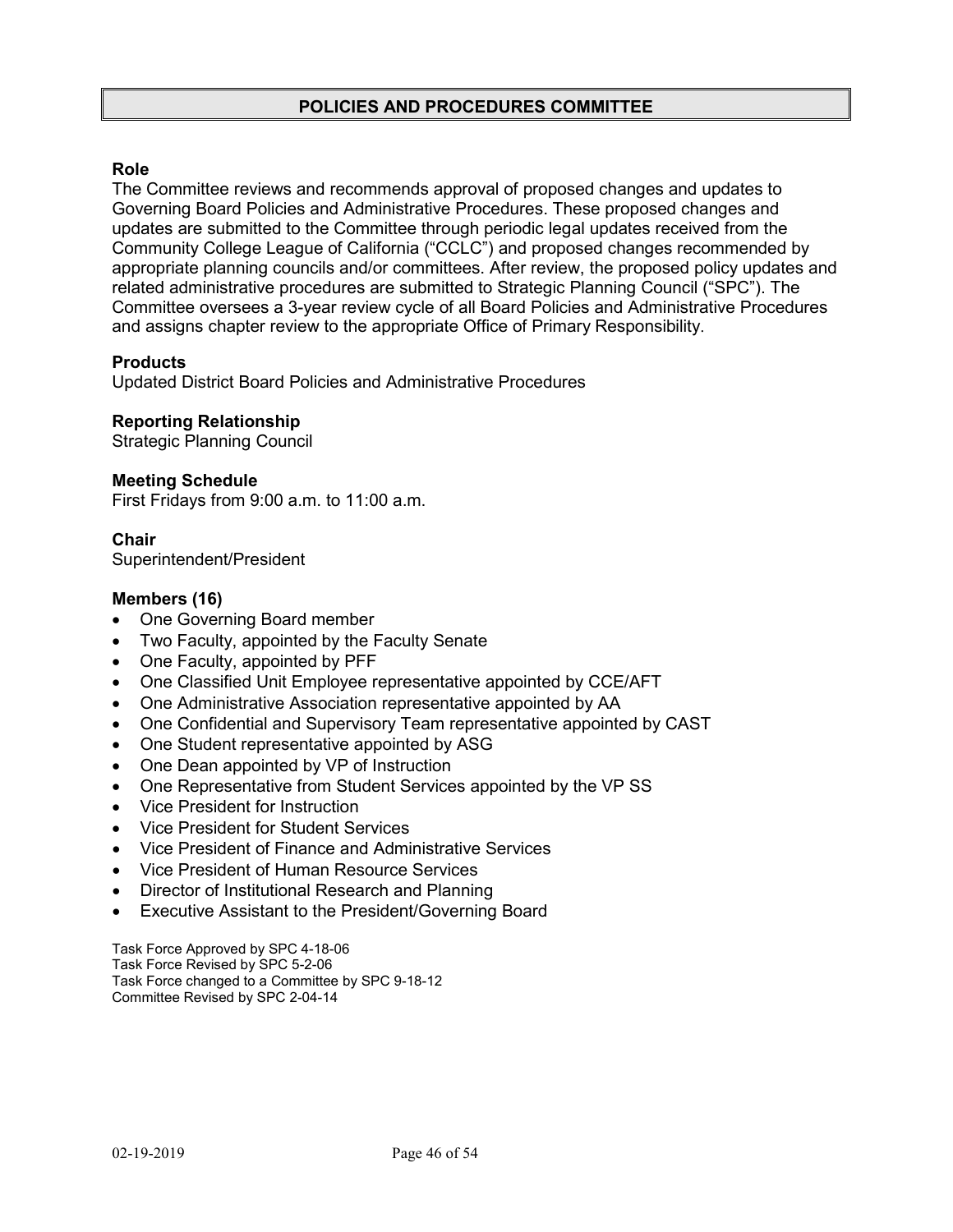#### **PROFESSIONAL DEVELOPMENT COMMITTEE**

#### **Role**

Identify and assess faculty and staff development and training needs, recommend funding, review outcomes, and ensure all PD aligns with Ed Code and Title 5.

#### **Products:**

Develop the Human Development Resource Plan. Ensure the college is providing learning opportunities for all employees. Oversee the reporting and tracking of learning from all employee groups. Oversee the budget and expenditures for all PD.

#### **Reporting Relationship**

Strategic Planning Council

#### **Meeting Schedule**

Second and fourth Tuesday of the month from 3:00 p.m. to 4:30 p.m.

#### **Co-Chairs**

Vice President, Human Resource Services Professional Development Coordinator

#### **Members**

- One (1) Instructional Dean representative appointed by the Superintendent/President
- Eight (8) Faculty representatives: one from each Instructional Division, one from Student Services Faculty, one from the Library, and one Adjunct Faculty, appointed by the Faculty Senate
- Two (2) Administrative Association representatives, one Educational, one Classified, appointed by the AA
- One (1) Confidential and Supervisory Team representative appointed by CAST
- Two (2) Classified Unit Employee representatives appointed by CCE/AFT
- Two (2) representatives from the Professional Growth Committee
- One (1) PFF representative appointed by PFF
- One (1) representative from Human Resource Services appointed by the VPHRS

Approved by SPC 11-03-16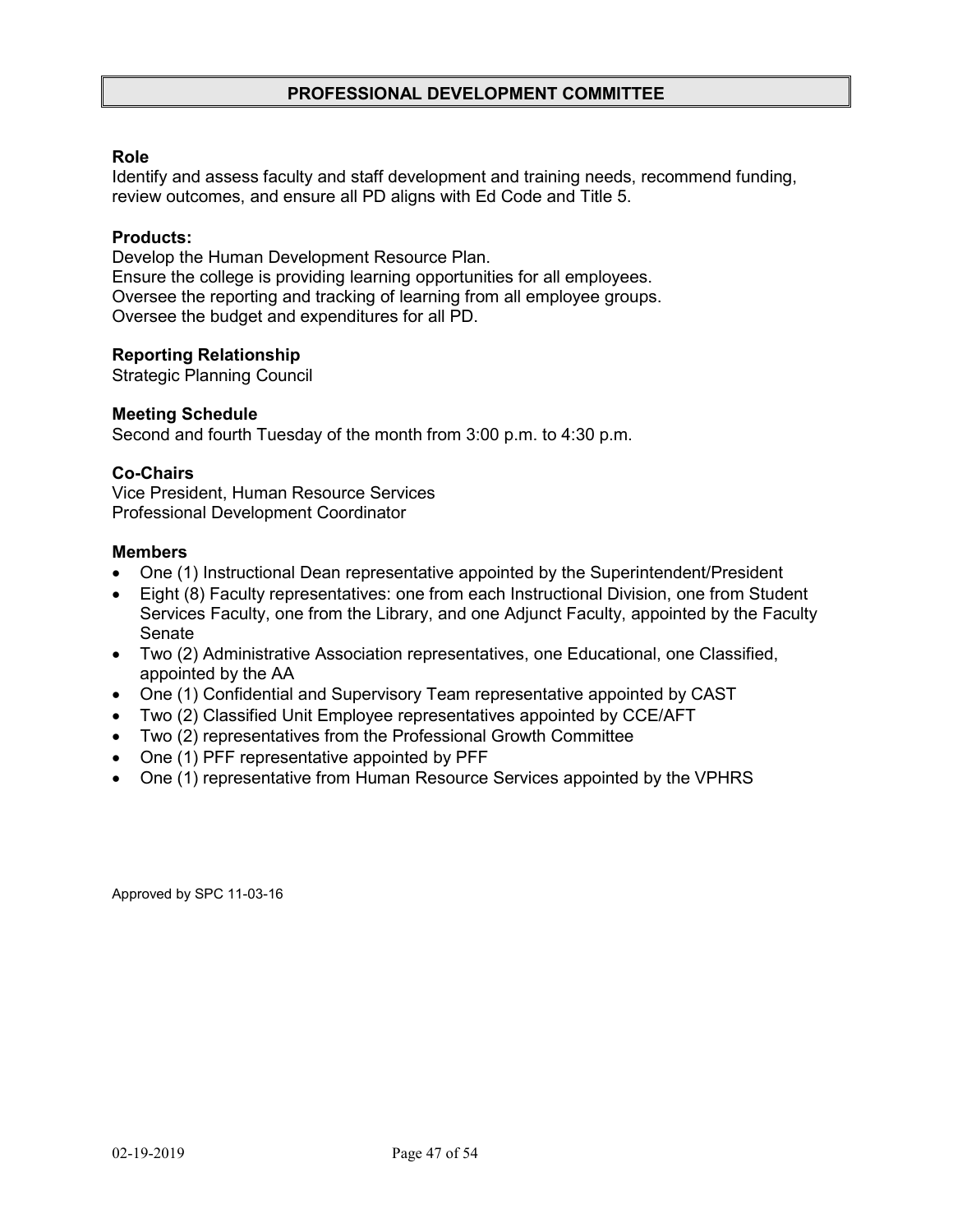#### **RECRUITMENT AND RETENTION COMMITTEE**

#### **Role**

Act as an official governance body to collect and develop suggestions for recruitment and retention activities, coordinate with others for vetting ideas, work with various campus constituents, develop and coordinate actionable plans and strategies, and assist in the implementation of these plans. Coordination will need to take place between Student Services, Instruction, Information Systems, the Foundation, local education partners, local business, and the community in general.

#### **Products:**

In coordination with the above constituent groups; seek input, develop actionable plans, and implement these plans in order to enhance recruitment and retention activities in a cost effective and efficient manner that will lead to increased enrollment and reduced attrition for students.

#### **Reporting Relationship**

Student Services Planning Council

#### **Meeting Schedule**

To Be Arranged

#### **Co-Chairs**

Manager, Orientation and Follow-up Services Manager, Outreach

#### **Members**

- One (1) Faculty representative appointed by the Faculty Senate
- One (1) Faculty Counselor from the Counseling Department
- One (1) Faculty Counselor from a categorical program
- One (1) Marketing staff
- One (1) Systems Module Functional Specialist
- Two (2) Student Services staff
- One (1) Grand Funded Student Programs (GFSP) staff

Approved by SSPC 04/13/16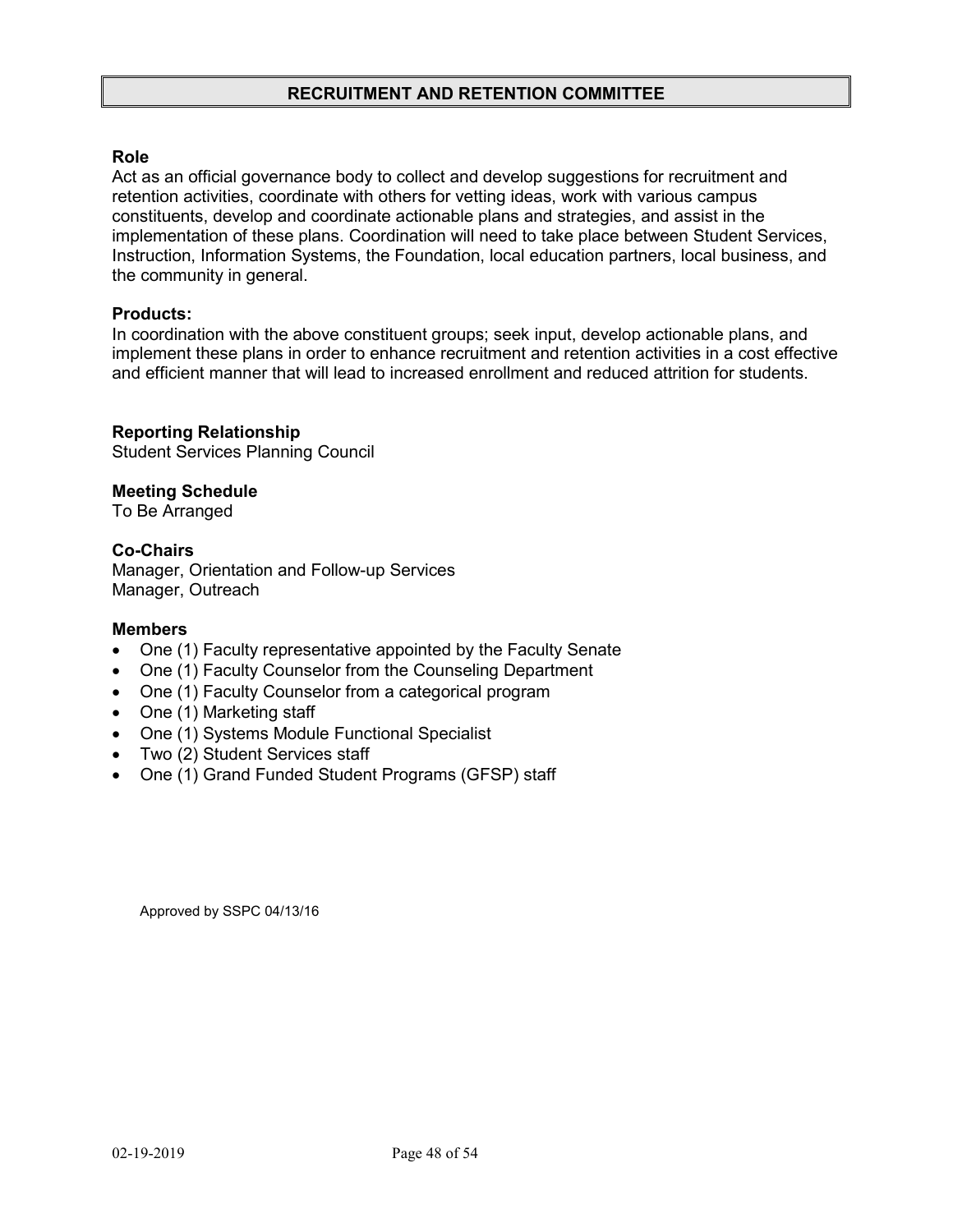#### **REGISTRATION COMMITTEE**

#### **Role**

The Registration Committee serves primarily to review and examine the registration process and plan for system improvement.

#### **Reporting Relationship**

Student Services Planning Council

#### **Meeting Schedule**

Once per semester

**Chair**

Director of Enrollment Services

#### **Members**

- Supervisor, Admissions
- Director, Information Services
- Supervisor, District Cashiering Services
- Curricular Scheduling Technician appointed by CCE/AFT
- Dean, Counseling Services
- Dean, Instructional appointed by VP, Instruction
- Chair, Counseling Department
- Director, Extended Education
- One Faculty representative appointed by Faculty Senate
- One Student representative appointed by ASG
- Director, Communications
- Coordinator, Assessment/School Relations

Approved by SPC 11-04-03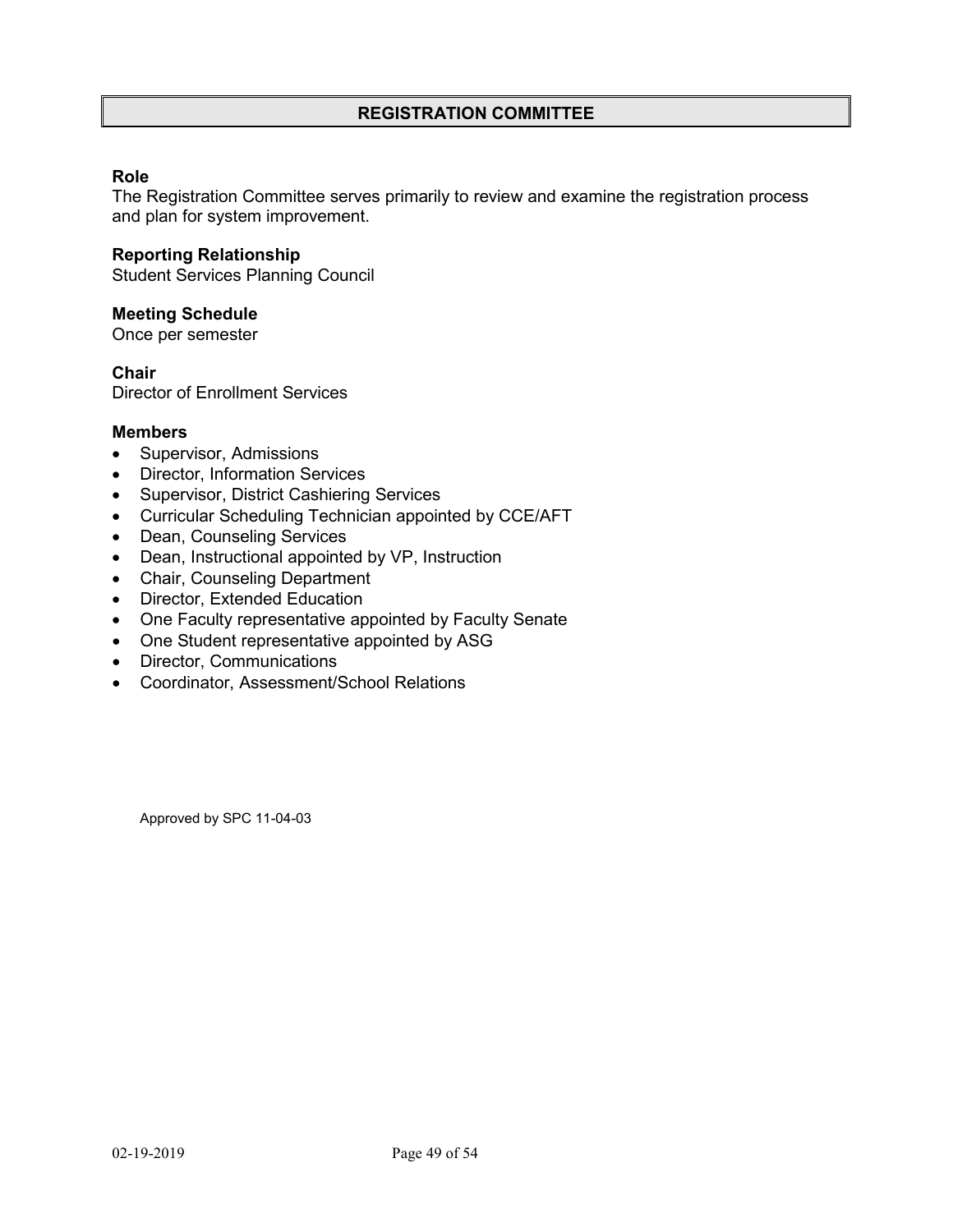#### **Role**

The Safety and Security Committee examines the operation of the College with respect to safety and security. Areas considered by the Committee are: safety manual, periodic safety inspections, general security of facilities, inspection of hazardous materials and equipment, designation of dangerous areas, general laboratory safety, and all matters concerning risk management.

#### **Products**

SP198 requires all California employers to establish and maintain effective injury and illness prevention programs. These must be written and include elements of California Labor Code Section 10.6401.7

#### **Reporting Relationship**

- Vice President, Finance and Administrative Services
- Finance and Administrative Services Planning Council

#### **Meeting Schedule**

First Wednesday of the month from 1:00 p.m. to 2:30 p.m.

#### **Chair**

Supervisor, Environmental Health and Safety

#### **Members**

- Director, Business Services
- Director, Escondido Center Extended Studies
- Child Development Representative
- Manager, Human Resource Services
- Three Faculty representatives, representing different divisions, appointed by Faculty Senate
- Director, Facilities
- Two Classified Unit Employee representatives appointed by CCE/AFT
- Director, Health Services
- One Library representative
- One Student Services representative
- One Administrative Association representative appointed by AA
- **Chief of Police**
- One Student representative appointed by ASG
- One Palomar Faculty Federation representative appointed by PFF
- One Confidential and Supervisory Team representative appointed by CAST

Approved by SPC 2-18-03 Latest Revision 09-12-13 by FASPC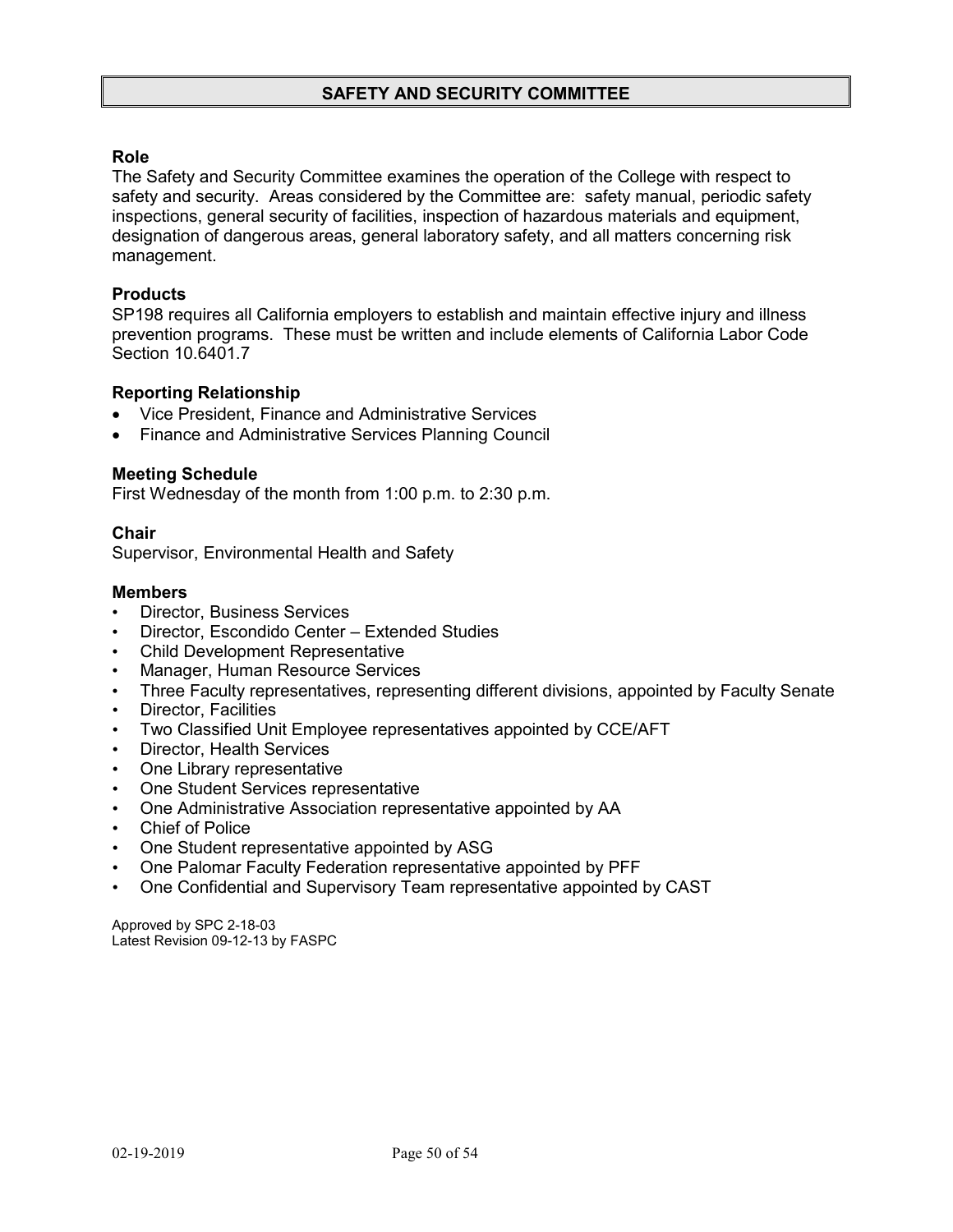#### **SCHOLARSHIP COMMITTEE**

#### **Role**

The Scholarship Committee reviews applications for Palomar College scholarships, selects award recipients, and assists the Director of Financial Aid and Scholarships in establishing policy relative to the administration of the scholarship program.

#### **Reporting Relationship**

Student Services Planning Council

#### **Meeting Schedule**

Once a year

#### **Chair**

Director, Financial Aid and Scholarships (non-voting of recipients)

#### **Members**

- Director, Enrollment Services
- Six Faculty representatives appointed by the Faculty Senate
- One Classified Unit Employee representative appointed by CCE/AFT
- One Student representative appointed by ASG
- One Confidential and Supervisory Team representative appointed by CAST
- One Financial Aid Advisor (Scholarship) as process coordinator

Approved by SPC 5-13-03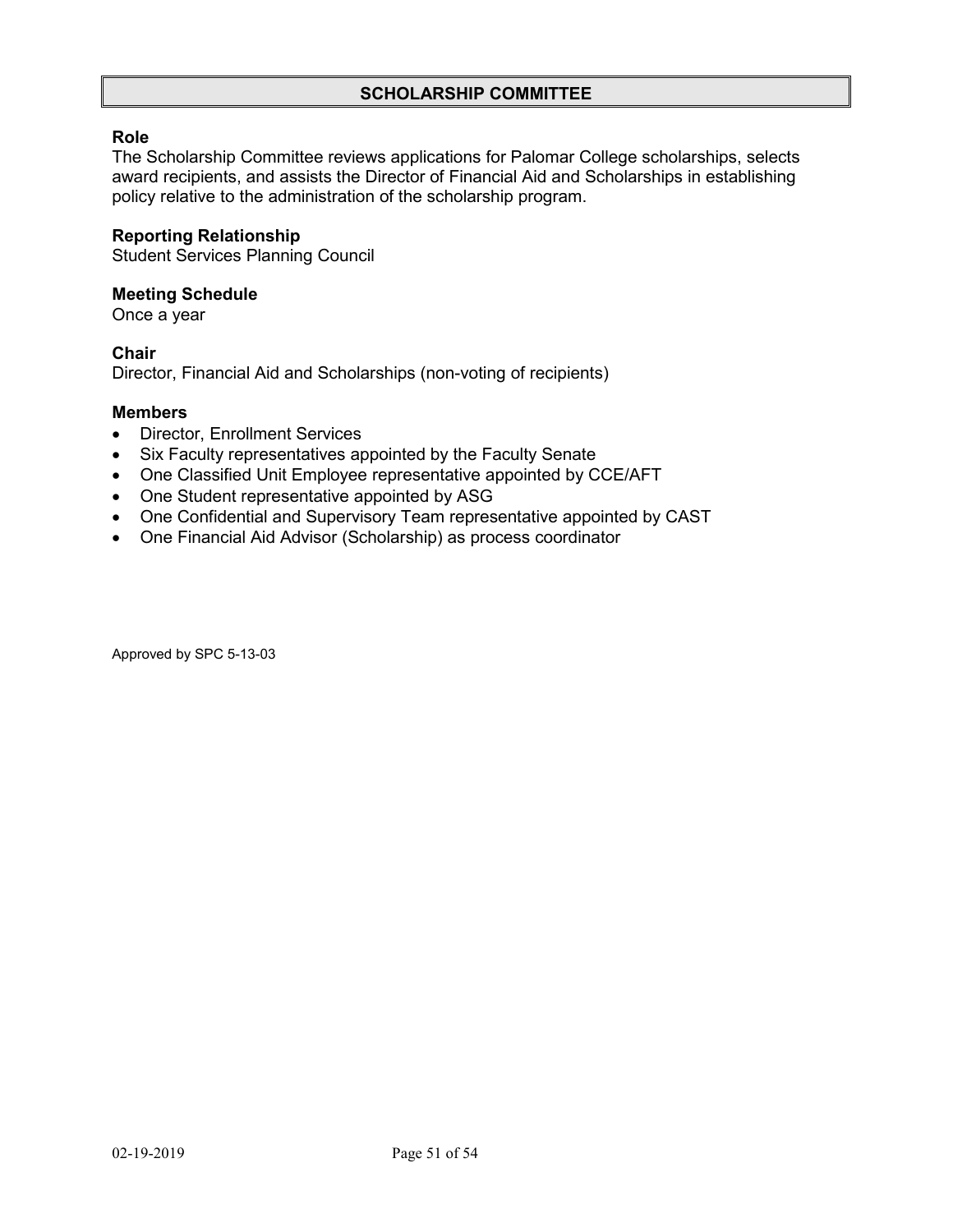#### **STRATEGIC ENROLLMENT COMMITTEE (SEM)**

#### **Role**

To develop and implement Palomar College's strategic enrollment plan.

#### **Reporting Relationship**

Strategic Planning Council

#### **Meeting Schedule**

TBD

#### **Co-Chairs**

Vice President of Instruction; Faculty Senate President

#### **Members**

- One Faculty representative from each Instructional Division (5) appointed by the Faculty Senate
- Two Counselors (1 General/1 Categorical) appointed by the Faculty Senate
- Two Deans appointed by the Vice President, Instruction
- VP of Finance (or designee)
- VP of HR (or designee)
- VP of Student Services (or designee)
- Senior Director of Enrollment Services
- Outreach Manager
- Director, Institutional Research and Planning (or designee)
- Marketing Representative appointed by Director, Communications, Marketing and Public Affairs
- Information Services Representative appointed by Director, Information Services
- Foundation representative appointed by the Director, Foundation
- Student representative appointed by the ASG
- Facilities representative appointed by the Director, Facilities
- Four classified staff: Enrollment, Instruction, & Finance appointed by CCE/AFT

Approved by SPC 09-19-17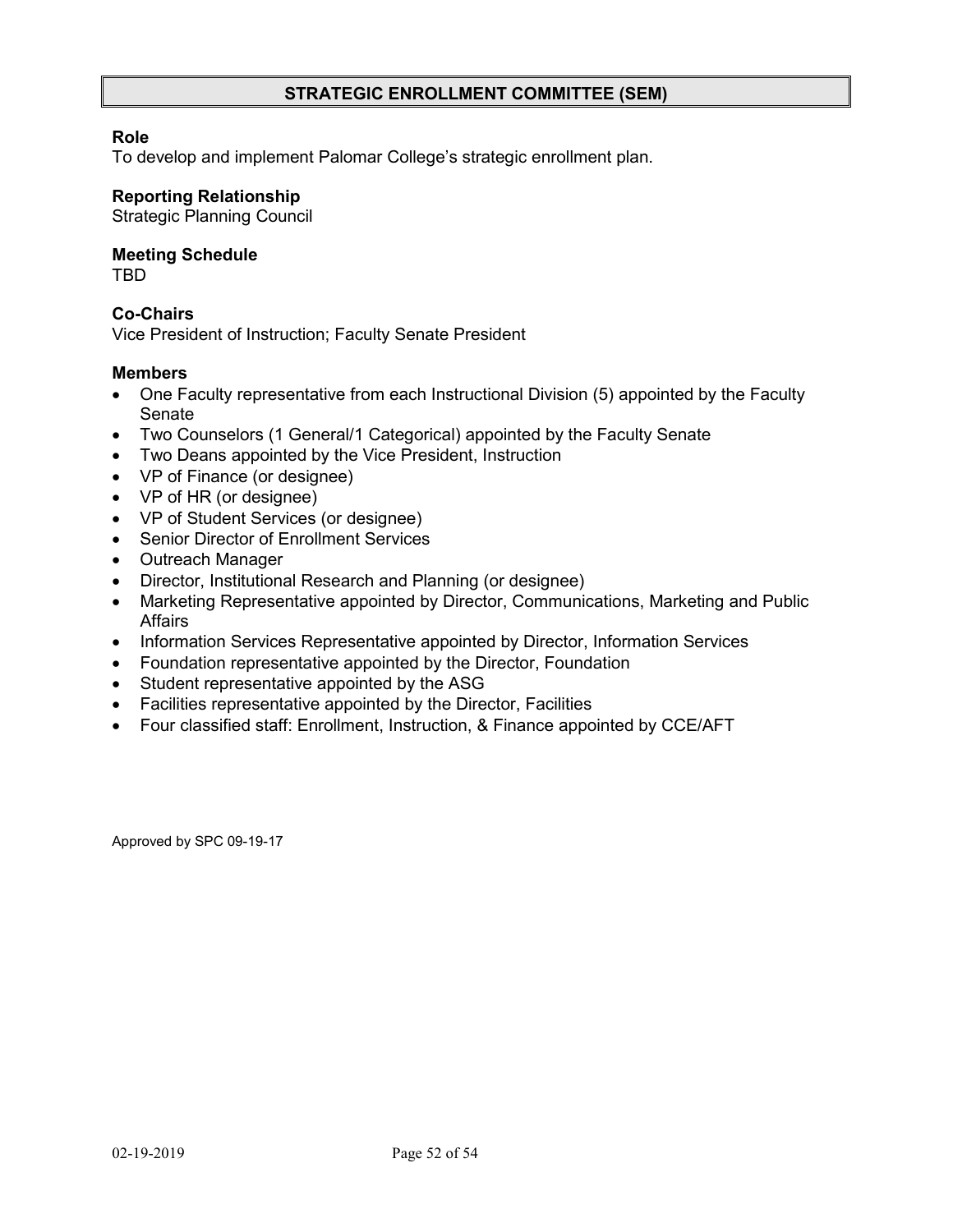#### **STUDENT PROGRAM ELIGIBILITY APPEALS COMMITTEE**

#### **Role**

The Committee advises and makes recommendations to the appropriate program director on matters related to the application of policy, procedures, and practices relative to the administration of federal, state, and institutional student aid programs. The Committee reviews and makes recommendation on written appeals from students regarding financial aid status, EOPS/CARE/Cal Works, and Veterans program eligibility.

#### **Reporting Relationship**

Student Services Planning Council

#### **Meeting Schedule**

First Week in October, First Week in December, Fourth Week in April

#### **Chair**

Director of Enrollment Services

#### **Members**

- Director Financial Aid, Veterans and Scholarship Services (non-voting permanent member)
- Director, EOP&S (non-voting permanent member)
- One Faculty representative appointed by Faculty Senate
- One Generalist Counselor appointed by Faculty Senate
- One EOP&S Counselor appointed by Faculty Senate
- One DRC Counselor appointed by Faculty Senate
- One Athletic Faculty representative appointed by Faculty Senate
- One Fiscal Services representative appointed by CCE/AFT
- One Financial Aid Counselor appointed by Faculty Senate
- One Financial Aid Advisor appointed by CCE/AFT
- One Student representative appointed by ASG

Approved by SPC 12-17-02 Revised by SPC 10-19-10 – Name of Committee changed from Financial Aid and Appeals Committee